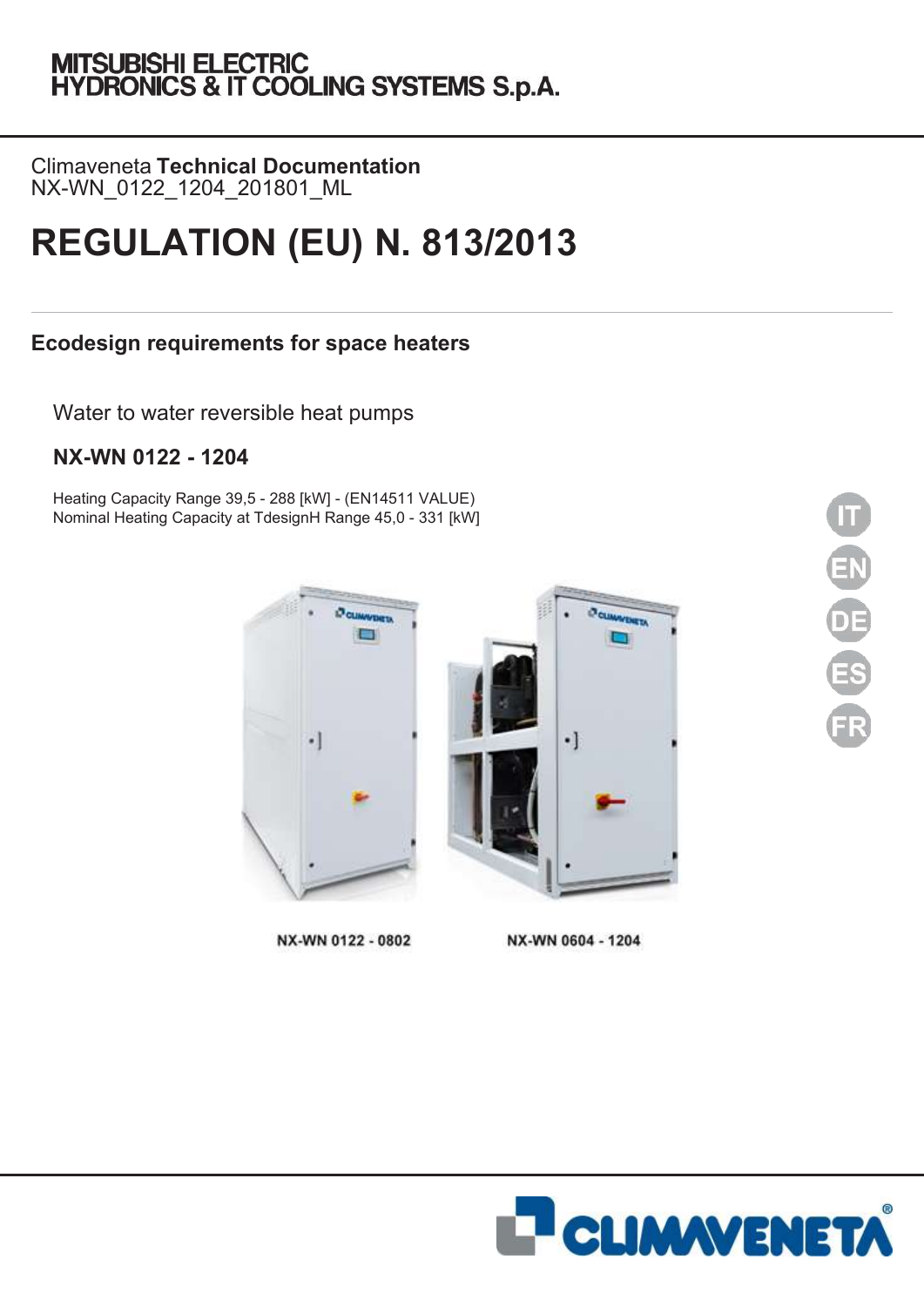#### **1. REGULATION (EU) N. 813/2013**

| <b>3. TECHNICAL PARAMETERS</b>                                                                |   |
|-----------------------------------------------------------------------------------------------|---|
| 2.1 Table index                                                                               |   |
| 2. CLIMAVENETA CONTENTS UNIT                                                                  |   |
| 1.3 Description of the data declared by Mitsubishi<br>Electric Hydronics & IT Cooling Systems | 3 |
| 1.2 REGULATION (EU) N. 813/2013 description                                                   | 3 |
| 1.1 Scope of the document                                                                     | 3 |

| 3.1 NX-WN / |  |
|-------------|--|
|             |  |



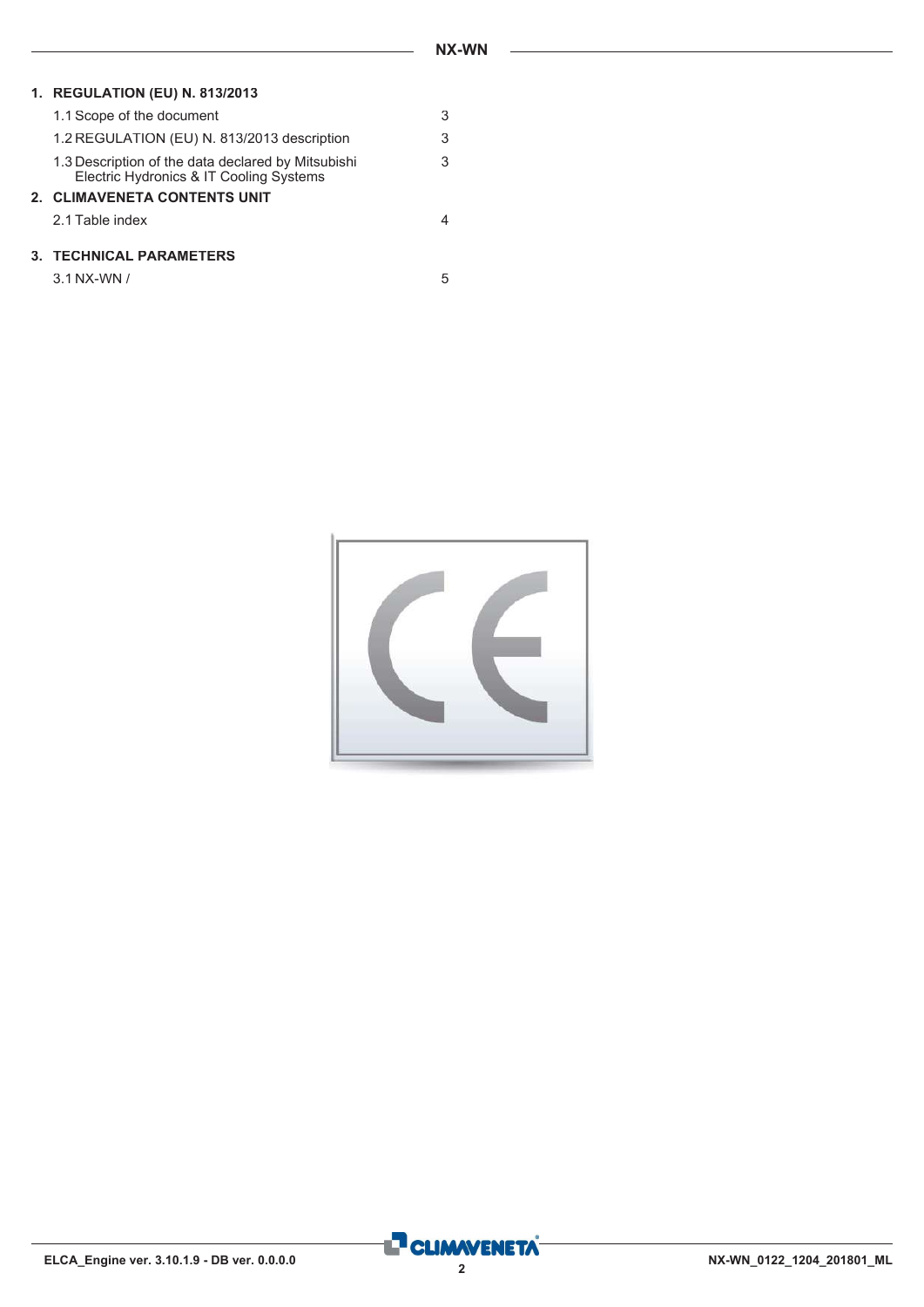#### **1. REGULATION (EU) N. 813/2013**

#### **1.1 Scope of the document**

This documenti is compliant with the Commission Regulation (EU) N. 813/2013 reguarding "REQUIREMENTS FOR PRODUCT INFORMATION" (Annex II, Point 5) and it is made by the required information set out of the Table 2, Annex II of the Regulation called "Information requirements for heat pump space heaters and heat pump combination heaters"

#### **1.2 REGULATION (EU) N. 813/2013 description**

The COMMISSION REGULATION (EU) N. 813/2013 of 2 August 2013, implementing Directive 2009/125/EC of the European Parliament and of the Council, establishes ecodesign requirements for the placing on the market and/or putting into service of space heaters and combination heaters with a rated heat output ≤ 400 kW, including those integrated in packages of space heater, temperature control and solar device or packages of combination heater, temperature control and solar device as defined in Article 2 of Commission Delegated Regulation (EU) N. 811/2013.

#### **1.3 Description of the data declared by Mitsubishi Electric Hydronics & IT Cooling Systems**

- Heat pump combination heater: heat pump space heater that is designed to also provide heat to deliver hot drinking.
- Low-temperature application: application where the heat pump space heater delivers its declared capacity for heating at an indoor heat exchanger outlet temperature of 35 °C.
- Medium-temperature application: application where the heat pump space heater or heat pump combination heater delivers its declared capacity for heating at an indoor heat exchanger outlet temperature of 55 °C.
- TdesignH: temperature at reference design conditions.
- PdesignH, Design load for heating: the rated heat output of a heat pump space heater or heat pump combination heater at the reference design temperature, whereby the design load for heating is equal to the part load for heating with outdoor temperature equal to reference design temperature, expressed in kW.
- Seasonal space heating energy efficiency (ηs ): ratio between the space heating demand for a designated heating season, supplied by a heater and the annual energy consumption required to meet this demand, expressed in %.
- Seasonal space heating energy efficiency class: efficiency class determined on the basis of its seasonal space heating energy efficiency with a difference distribution between heaters and low temperature heat pumps.
- Low-temperature heat pump: heat pump space heater that is specifically designed for low-temperature application, and that cannot deliver heating water with an outlet temperature of 52 °C at an inlet dry (wet) bulb temperature of  $-7$  °C ( $-8$  °C) in the reference design conditions for average climate.
- Bivalent temperature: the outdoor temperature declared by the manufacturer for heating at which the declared capacity for heating equals the part load for heating and below which the declared capacity for heating requires supplementary capacity for heating to meet the part load for heating.
- Operation limit temperature: the outdoor temperature declared by the manufacturer for heating, below which the air-to-water heat pump space heater or air-to-water heat pump combination heater will not be able to deliver any heating capacity and the declared capacity for heating is equal to zero.
- Degradation coefficient: measure of efficiency loss due to cycling of heat pump space heaters or heat pump combination heaters.
- Off mode: a condition in which the heat pump space heater or heat pump combination heater is connected to the mains power source and is not providing any function.
- Thermostat-off mode: condition corresponding to the hours with no heating load and activated heating function, whereby the heating function is switched on but the heat pump space heater or heat pump combination heater is not operational.
- Standby mode: condition where the heater is connected to the mains power source, depends on energy input from the mains power source to work as intended and provides only the following functions, which may persist for an indefinite time: reactivation function, or reactivation function and only an indication of enabled reactivation function, and/or information or status display.
- Crankcase heater mode: condition in which a heating device is activated to avoid the refrigerant migrating to the compressor so as to limit the refrigerant concentration in oil when the compressor is started.
- Seasonal coefficient of performance (SCOP): the overall coefficient of performance of a heat pump heater representative of the designated heating season, calculated as the reference annual heating demand divided by the annual energy consumption.
- Supplementary capacity for heating: rated heat output of a supplementary heater that supplements the declared capacity for heating to to meet the part

load for heating, if the declared capacity for heating is less than the part load for heating.

- Capacity control: ability of a heat pump space heater or heat pump combination heater to change its capacity by changing the volumetric flow rate of at least one of the fluids needed to operate the refrigeration cycle.
- Annual energy consumption: means the energy consumption required to meet the reference annual heating demand for a designated heating season.
- Sound power level (LWA): the A-weighted sound power level, indoors and/or outdoors, expressed in dB.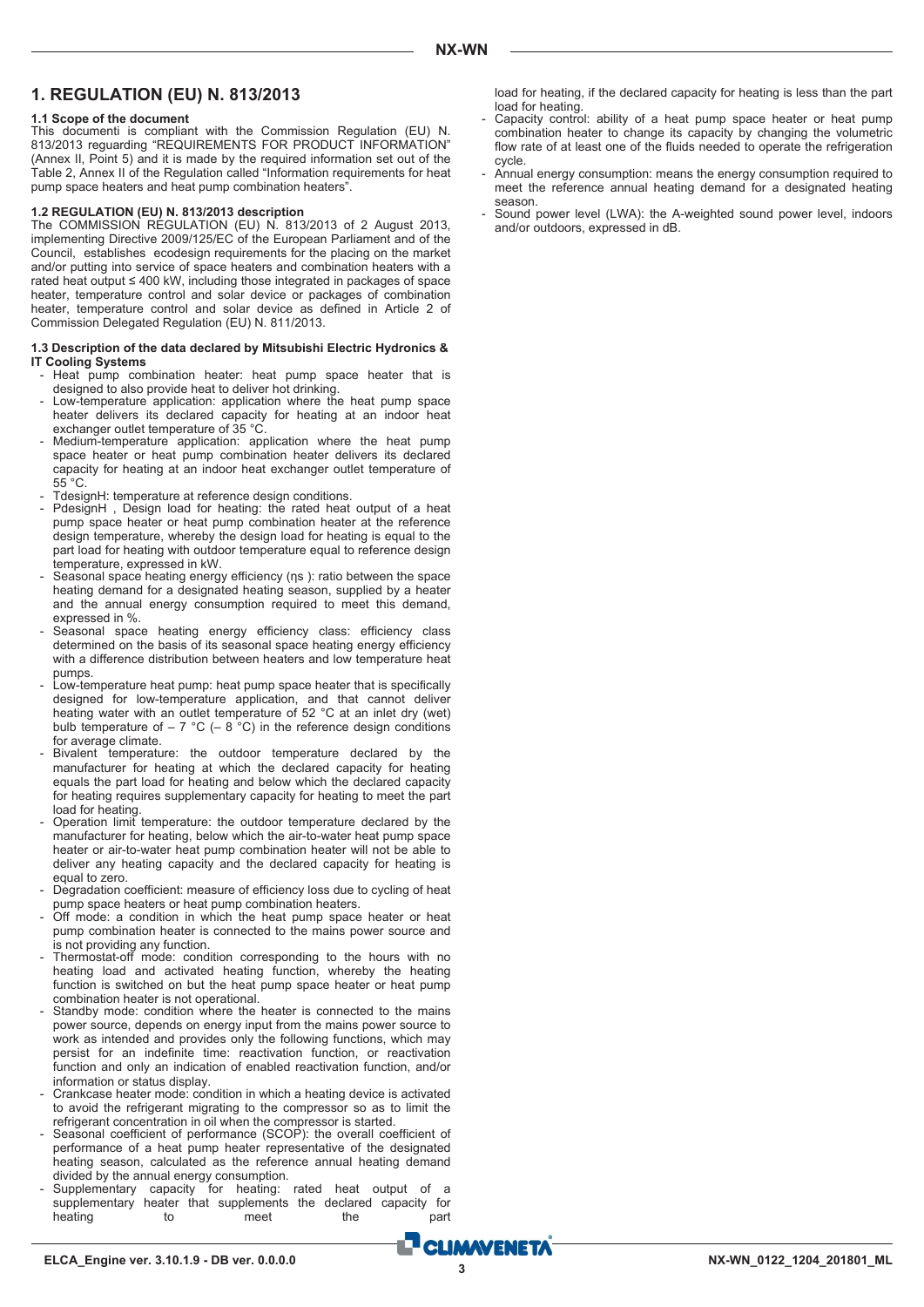### <span id="page-3-0"></span>**2. CLIMAVENETA CONTENTS UNIT**

#### **2.1 Table index**

Water to water reversible heat pumps

#### **NX-WN 0122 - 1204**

Heating Capacity Range 39,5 - 288 [kW] Nominal Heating Capacity at TdesignH Range 45,0 - 331 [kW]

| <b>Units</b> | <b>Version</b> |      | <b>Size</b> |      |      |      |   |
|--------------|----------------|------|-------------|------|------|------|---|
| <b>NX-WN</b> |                | 0122 | 0152        | 0182 | 0202 | 0252 | u |
|              |                | 0262 | 0302        | 0352 | 0402 | 0452 |   |
|              |                | 0502 | 0552        | 0602 | 0604 | 0702 |   |
|              |                | 0704 | 0802        | 0804 | 0904 |      |   |

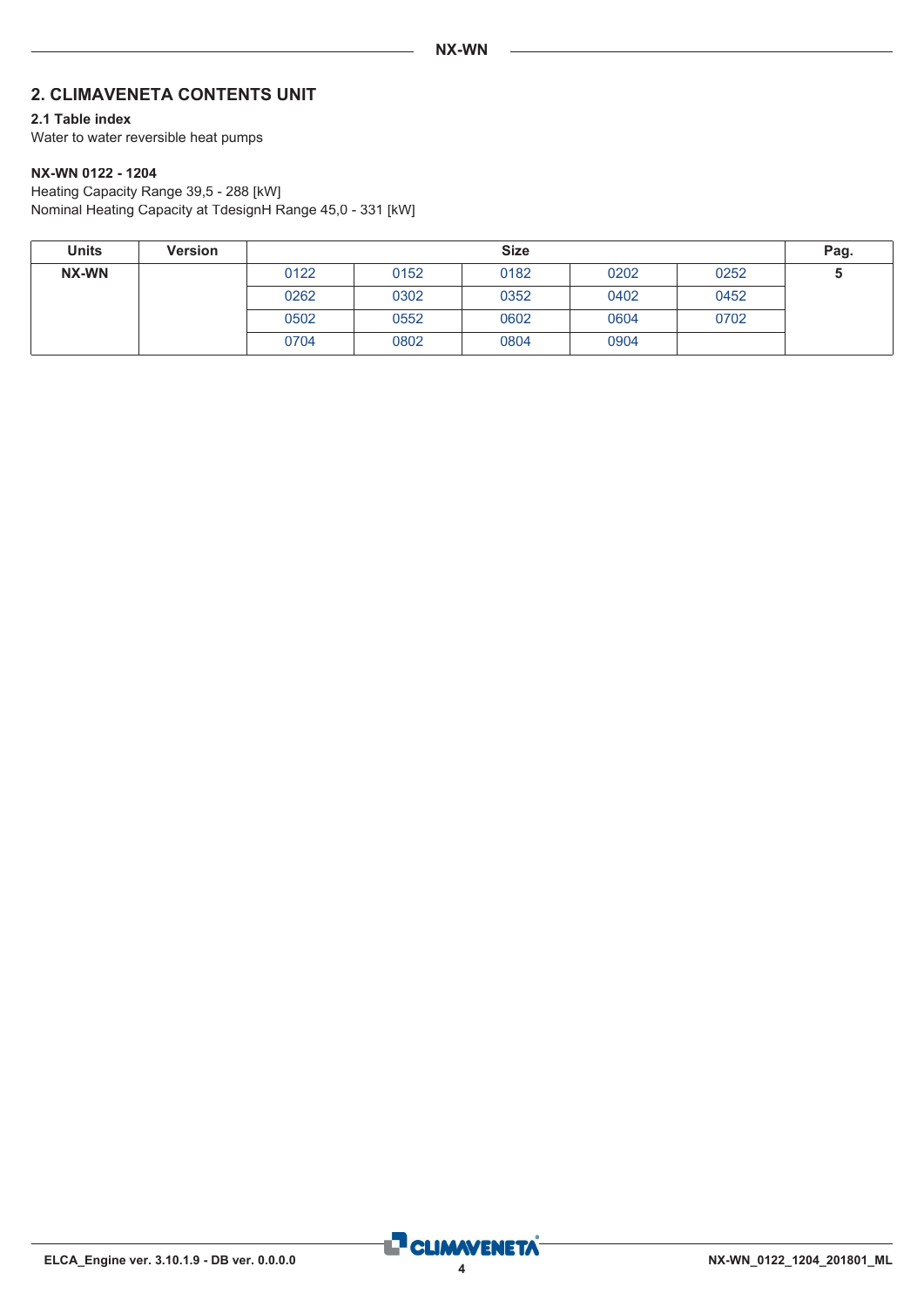<span id="page-4-0"></span>

| NX-WN /0122<br><b>LOW TEMPERATURE application</b>                                                                                |                           |                              |                          |
|----------------------------------------------------------------------------------------------------------------------------------|---------------------------|------------------------------|--------------------------|
| Air-to-water heat pump:                                                                                                          | yes / no                  |                              | no                       |
| Water-to-water heat pump:                                                                                                        | yes / no                  |                              | yes                      |
| Brine-to-water heat pump:                                                                                                        | yes / no                  |                              | no                       |
| Low-temperature heat pump:                                                                                                       | yes / no                  |                              | no                       |
| With supplementary heater:                                                                                                       | yes / no                  |                              | no                       |
| Mixed unit with heat pump:                                                                                                       | yes / no                  |                              | no                       |
| Temperature application (1)                                                                                                      | (low 35°C/ medium 55°C)   |                              | low 35°C                 |
| Water flow rate                                                                                                                  | fixed / variable          |                              | fixed                    |
| Outlet temperature                                                                                                               | fixed / variable          |                              | variable                 |
| Parameters are declared for average/warmer/colder climate conditions (1)                                                         | average / warmer / colder |                              | average                  |
| Rated heat output at Tdesignh                                                                                                    | <b>Prated = Pdesignh</b>  | [kW]                         | 50                       |
| Seasonal space heating energy efficiency                                                                                         | ηs                        | [%]                          | 218                      |
| Seasonal space heating energy efficiency class                                                                                   |                           | $\overline{\phantom{a}}$     | $A++$                    |
| Declared capacity for heating for part load at indoor temperature 20 °C and outdoor temperature Tj                               |                           |                              |                          |
| Declared capacity for heating with outdoor temperature Ti = $-7$ °C                                                              | Pdh                       | [kW]                         | 44.6                     |
| Declared capacity for heating with outdoor temperature $Ti = +2 °C$                                                              | Pdh                       | [kW]                         | 27,1                     |
| Declared capacity for heating with outdoor temperature $Ti = +7 °C$                                                              | Pdh                       | [kW]                         | 24,1                     |
| Declared capacity for heating with outdoor temperature $Ti = +12 °C$                                                             | Pdh                       | [kW]                         | 13,9                     |
| Declared capacity for heating with outdoor temperature $Tj = Bivalent$ temperature                                               | Pdh                       | [kW]                         | 44.6                     |
| Declared capacity for heating with outdoor temperature $Ti =$ Operation limit temperature                                        | Pdh                       | [kW]                         | 44,4                     |
| For air-to-water heat pumps: Tj = $-$ 15 °C (if TOL < $-$ 20 °C)                                                                 | Pdh                       | [kW]                         | $\overline{\phantom{a}}$ |
| <b>Bivalent temperature</b>                                                                                                      | Thiv                      | $\overline{[}^{\circ}C]$     |                          |
| Degradation coefficient                                                                                                          | Cdh                       | $\overline{\phantom{a}}$     | 0,90                     |
| Declared coefficient of performance or primary energy ratio for part load at indoor temperature 20 °C and outdoor temperature Tj |                           |                              |                          |
| Declared coefficient of performance with outdoor temperature $Ti = -7$ °C                                                        | COPd                      | $\overline{\phantom{a}}$     | 5,54                     |
| Declared coefficient of performance with outdoor temperature $Ti = +2 °C$                                                        | COPd                      | $\overline{\phantom{a}}$     | 6,01                     |
| Declared coefficient of performance with outdoor temperature $Ti = +7$ °C                                                        | COPd                      | $\overline{\phantom{a}}$     | 6,41                     |
| Declared coefficient of performance with outdoor temperature $Ti = +12 °C$                                                       | COPd                      |                              | 4,26                     |
| Declared coefficient of performance with outdoor temperature $Tj$ = Bivalent temperature                                         | COPd                      | $\overline{\phantom{a}}$     | 5,54                     |
| Declared coefficient of performance with outdoor temperature T <sub>j</sub> = Operation limit temperature                        | COPd                      | $\overline{\phantom{a}}$     | 5,41                     |
| For air-to-water heat pumps: $Ti = -15 °C$ (if TOL < - 20 °C)                                                                    | COPd                      |                              | $\overline{\phantom{a}}$ |
| For air-to-water HP : Operation limit temperature                                                                                | <b>TOL</b>                | $\overline{[^{\circ}C]}$     | L.                       |
| Heating water operating limit temperature                                                                                        | <b>WTOL</b>               | $\lceil$ °Cl                 | 55                       |
| Power consumption in modes other than active mode                                                                                |                           |                              |                          |
| Off mode                                                                                                                         | <b>POFF</b>               | [kW]                         | 0,000                    |
| Thermostat-off mode                                                                                                              | <b>PTO</b>                | [kW]                         | 0,476                    |
| Standby mode                                                                                                                     | PSB                       | [kW]                         | 0,023                    |
| Crankcase heater mode                                                                                                            | <b>PCK</b>                | [kW]                         | 0.140                    |
| <b>Supplementary heater</b>                                                                                                      |                           |                              |                          |
| Nominal heating capacity                                                                                                         | Psup                      | [kW]                         | 6,01                     |
| <b>Other items</b>                                                                                                               |                           |                              |                          |
| Capacity control                                                                                                                 | fixed / variable          |                              | variable                 |
| Sound power level, indoors                                                                                                       | <b>LWA</b>                | [dB(A)]                      | 74                       |
| Sound power level, outdoors                                                                                                      | <b>LWA</b>                | [dB(A)]                      | $\overline{a}$           |
| Annual electricity consumption for heating                                                                                       | QHE                       | [kWh]                        | 18448                    |
| Outdoor heat exchanger                                                                                                           |                           |                              |                          |
| For air-to-water HP: Rated air flow rate, outdoors                                                                               | Qairsource                | $\left[\frac{m^3}{h}\right]$ | $\overline{\phantom{a}}$ |
| For water-/brine-to-water heat pumps: Rated brine or water flow rate, outdoor heat exchanger                                     | Qwater/brine source       | $\lceil m^3/h \rceil$        | 11                       |

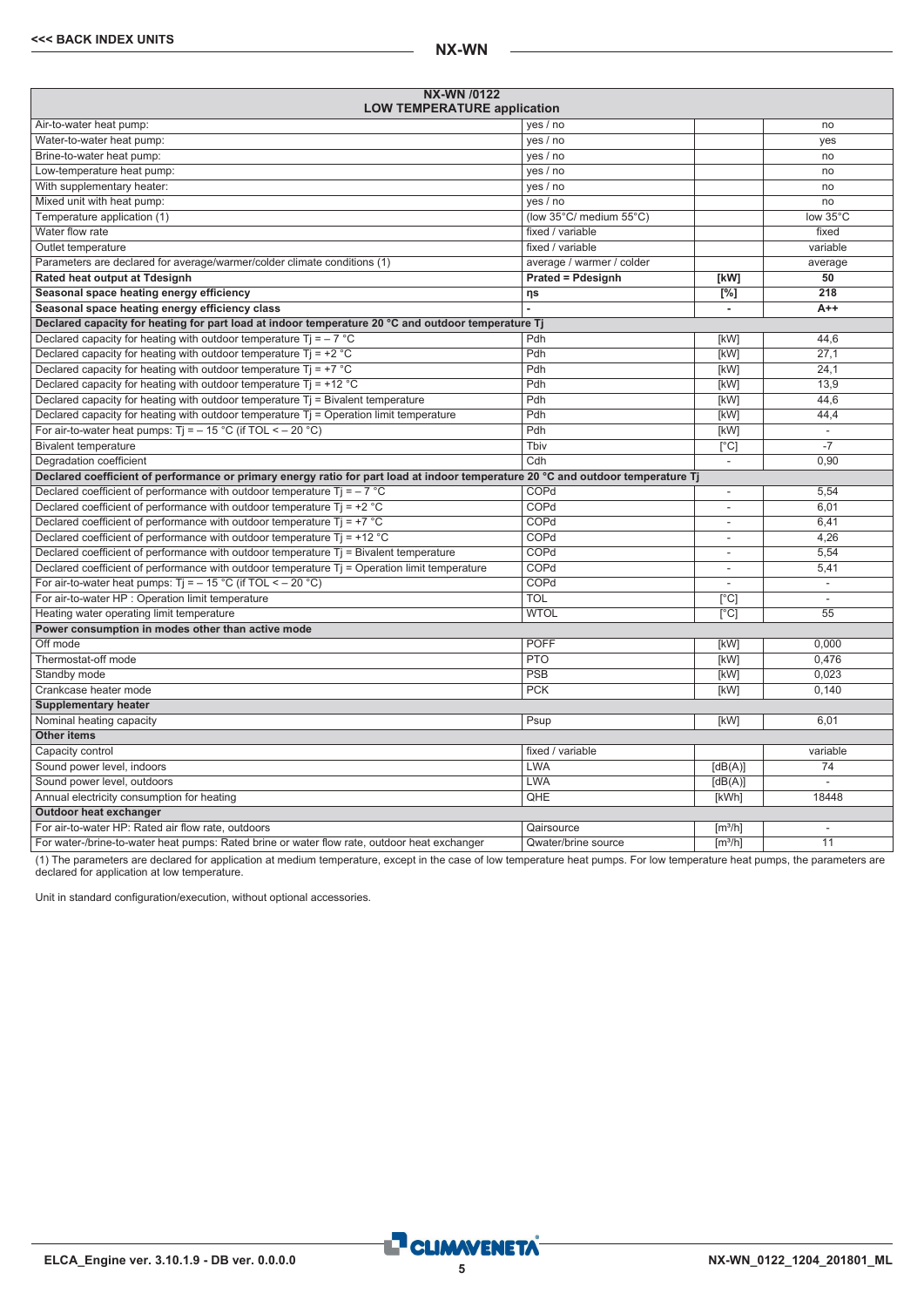| NX-WN /0122<br><b>MEDIUM TEMPERATURE application</b>                                                                             |                           |                              |                          |
|----------------------------------------------------------------------------------------------------------------------------------|---------------------------|------------------------------|--------------------------|
| Air-to-water heat pump:                                                                                                          | yes / no                  |                              | no                       |
| Water-to-water heat pump:                                                                                                        | yes / no                  |                              | yes                      |
| Brine-to-water heat pump:                                                                                                        | yes / no                  |                              | no                       |
| Low-temperature heat pump:                                                                                                       | yes / no                  |                              | no                       |
| With supplementary heater:                                                                                                       | yes / no                  |                              | no                       |
| Mixed unit with heat pump:                                                                                                       | yes / no                  |                              | no                       |
| Temperature application (1)                                                                                                      | (low 35°C/ medium 55°C)   |                              | medium 55°C              |
| Water flow rate                                                                                                                  | fixed / variable          |                              | fixed                    |
| Outlet temperature                                                                                                               | fixed / variable          |                              | variable                 |
| Parameters are declared for average/warmer/colder climate conditions (1)                                                         | average / warmer / colder |                              | average                  |
| Rated heat output at Tdesignh                                                                                                    | <b>Prated = Pdesignh</b>  | [kW]                         | 45                       |
| Seasonal space heating energy efficiency                                                                                         | ηs                        | [%]                          | 172                      |
| Seasonal space heating energy efficiency class                                                                                   |                           | $\blacksquare$               | $A++$                    |
| Declared capacity for heating for part load at indoor temperature 20 °C and outdoor temperature Tj                               |                           |                              |                          |
| Declared capacity for heating with outdoor temperature $Ti = -7$ °C                                                              | Pdh                       | [kW]                         | 40.1                     |
| Declared capacity for heating with outdoor temperature $Ti = +2$ °C                                                              | Pdh                       | [kW]                         | 24,4                     |
| Declared capacity for heating with outdoor temperature $Tj = +7$ °C                                                              | Pdh                       | [kW]                         | 22,5                     |
| Declared capacity for heating with outdoor temperature $Ti = +12 °C$                                                             | Pdh                       | [kW]                         | 23,2                     |
| Declared capacity for heating with outdoor temperature $T_i$ = Bivalent temperature                                              | Pdh                       | [kW]                         | 40,1                     |
| Declared capacity for heating with outdoor temperature $Tj =$ Operation limit temperature                                        | Pdh                       | [kW]                         | 39,5                     |
| For air-to-water heat pumps: $Ti = -15 °C$ (if TOL < - 20 °C)                                                                    | Pdh                       | [kW]                         | $\overline{\phantom{a}}$ |
| <b>Bivalent temperature</b>                                                                                                      | Tbiv                      | $\lceil$ °C                  | $\overline{-7}$          |
| Degradation coefficient                                                                                                          | Cdh                       | $\overline{\phantom{a}}$     | 0,90                     |
| Declared coefficient of performance or primary energy ratio for part load at indoor temperature 20 °C and outdoor temperature Tj |                           |                              |                          |
| Declared coefficient of performance with outdoor temperature Ti = $-7$ °C                                                        | COPd                      | $\overline{\phantom{a}}$     | 3,51                     |
| Declared coefficient of performance with outdoor temperature $Ti = +2 °C$                                                        | COPd                      | $\overline{\phantom{a}}$     | 4,58                     |
| Declared coefficient of performance with outdoor temperature $Ti = +7$ °C                                                        | COPd                      | $\overline{\phantom{a}}$     | 5,37                     |
| Declared coefficient of performance with outdoor temperature $Ti = +12$ °C                                                       | COPd                      | L,                           | 6.26                     |
| Declared coefficient of performance with outdoor temperature $Tj$ = Bivalent temperature                                         | COPd                      | L.                           | 3.51                     |
| Declared coefficient of performance with outdoor temperature $Tj =$ Operation limit temperature                                  | COPd                      | $\overline{\phantom{a}}$     | 3,23                     |
| For air-to-water heat pumps: $Ti = -15 °C$ (if TOL < - 20 °C)                                                                    | COPd                      | $\overline{\phantom{a}}$     | Ξ                        |
| For air-to-water HP : Operation limit temperature                                                                                | <b>TOL</b>                | $\lceil$ °C]                 | $\sim$                   |
| Heating water operating limit temperature                                                                                        | <b>WTOL</b>               | $\overline{C}$               | $\overline{55}$          |
| Power consumption in modes other than active mode                                                                                |                           |                              |                          |
| Off mode                                                                                                                         | <b>POFF</b>               | [kW]                         | 0.000                    |
| Thermostat-off mode                                                                                                              | <b>PTO</b>                | [kW]                         | 0.231                    |
| Standby mode                                                                                                                     | <b>PSB</b>                | [kW]                         | 0.023                    |
| Crankcase heater mode                                                                                                            | <b>PCK</b>                | [kW]                         | 0.140                    |
| <b>Supplementary heater</b>                                                                                                      |                           |                              |                          |
| Nominal heating capacity                                                                                                         | Psup                      | [kW]                         | 5.84                     |
| <b>Other items</b>                                                                                                               |                           |                              |                          |
| Capacity control                                                                                                                 | fixed / variable          |                              | variable                 |
| Sound power level, indoors                                                                                                       | <b>LWA</b>                | [dB(A)]                      | 74                       |
| Sound power level, outdoors                                                                                                      | <b>LWA</b>                | [dB(A)]                      | ÷                        |
| Annual electricity consumption for heating                                                                                       | QHE                       | [kWh]                        | 20824                    |
| Outdoor heat exchanger                                                                                                           |                           |                              |                          |
| For air-to-water HP: Rated air flow rate, outdoors                                                                               | Qairsource                | $\left[\frac{m^3}{h}\right]$ | L.                       |
| For water-/brine-to-water heat pumps: Rated brine or water flow rate, outdoor heat exchanger                                     | Qwater/brine source       | $\lceil m^3/h \rceil$        | 8                        |

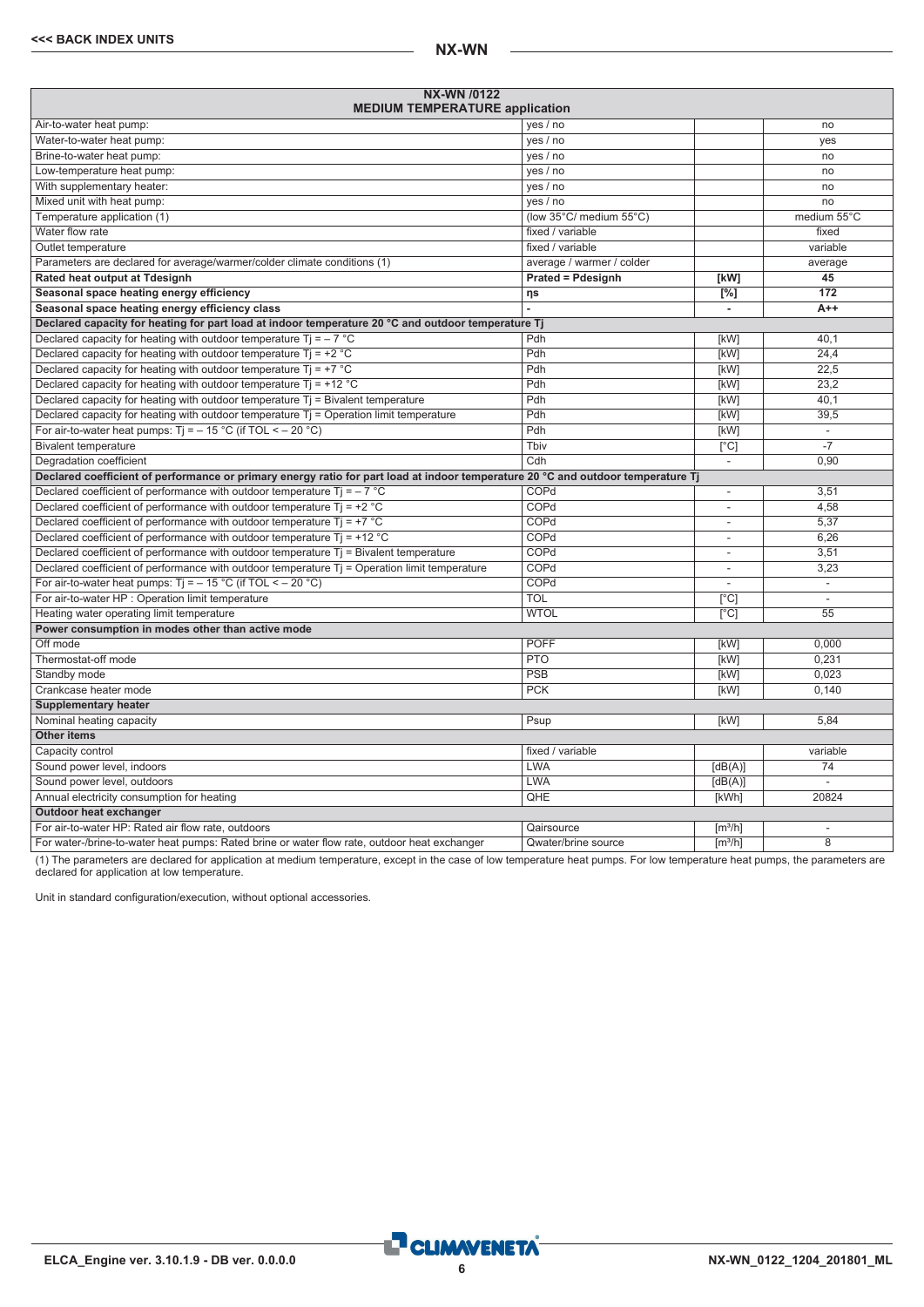<span id="page-6-0"></span>

| NX-WN /0152<br><b>LOW TEMPERATURE application</b>                                                                                |                           |                              |                          |
|----------------------------------------------------------------------------------------------------------------------------------|---------------------------|------------------------------|--------------------------|
| Air-to-water heat pump:                                                                                                          | yes / no                  |                              | no                       |
| Water-to-water heat pump:                                                                                                        | yes / no                  |                              | ves                      |
| Brine-to-water heat pump:                                                                                                        | yes / no                  |                              | no                       |
| Low-temperature heat pump:                                                                                                       | yes / no                  |                              | no                       |
| With supplementary heater:                                                                                                       | yes / no                  |                              | no                       |
| Mixed unit with heat pump:                                                                                                       | yes / no                  |                              | no                       |
| Temperature application (1)                                                                                                      | (low 35°C/ medium 55°C)   |                              | low 35°C                 |
| Water flow rate                                                                                                                  | fixed / variable          |                              | fixed                    |
| Outlet temperature                                                                                                               | fixed / variable          |                              | variable                 |
| Parameters are declared for average/warmer/colder climate conditions (1)                                                         | average / warmer / colder |                              | average                  |
| Rated heat output at Tdesignh                                                                                                    | <b>Prated = Pdesignh</b>  | [kW]                         | 63                       |
| Seasonal space heating energy efficiency                                                                                         | ηs                        | [%]                          | 230                      |
| Seasonal space heating energy efficiency class                                                                                   |                           | $\bar{a}$                    | $A++$                    |
| Declared capacity for heating for part load at indoor temperature 20 °C and outdoor temperature Tj                               |                           |                              |                          |
| Declared capacity for heating with outdoor temperature $Ti = -7$ °C                                                              | Pdh                       | [kW]                         | 55,4                     |
| Declared capacity for heating with outdoor temperature $Ti = +2 °C$                                                              | Pdh                       | [kW]                         | 33.7                     |
| Declared capacity for heating with outdoor temperature $Ti = +7$ °C                                                              | Pdh                       | [kW]                         | 30.0                     |
| Declared capacity for heating with outdoor temperature $Ti = +12 °C$                                                             | Pdh                       | [kW]                         | 30,4                     |
| Declared capacity for heating with outdoor temperature $Tj = Bivalent$ temperature                                               | Pdh                       | [kW]                         | 55,4                     |
| Declared capacity for heating with outdoor temperature $T_i$ = Operation limit temperature                                       | Pdh                       | [kW]                         | 55,2                     |
| For air-to-water heat pumps: $Ti = -15 °C$ (if TOL < - 20 °C)                                                                    | Pdh                       | [kW]                         | ÷,                       |
| <b>Bivalent temperature</b>                                                                                                      | Tbiv                      | $\overline{[}^{\circ}C]$     | $-7$                     |
| Degradation coefficient                                                                                                          | Cdh                       | $\overline{\phantom{a}}$     | 0,90                     |
| Declared coefficient of performance or primary energy ratio for part load at indoor temperature 20 °C and outdoor temperature Tj |                           |                              |                          |
| Declared coefficient of performance with outdoor temperature $Ti = -7$ °C                                                        | COPd                      | $\overline{\phantom{a}}$     | 5,55                     |
| Declared coefficient of performance with outdoor temperature $Tj = +2$ °C                                                        | COPd                      | L,                           | 6.09                     |
| Declared coefficient of performance with outdoor temperature $Ti = +7$ °C                                                        | COPd                      | L,                           | 6.58                     |
| Declared coefficient of performance with outdoor temperature $Ti = +12 °C$                                                       | COPd                      | ٠                            | 7,10                     |
| Declared coefficient of performance with outdoor temperature $Tj$ = Bivalent temperature                                         | COPd                      | $\overline{\phantom{a}}$     | 5,55                     |
| Declared coefficient of performance with outdoor temperature T <sub>j</sub> = Operation limit temperature                        | COPd                      | L,                           | 5,41                     |
| For air-to-water heat pumps: $Ti = -15 °C$ (if TOL < - 20 °C)                                                                    | COPd                      | ÷,                           | $\overline{\phantom{a}}$ |
| For air-to-water HP : Operation limit temperature                                                                                | TOL                       | [°C]                         |                          |
| Heating water operating limit temperature                                                                                        | <b>WTOL</b>               | $\lceil$ °C]                 | $\overline{55}$          |
| Power consumption in modes other than active mode                                                                                |                           |                              |                          |
| Off mode                                                                                                                         | <b>POFF</b>               | [kW]                         | 0.000                    |
| Thermostat-off mode                                                                                                              | PTO                       | [kW]                         | 0.578                    |
| Standby mode                                                                                                                     | PSB                       | [kW]                         | 0.023                    |
| Crankcase heater mode                                                                                                            | <b>PCK</b>                | [kW]                         | 0,140                    |
| <b>Supplementary heater</b>                                                                                                      |                           |                              |                          |
| Nominal heating capacity                                                                                                         | Psup                      | [kW]                         | 7.43                     |
| <b>Other items</b>                                                                                                               |                           |                              |                          |
| Capacity control                                                                                                                 | fixed / variable          |                              | variable                 |
| Sound power level, indoors                                                                                                       | LWA                       | [dB(A)]                      | $\overline{74}$          |
| Sound power level, outdoors                                                                                                      | LWA                       | [dB(A)]                      |                          |
| Annual electricity consumption for heating                                                                                       | QHE                       | [kWh]                        | 21729                    |
| Outdoor heat exchanger                                                                                                           |                           |                              |                          |
| For air-to-water HP: Rated air flow rate, outdoors                                                                               | Qairsource                | [m <sup>3</sup> /h]          | $\overline{\phantom{a}}$ |
| For water-/brine-to-water heat pumps: Rated brine or water flow rate, outdoor heat exchanger                                     | Qwater/brine source       | $\left[\frac{m^3}{h}\right]$ | $\overline{13}$          |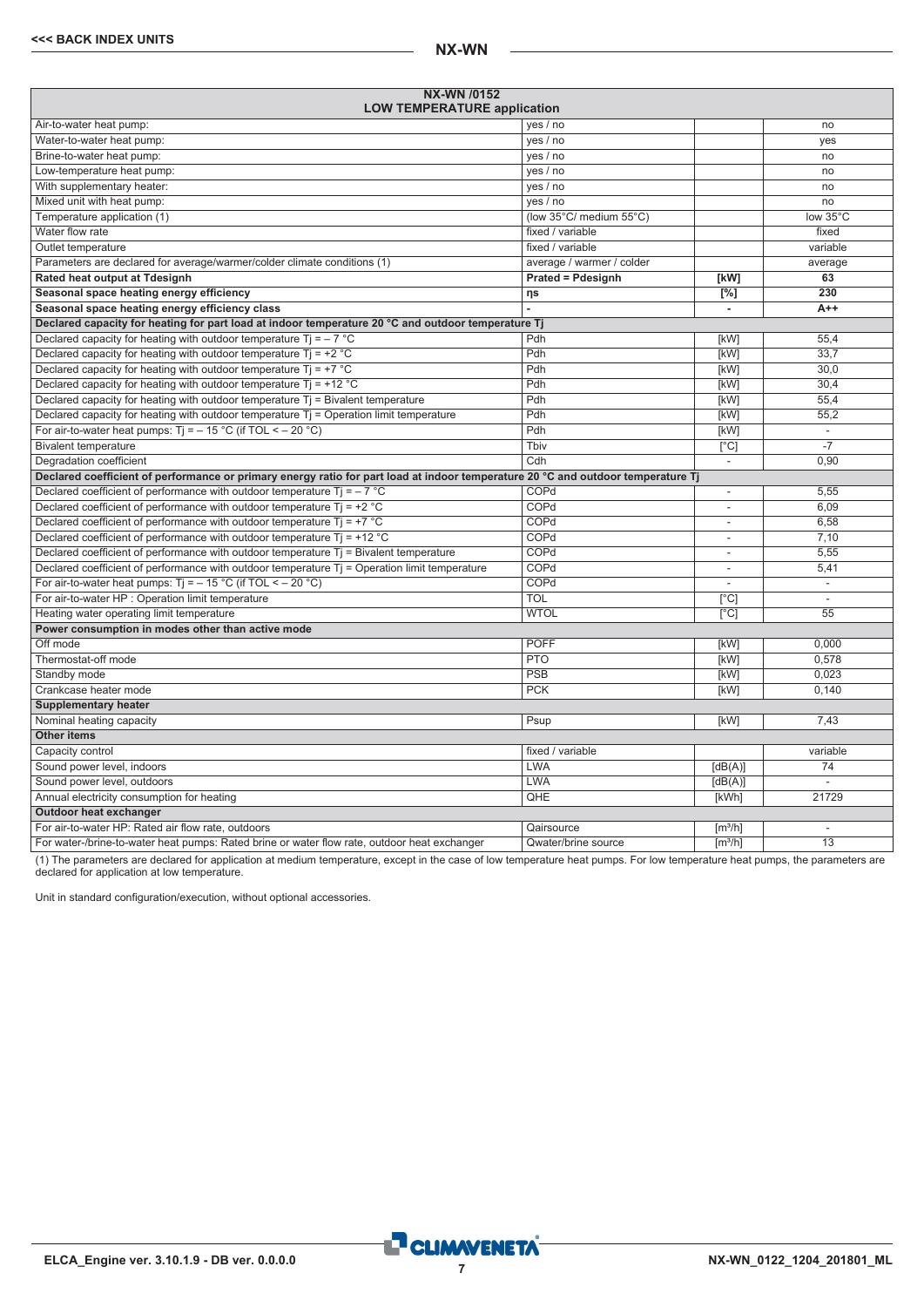| NX-WN /0152<br><b>MEDIUM TEMPERATURE application</b>                                                                             |                           |                              |                          |
|----------------------------------------------------------------------------------------------------------------------------------|---------------------------|------------------------------|--------------------------|
| Air-to-water heat pump:                                                                                                          | yes / no                  |                              | no                       |
| Water-to-water heat pump:                                                                                                        | yes / no                  |                              | ves                      |
| Brine-to-water heat pump:                                                                                                        | yes / no                  |                              | no                       |
| Low-temperature heat pump:                                                                                                       | yes / no                  |                              | no                       |
| With supplementary heater:                                                                                                       | yes / no                  |                              | no                       |
| Mixed unit with heat pump:                                                                                                       | yes / no                  |                              | no                       |
| Temperature application (1)                                                                                                      | (low 35°C/ medium 55°C)   |                              | medium 55°C              |
| Water flow rate                                                                                                                  | fixed / variable          |                              | fixed                    |
| Outlet temperature                                                                                                               | fixed / variable          |                              | variable                 |
| Parameters are declared for average/warmer/colder climate conditions (1)                                                         | average / warmer / colder |                              | average                  |
| Rated heat output at Tdesignh                                                                                                    | <b>Prated = Pdesignh</b>  | [kW]                         | 57                       |
| Seasonal space heating energy efficiency                                                                                         | ηs                        | $\sqrt{[0,1]}$               | 175                      |
| Seasonal space heating energy efficiency class                                                                                   |                           | $\blacksquare$               | $A++$                    |
| Declared capacity for heating for part load at indoor temperature 20 °C and outdoor temperature Tj                               |                           |                              |                          |
| Declared capacity for heating with outdoor temperature $Ti = -7$ °C                                                              | Pdh                       | [kW]                         | 50.2                     |
| Declared capacity for heating with outdoor temperature $Ti = +2$ °C                                                              | Pdh                       | [kW]                         | 30.5                     |
| Declared capacity for heating with outdoor temperature Tj = $+7$ °C                                                              | Pdh                       | <b>[kW]</b>                  | 28.2                     |
| Declared capacity for heating with outdoor temperature $Ti = +12 °C$                                                             | Pdh                       | [kW]                         | 29,1                     |
| Declared capacity for heating with outdoor temperature $Tj = B$ ivalent temperature                                              | Pdh                       | [kW]                         | 50.2                     |
| Declared capacity for heating with outdoor temperature $T_i$ = Operation limit temperature                                       | Pdh                       | [kW]                         | 49.4                     |
| For air-to-water heat pumps: $Ti = -15 °C$ (if TOL < - 20 °C)                                                                    | Pdh                       | [kW]                         | $\overline{\phantom{a}}$ |
| <b>Bivalent temperature</b>                                                                                                      | Tbiv                      | $\overline{[}^{\circ}C]$     |                          |
| Degradation coefficient                                                                                                          | Cdh                       | $\overline{\phantom{a}}$     | 0,90                     |
| Declared coefficient of performance or primary energy ratio for part load at indoor temperature 20 °C and outdoor temperature Tj |                           |                              |                          |
| Declared coefficient of performance with outdoor temperature $Ti = -7$ °C                                                        | COPd                      | $\overline{\phantom{a}}$     | 3,61                     |
| Declared coefficient of performance with outdoor temperature $Tj = +2$ °C                                                        | COPd                      |                              | 4,65                     |
| Declared coefficient of performance with outdoor temperature $Ti = +7$ °C                                                        | COPd                      | $\overline{\phantom{a}}$     | 5.42                     |
| Declared coefficient of performance with outdoor temperature $Ti = +12$ °C                                                       | COPd                      | $\overline{\phantom{a}}$     | 6,36                     |
| Declared coefficient of performance with outdoor temperature $Tj$ = Bivalent temperature                                         | COPd                      | $\overline{\phantom{a}}$     | 3,61                     |
| Declared coefficient of performance with outdoor temperature Tj = Operation limit temperature                                    | COPd                      | $\overline{\phantom{a}}$     | 3,36                     |
| For air-to-water heat pumps: $Ti = -15 °C$ (if TOL < - 20 °C)                                                                    | COPd                      |                              | $\overline{\phantom{a}}$ |
| For air-to-water HP : Operation limit temperature                                                                                | <b>TOL</b>                | [°C]                         |                          |
| Heating water operating limit temperature                                                                                        | <b>WTOL</b>               | $\lceil$ °C]                 | $\overline{55}$          |
| Power consumption in modes other than active mode                                                                                |                           |                              |                          |
| Off mode                                                                                                                         | <b>POFF</b>               | [kW]                         | 0.000                    |
| Thermostat-off mode                                                                                                              | <b>PTO</b>                | [kW]                         | 0.290                    |
| Standby mode                                                                                                                     | <b>PSB</b>                | [kW]                         | 0.023                    |
| Crankcase heater mode                                                                                                            | <b>PCK</b>                | [kW]                         | 0.140                    |
| <b>Supplementary heater</b>                                                                                                      |                           |                              |                          |
| Nominal heating capacity                                                                                                         | Psup                      | [kW]                         | 7,34                     |
| <b>Other items</b>                                                                                                               |                           |                              |                          |
| Capacity control                                                                                                                 | fixed / variable          |                              | variable                 |
| Sound power level, indoors                                                                                                       | <b>LWA</b>                | [dB(A)]                      | 74                       |
| Sound power level, outdoors                                                                                                      | <b>LWA</b>                | [dB(A)]                      |                          |
| Annual electricity consumption for heating                                                                                       | QHE                       | [kWh]                        | 25568                    |
| Outdoor heat exchanger                                                                                                           |                           |                              |                          |
| For air-to-water HP: Rated air flow rate, outdoors                                                                               | Qairsource                | $\left[\frac{m^3}{h}\right]$ | $\sim$                   |
| For water-/brine-to-water heat pumps: Rated brine or water flow rate, outdoor heat exchanger                                     | Qwater/brine source       | $\left[\frac{m^3}{h}\right]$ | $\overline{10}$          |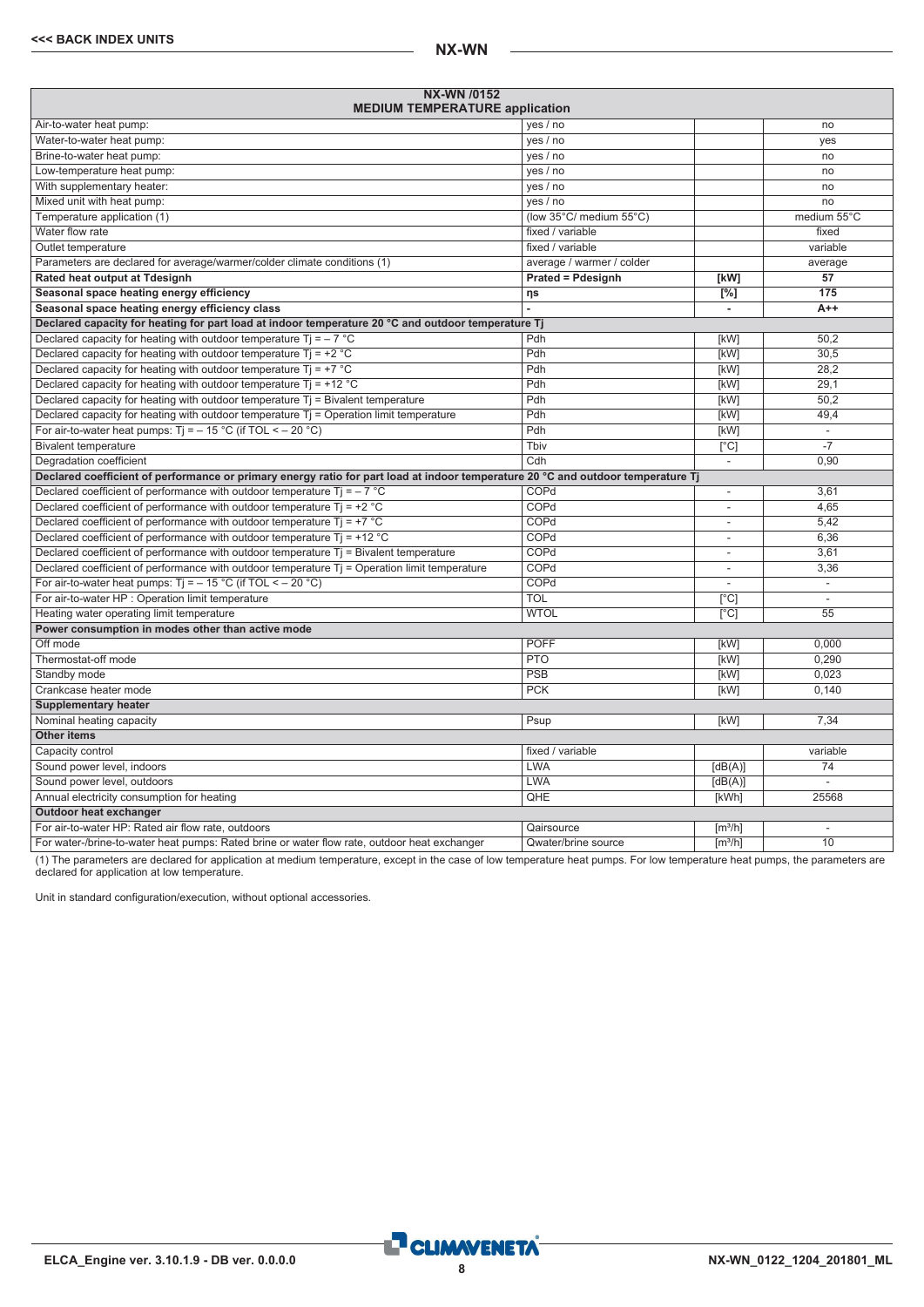<span id="page-8-0"></span>

| NX-WN /0182<br><b>LOW TEMPERATURE application</b>                                                                                |                           |                              |                          |
|----------------------------------------------------------------------------------------------------------------------------------|---------------------------|------------------------------|--------------------------|
| Air-to-water heat pump:                                                                                                          | yes / no                  |                              | no                       |
| Water-to-water heat pump:                                                                                                        | yes / no                  |                              | yes                      |
| Brine-to-water heat pump:                                                                                                        | yes / no                  |                              | no                       |
| Low-temperature heat pump:                                                                                                       | yes / no                  |                              | no                       |
| With supplementary heater:                                                                                                       | yes / no                  |                              | no                       |
| Mixed unit with heat pump:                                                                                                       | yes / no                  |                              | no                       |
| Temperature application (1)                                                                                                      | (low 35°C/ medium 55°C)   |                              | low 35°C                 |
| Water flow rate                                                                                                                  | fixed / variable          |                              | fixed                    |
| Outlet temperature                                                                                                               | fixed / variable          |                              | variable                 |
| Parameters are declared for average/warmer/colder climate conditions (1)                                                         | average / warmer / colder |                              | average                  |
| Rated heat output at Tdesignh                                                                                                    | <b>Prated = Pdesignh</b>  | [kW]                         | $\overline{74}$          |
| Seasonal space heating energy efficiency                                                                                         | ηs                        | [%]                          | $\overline{228}$         |
| Seasonal space heating energy efficiency class                                                                                   |                           | $\overline{\phantom{a}}$     | $A++$                    |
| Declared capacity for heating for part load at indoor temperature 20 °C and outdoor temperature Tj                               |                           |                              |                          |
| Declared capacity for heating with outdoor temperature Ti = $-7$ °C                                                              | Pdh                       | [kW]                         | 65.1                     |
| Declared capacity for heating with outdoor temperature $Ti = +2 °C$                                                              | Pdh                       | [kW]                         | 39,6                     |
| Declared capacity for heating with outdoor temperature $Ti = +7 °C$                                                              | Pdh                       | [kW]                         | 35,3                     |
| Declared capacity for heating with outdoor temperature $Ti = +12 °C$                                                             | Pdh                       | [kW]                         | 35,9                     |
| Declared capacity for heating with outdoor temperature $Tj = Bivalent$ temperature                                               | Pdh                       | [kW]                         | 65,1                     |
| Declared capacity for heating with outdoor temperature $Ti =$ Operation limit temperature                                        | Pdh                       | [kW]                         | 64,9                     |
| For air-to-water heat pumps: Tj = $-$ 15 °C (if TOL < $-$ 20 °C)                                                                 | Pdh                       | [kW]                         | $\overline{\phantom{a}}$ |
| <b>Bivalent temperature</b>                                                                                                      | Thiv                      | $\overline{[}^{\circ}C]$     |                          |
| Degradation coefficient                                                                                                          | Cdh                       | $\overline{\phantom{a}}$     | 0,90                     |
| Declared coefficient of performance or primary energy ratio for part load at indoor temperature 20 °C and outdoor temperature Tj |                           |                              |                          |
| Declared coefficient of performance with outdoor temperature $Ti = -7$ °C                                                        | COPd                      | $\overline{\phantom{a}}$     | 5,64                     |
| Declared coefficient of performance with outdoor temperature $Ti = +2 °C$                                                        | COPd                      | $\overline{\phantom{a}}$     | 6,06                     |
| Declared coefficient of performance with outdoor temperature $Ti = +7$ °C                                                        | COPd                      | $\overline{\phantom{a}}$     | 6,41                     |
| Declared coefficient of performance with outdoor temperature $Ti = +12 °C$                                                       | COPd                      | ٠                            | 6,80                     |
| Declared coefficient of performance with outdoor temperature $Tj$ = Bivalent temperature                                         | COPd                      | $\overline{\phantom{a}}$     | 5,64                     |
| Declared coefficient of performance with outdoor temperature T <sub>j</sub> = Operation limit temperature                        | COPd                      | $\overline{\phantom{a}}$     | 5,48                     |
| For air-to-water heat pumps: $Ti = -15 °C$ (if TOL < - 20 °C)                                                                    | COPd                      |                              | $\blacksquare$           |
| For air-to-water HP : Operation limit temperature                                                                                | <b>TOL</b>                | $\overline{[^{\circ}C]}$     | L.                       |
| Heating water operating limit temperature                                                                                        | <b>WTOL</b>               | $\lceil$ °Cl                 | 55                       |
| Power consumption in modes other than active mode                                                                                |                           |                              |                          |
| Off mode                                                                                                                         | <b>POFF</b>               | [kW]                         | 0,000                    |
| Thermostat-off mode                                                                                                              | <b>PTO</b>                | [kW]                         | 0,652                    |
| Standby mode                                                                                                                     | PSB                       | [kW]                         | 0,023                    |
| Crankcase heater mode                                                                                                            | <b>PCK</b>                | [kW]                         | 0.140                    |
| <b>Supplementary heater</b>                                                                                                      |                           |                              |                          |
| Nominal heating capacity                                                                                                         | Psup                      | [kW]                         | 8,69                     |
| <b>Other items</b>                                                                                                               |                           |                              |                          |
| Capacity control                                                                                                                 | fixed / variable          |                              | variable                 |
| Sound power level, indoors                                                                                                       | <b>LWA</b>                | [dB(A)]                      | 75                       |
| Sound power level, outdoors                                                                                                      | <b>LWA</b>                | [dB(A)]                      |                          |
| Annual electricity consumption for heating                                                                                       | QHE                       | [kWh]                        | 25818                    |
| Outdoor heat exchanger                                                                                                           |                           |                              |                          |
| For air-to-water HP: Rated air flow rate, outdoors                                                                               | Qairsource                | $\left[\frac{m^3}{h}\right]$ | $\overline{\phantom{a}}$ |
| For water-/brine-to-water heat pumps: Rated brine or water flow rate, outdoor heat exchanger                                     | Qwater/brine source       | $\lceil m^3/h \rceil$        | 16                       |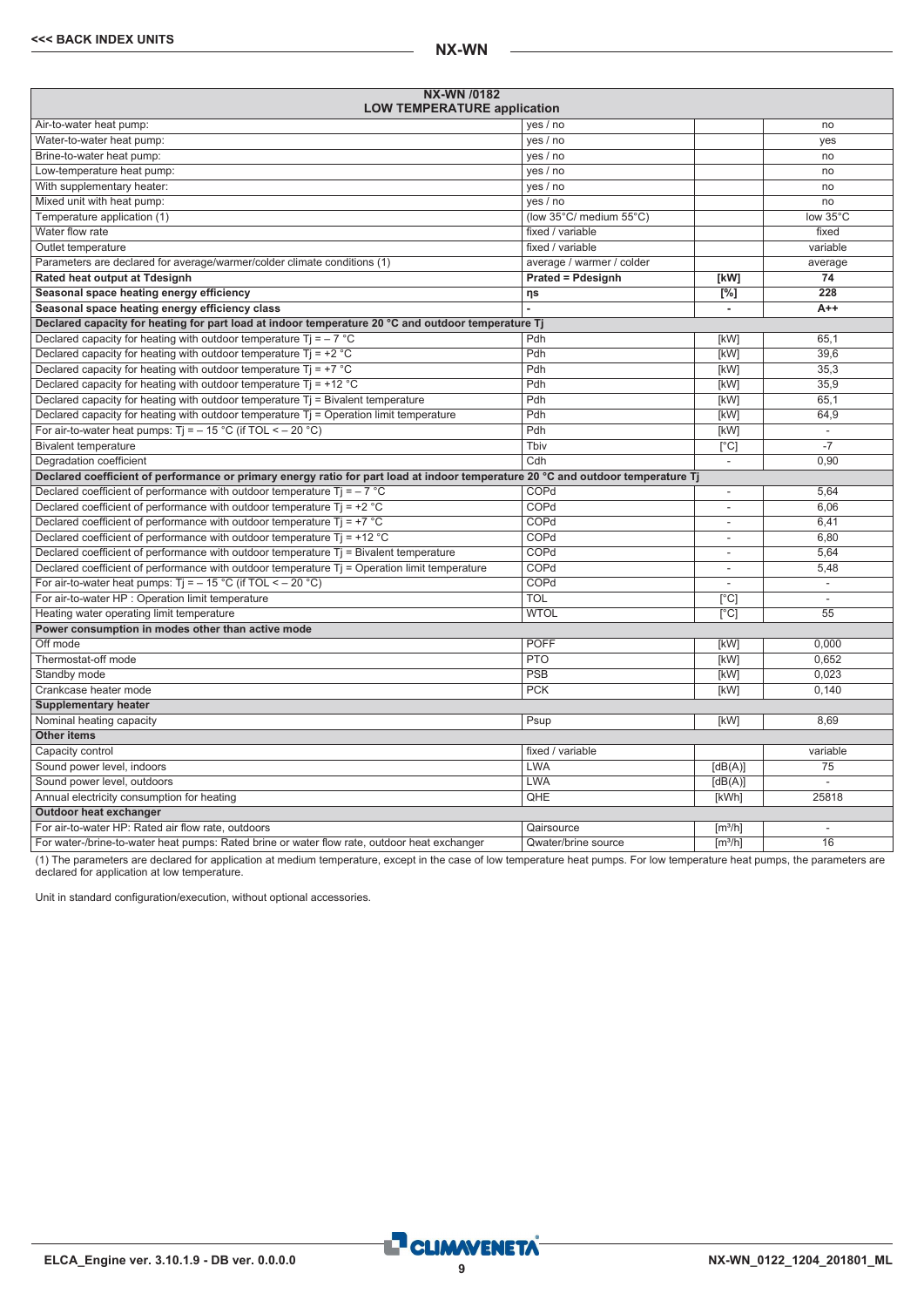| NX-WN /0182<br><b>MEDIUM TEMPERATURE application</b>                                                                             |                           |                              |                          |
|----------------------------------------------------------------------------------------------------------------------------------|---------------------------|------------------------------|--------------------------|
| Air-to-water heat pump:                                                                                                          | yes / no                  |                              | no                       |
| Water-to-water heat pump:                                                                                                        | yes / no                  |                              | yes                      |
| Brine-to-water heat pump:                                                                                                        | yes / no                  |                              | no                       |
| Low-temperature heat pump:                                                                                                       | yes / no                  |                              | no                       |
| With supplementary heater:                                                                                                       | yes / no                  |                              | no                       |
| Mixed unit with heat pump:                                                                                                       | yes / no                  |                              | no                       |
| Temperature application (1)                                                                                                      | (low 35°C/ medium 55°C)   |                              | medium 55°C              |
| Water flow rate                                                                                                                  | fixed / variable          |                              | fixed                    |
| Outlet temperature                                                                                                               | fixed / variable          |                              | variable                 |
| Parameters are declared for average/warmer/colder climate conditions (1)                                                         | average / warmer / colder |                              | average                  |
| Rated heat output at Tdesignh                                                                                                    | <b>Prated = Pdesignh</b>  | [kW]                         | 66                       |
| Seasonal space heating energy efficiency                                                                                         | ηs                        | $\overline{[%]}$             | 178                      |
| Seasonal space heating energy efficiency class                                                                                   |                           | ÷,                           | $A++$                    |
| Declared capacity for heating for part load at indoor temperature 20 °C and outdoor temperature Tj                               |                           |                              |                          |
| Declared capacity for heating with outdoor temperature Ti = $-7$ °C                                                              | Pdh                       | [kW]                         | 58.8                     |
| Declared capacity for heating with outdoor temperature $Ti = +2$ °C                                                              | Pdh                       | [kW]                         | 35.8                     |
| Declared capacity for heating with outdoor temperature $Tj = +7$ °C                                                              | Pdh                       | <b>[kW]</b>                  | 33.2                     |
| Declared capacity for heating with outdoor temperature $Ti = +12 °C$                                                             | Pdh                       | [kW]                         | 34,2                     |
| Declared capacity for heating with outdoor temperature Tj = Bivalent temperature                                                 | Pdh                       | [kW]                         | 58,8                     |
| Declared capacity for heating with outdoor temperature $Ti =$ Operation limit temperature                                        | Pdh                       | [kW]                         | 57,9                     |
| For air-to-water heat pumps: $Ti = -15 °C$ (if TOL < - 20 °C)                                                                    | Pdh                       | [kW]                         | $\overline{\phantom{a}}$ |
| <b>Bivalent temperature</b>                                                                                                      | Tbiv                      | $\overline{[}^{\circ}C]$     | $-7$                     |
| Degradation coefficient                                                                                                          | Cdh                       | $\overline{\phantom{a}}$     | 0,90                     |
| Declared coefficient of performance or primary energy ratio for part load at indoor temperature 20 °C and outdoor temperature Tj |                           |                              |                          |
| Declared coefficient of performance with outdoor temperature $Ti = -7$ °C                                                        | COPd                      | ÷,                           | 3,67                     |
| Declared coefficient of performance with outdoor temperature $Tj = +2 °C$                                                        | COPd                      |                              | 4.74                     |
| Declared coefficient of performance with outdoor temperature $Ti = +7$ °C                                                        | COPd                      | $\overline{\phantom{a}}$     | 5.49                     |
| Declared coefficient of performance with outdoor temperature $Ti = +12$ °C                                                       | COPd                      |                              | 6,29                     |
| Declared coefficient of performance with outdoor temperature $Tj$ = Bivalent temperature                                         | COPd                      | $\overline{\phantom{a}}$     | 3,67                     |
| Declared coefficient of performance with outdoor temperature Tj = Operation limit temperature                                    | COPd                      |                              | 3,40                     |
| For air-to-water heat pumps: $Ti = -15 °C$ (if TOL < - 20 °C)                                                                    | COPd                      |                              | $\overline{\phantom{a}}$ |
| For air-to-water HP : Operation limit temperature                                                                                | <b>TOL</b>                | $\lceil$ °C]                 |                          |
| Heating water operating limit temperature                                                                                        | <b>WTOL</b>               | $\lceil$ °C]                 | 55                       |
| Power consumption in modes other than active mode                                                                                |                           |                              |                          |
| Off mode                                                                                                                         | <b>POFF</b>               | [kW]                         | 0.000                    |
| Thermostat-off mode                                                                                                              | <b>PTO</b>                | [kW]                         | 0.325                    |
| Standby mode                                                                                                                     | <b>PSB</b>                | [kW]                         | 0.023                    |
| Crankcase heater mode                                                                                                            | <b>PCK</b>                | [kW]                         | 0,140                    |
| <b>Supplementary heater</b>                                                                                                      |                           |                              |                          |
| Nominal heating capacity                                                                                                         | Psup                      | [kW]                         | 8.57                     |
| <b>Other items</b>                                                                                                               |                           |                              |                          |
| Capacity control                                                                                                                 | fixed / variable          |                              | variable                 |
| Sound power level, indoors                                                                                                       | <b>LWA</b>                | [dB(A)]                      | 75                       |
| Sound power level, outdoors                                                                                                      | <b>LWA</b>                | [dB(A)]                      |                          |
| Annual electricity consumption for heating                                                                                       | QHE                       | [kWh]                        | 29560                    |
| Outdoor heat exchanger                                                                                                           |                           |                              |                          |
| For air-to-water HP: Rated air flow rate, outdoors                                                                               | Qairsource                | $\lceil m^3/h \rceil$        | $\sim$                   |
| For water-/brine-to-water heat pumps: Rated brine or water flow rate, outdoor heat exchanger                                     | Qwater/brine source       | $\left[\frac{m^3}{h}\right]$ | $\overline{12}$          |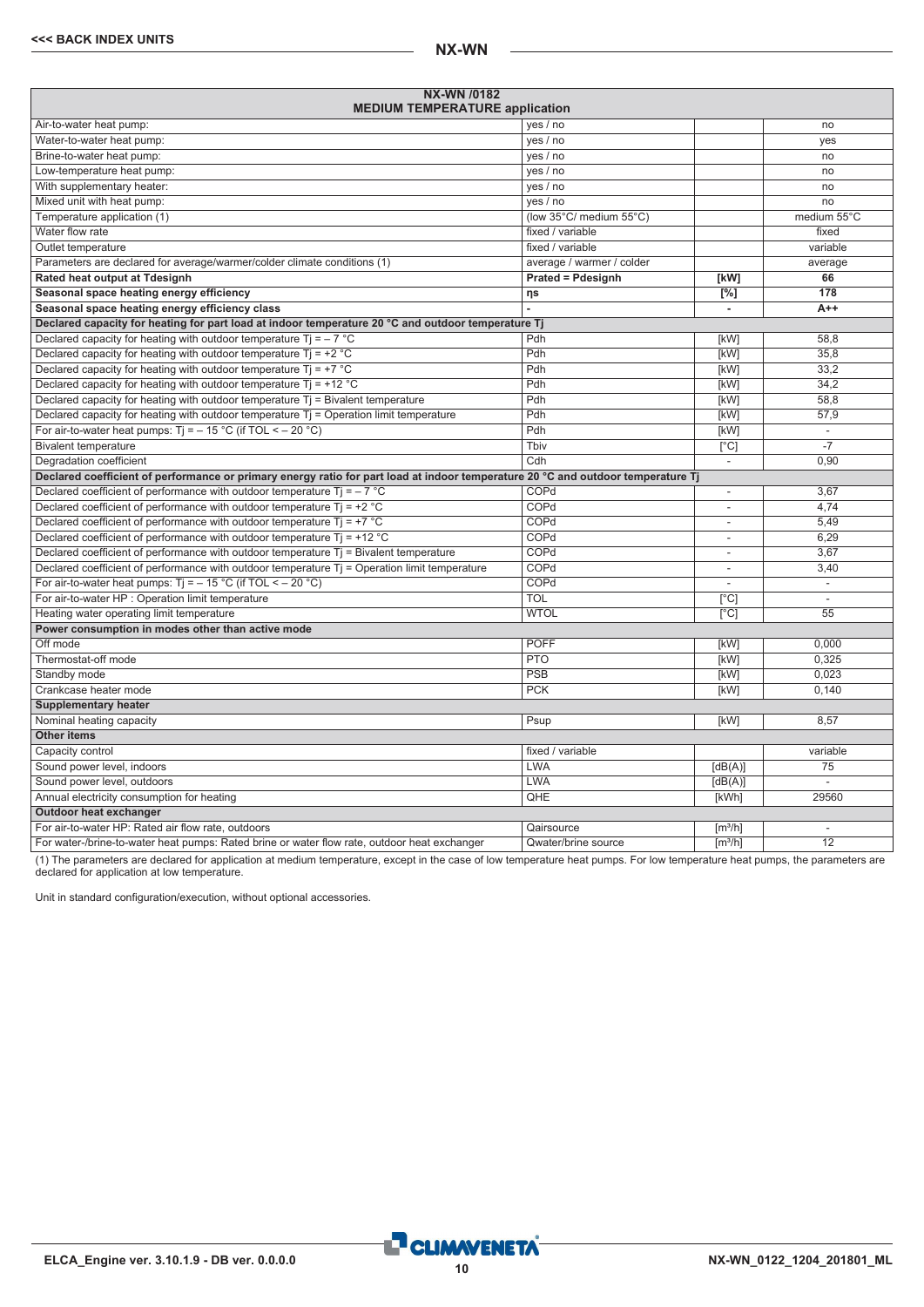<span id="page-10-0"></span>

| <b>NX-WN /0202</b><br><b>LOW TEMPERATURE application</b>                                                                         |                           |                          |                          |
|----------------------------------------------------------------------------------------------------------------------------------|---------------------------|--------------------------|--------------------------|
| Air-to-water heat pump:                                                                                                          | yes / no                  |                          | no                       |
| Water-to-water heat pump:                                                                                                        | yes / no                  |                          | ves                      |
| Brine-to-water heat pump:                                                                                                        | yes / no                  |                          | no                       |
| Low-temperature heat pump:                                                                                                       | yes / no                  |                          | no                       |
| With supplementary heater:                                                                                                       | yes / no                  |                          | no                       |
| Mixed unit with heat pump:                                                                                                       | yes / no                  |                          | no                       |
| Temperature application (1)                                                                                                      | (low 35°C/ medium 55°C)   |                          | low 35°C                 |
| Water flow rate                                                                                                                  | fixed / variable          |                          | fixed                    |
| Outlet temperature                                                                                                               | fixed / variable          |                          | variable                 |
| Parameters are declared for average/warmer/colder climate conditions (1)                                                         | average / warmer / colder |                          | average                  |
| Rated heat output at Tdesignh                                                                                                    | <b>Prated = Pdesignh</b>  | [kW]                     | 86                       |
| Seasonal space heating energy efficiency                                                                                         | ηs                        | $[\%]$                   | 229                      |
| Seasonal space heating energy efficiency class                                                                                   |                           | ä,                       |                          |
| Declared capacity for heating for part load at indoor temperature 20 °C and outdoor temperature Tj                               |                           |                          |                          |
| Declared capacity for heating with outdoor temperature Ti = $-7$ °C                                                              | Pdh                       | [kW]                     | 75.7                     |
| Declared capacity for heating with outdoor temperature $Ti = +2 °C$                                                              | Pdh                       | [kW]                     | 46.1                     |
| Declared capacity for heating with outdoor temperature Tj = $+7$ °C                                                              | Pdh                       | [kW]                     | 41.1                     |
| Declared capacity for heating with outdoor temperature $Ti = +12 °C$                                                             | Pdh                       | [kW]                     | 41,8                     |
| Declared capacity for heating with outdoor temperature $Tj = B$ ivalent temperature                                              | Pdh                       | [kW]                     | 75,7                     |
| Declared capacity for heating with outdoor temperature $Tj =$ Operation limit temperature                                        | Pdh                       | [kW]                     | 75,5                     |
| For air-to-water heat pumps: $Ti = -15 °C$ (if TOL < - 20 °C)                                                                    | Pdh                       | [kW]                     | L.                       |
| <b>Bivalent temperature</b>                                                                                                      | Tbiv                      | $\overline{[}^{\circ}C]$ | $-7$                     |
| Degradation coefficient                                                                                                          | $\overline{\text{Cdh}}$   | $\overline{\phantom{a}}$ | 0,90                     |
| Declared coefficient of performance or primary energy ratio for part load at indoor temperature 20 °C and outdoor temperature Tj |                           |                          |                          |
| Declared coefficient of performance with outdoor temperature $Ti = -7$ °C                                                        | COPd                      | $\overline{\phantom{a}}$ | 5,64                     |
| Declared coefficient of performance with outdoor temperature $Tj = +2$ °C                                                        | COPd                      | ä,                       | 6.08                     |
| Declared coefficient of performance with outdoor temperature $Ti = +7$ °C                                                        | COPd                      | ä,                       | 6.45                     |
| Declared coefficient of performance with outdoor temperature $Ti = +12 °C$                                                       | COPd                      | ٠                        | 6,86                     |
| Declared coefficient of performance with outdoor temperature $Tj$ = Bivalent temperature                                         | COPd                      | $\overline{\phantom{a}}$ | 5,64                     |
| Declared coefficient of performance with outdoor temperature Tj = Operation limit temperature                                    | COPd                      | $\overline{a}$           | 5,49                     |
| For air-to-water heat pumps: $Ti = -15 °C$ (if TOL < - 20 °C)                                                                    | COPd                      |                          | $\overline{\phantom{a}}$ |
| For air-to-water HP : Operation limit temperature                                                                                | <b>TOL</b>                | [°C]                     |                          |
| Heating water operating limit temperature                                                                                        | <b>WTOL</b>               | [°C]                     | $\overline{55}$          |
| Power consumption in modes other than active mode                                                                                |                           |                          |                          |
| Off mode                                                                                                                         | <b>POFF</b>               | [kW]                     | 0.000                    |
| Thermostat-off mode                                                                                                              | <b>PTO</b>                | [kW]                     | 0.738                    |
| Standby mode                                                                                                                     | PSB                       | [kW]                     | 0.023                    |
| Crankcase heater mode                                                                                                            | <b>PCK</b>                | [kW]                     | 0,140                    |
| <b>Supplementary heater</b>                                                                                                      |                           |                          |                          |
| Nominal heating capacity                                                                                                         | Psup                      | [kW]                     | 10.2                     |
| <b>Other items</b>                                                                                                               |                           |                          |                          |
| Capacity control                                                                                                                 | fixed / variable          |                          | variable                 |
| Sound power level, indoors                                                                                                       | <b>LWA</b>                | [dB(A)]                  | 75                       |
| Sound power level, outdoors                                                                                                      | <b>LWA</b>                | [dB(A)]                  |                          |
| Annual electricity consumption for heating                                                                                       | QHE                       | [kWh]                    | 29897                    |
| Outdoor heat exchanger                                                                                                           |                           |                          |                          |
| For air-to-water HP: Rated air flow rate, outdoors                                                                               | Qairsource                | [m <sup>3</sup> /h]      | $\overline{\phantom{a}}$ |
|                                                                                                                                  |                           |                          | $\overline{18}$          |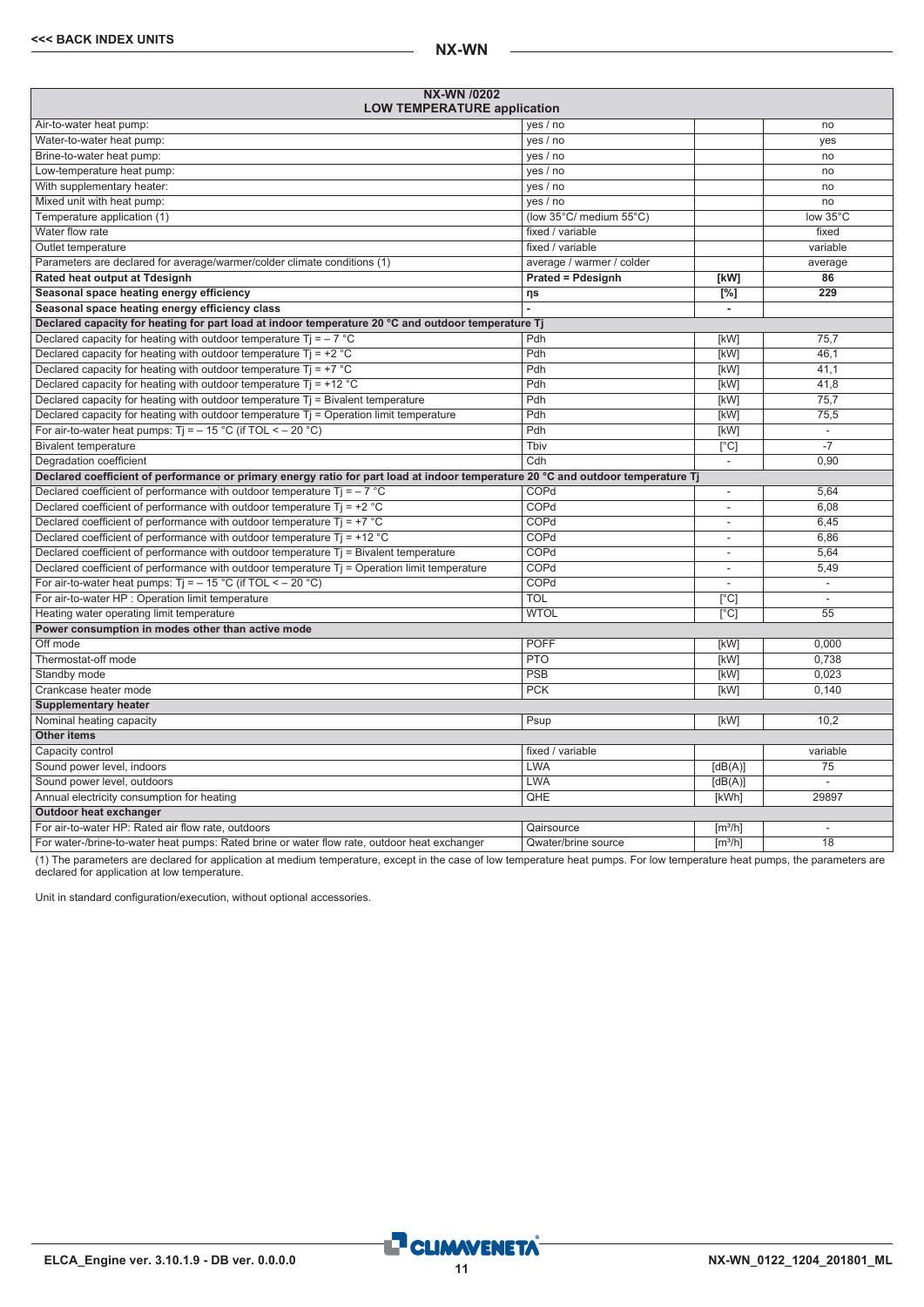| NX-WN /0202<br><b>MEDIUM TEMPERATURE application</b>                                                                             |                           |                              |                          |
|----------------------------------------------------------------------------------------------------------------------------------|---------------------------|------------------------------|--------------------------|
| Air-to-water heat pump:                                                                                                          | yes / no                  |                              | no                       |
| Water-to-water heat pump:                                                                                                        | yes / no                  |                              | yes                      |
| Brine-to-water heat pump:                                                                                                        | yes / no                  |                              | no                       |
| Low-temperature heat pump:                                                                                                       | yes / no                  |                              | no                       |
| With supplementary heater:                                                                                                       | yes / no                  |                              | no                       |
| Mixed unit with heat pump:                                                                                                       | yes / no                  |                              | no                       |
| Temperature application (1)                                                                                                      | (low 35°C/ medium 55°C)   |                              | medium 55°C              |
| Water flow rate                                                                                                                  | fixed / variable          |                              | fixed                    |
| Outlet temperature                                                                                                               | fixed / variable          |                              | variable                 |
| Parameters are declared for average/warmer/colder climate conditions (1)                                                         | average / warmer / colder |                              | average                  |
| Rated heat output at Tdesignh                                                                                                    | <b>Prated = Pdesignh</b>  | [kW]                         | 78                       |
| Seasonal space heating energy efficiency                                                                                         | ηs                        | $\overline{[%]}$             | 178                      |
| Seasonal space heating energy efficiency class                                                                                   |                           | ÷.                           |                          |
| Declared capacity for heating for part load at indoor temperature 20 °C and outdoor temperature Tj                               |                           |                              |                          |
| Declared capacity for heating with outdoor temperature Ti = $-7$ °C                                                              | Pdh                       | [kW]                         | 69.1                     |
| Declared capacity for heating with outdoor temperature $Ti = +2$ °C                                                              | Pdh                       | [kW]                         | 42.0                     |
| Declared capacity for heating with outdoor temperature $Tj = +7$ °C                                                              | Pdh                       | <b>[kW]</b>                  | 38.6                     |
| Declared capacity for heating with outdoor temperature $Ti = +12 °C$                                                             | Pdh                       | [kW]                         | 39,8                     |
| Declared capacity for heating with outdoor temperature Tj = Bivalent temperature                                                 | Pdh                       | [kW]                         | 69.1                     |
| Declared capacity for heating with outdoor temperature $Ti =$ Operation limit temperature                                        | Pdh                       | [kW]                         | 68,3                     |
| For air-to-water heat pumps: $Ti = -15 °C$ (if TOL < - 20 °C)                                                                    | Pdh                       | [kW]                         | ÷,                       |
| <b>Bivalent temperature</b>                                                                                                      | Tbiv                      | $\overline{[}^{\circ}C]$     | $-7$                     |
| Degradation coefficient                                                                                                          | Cdh                       | $\overline{\phantom{a}}$     | 0,90                     |
| Declared coefficient of performance or primary energy ratio for part load at indoor temperature 20 °C and outdoor temperature Tj |                           |                              |                          |
| Declared coefficient of performance with outdoor temperature $Ti = -7$ °C                                                        | COPd                      | ÷,                           | 3,68                     |
| Declared coefficient of performance with outdoor temperature $Tj = +2 °C$                                                        | COPd                      |                              | 4.73                     |
| Declared coefficient of performance with outdoor temperature $Ti = +7$ °C                                                        | COPd                      | $\overline{\phantom{a}}$     | 5.47                     |
| Declared coefficient of performance with outdoor temperature $Ti = +12$ °C                                                       | COPd                      |                              | 6,30                     |
| Declared coefficient of performance with outdoor temperature $Tj$ = Bivalent temperature                                         | COPd                      | $\overline{\phantom{a}}$     | 3,68                     |
| Declared coefficient of performance with outdoor temperature Tj = Operation limit temperature                                    | COPd                      |                              | 3,42                     |
| For air-to-water heat pumps: $Ti = -15 °C$ (if TOL < - 20 °C)                                                                    | COPd                      |                              | $\overline{\phantom{a}}$ |
| For air-to-water HP : Operation limit temperature                                                                                | <b>TOL</b>                | $\lceil$ °C]                 |                          |
| Heating water operating limit temperature                                                                                        | <b>WTOL</b>               | $\lceil$ °C]                 | 55                       |
| Power consumption in modes other than active mode                                                                                |                           |                              |                          |
| Off mode                                                                                                                         | <b>POFF</b>               | [kW]                         | 0.000                    |
| Thermostat-off mode                                                                                                              | <b>PTO</b>                | [kW]                         | 0.380                    |
| Standby mode                                                                                                                     | PSB                       | [kW]                         | 0.023                    |
| Crankcase heater mode                                                                                                            | <b>PCK</b>                | [kW]                         | 0,140                    |
| <b>Supplementary heater</b>                                                                                                      |                           |                              |                          |
| Nominal heating capacity                                                                                                         | Psup                      | [kW]                         | 9.81                     |
| <b>Other items</b>                                                                                                               |                           |                              |                          |
| Capacity control                                                                                                                 | fixed / variable          |                              | variable                 |
| Sound power level, indoors                                                                                                       | <b>LWA</b>                | [dB(A)]                      | 75                       |
| Sound power level, outdoors                                                                                                      | <b>LWA</b>                | [dB(A)]                      |                          |
| Annual electricity consumption for heating                                                                                       | QHE                       | [kWh]                        | 34735                    |
| Outdoor heat exchanger                                                                                                           |                           |                              |                          |
| For air-to-water HP: Rated air flow rate, outdoors                                                                               | Qairsource                | $\lceil m^3/h \rceil$        | $\sim$                   |
| For water-/brine-to-water heat pumps: Rated brine or water flow rate, outdoor heat exchanger                                     | Qwater/brine source       | $\left[\frac{m^3}{h}\right]$ | $\overline{14}$          |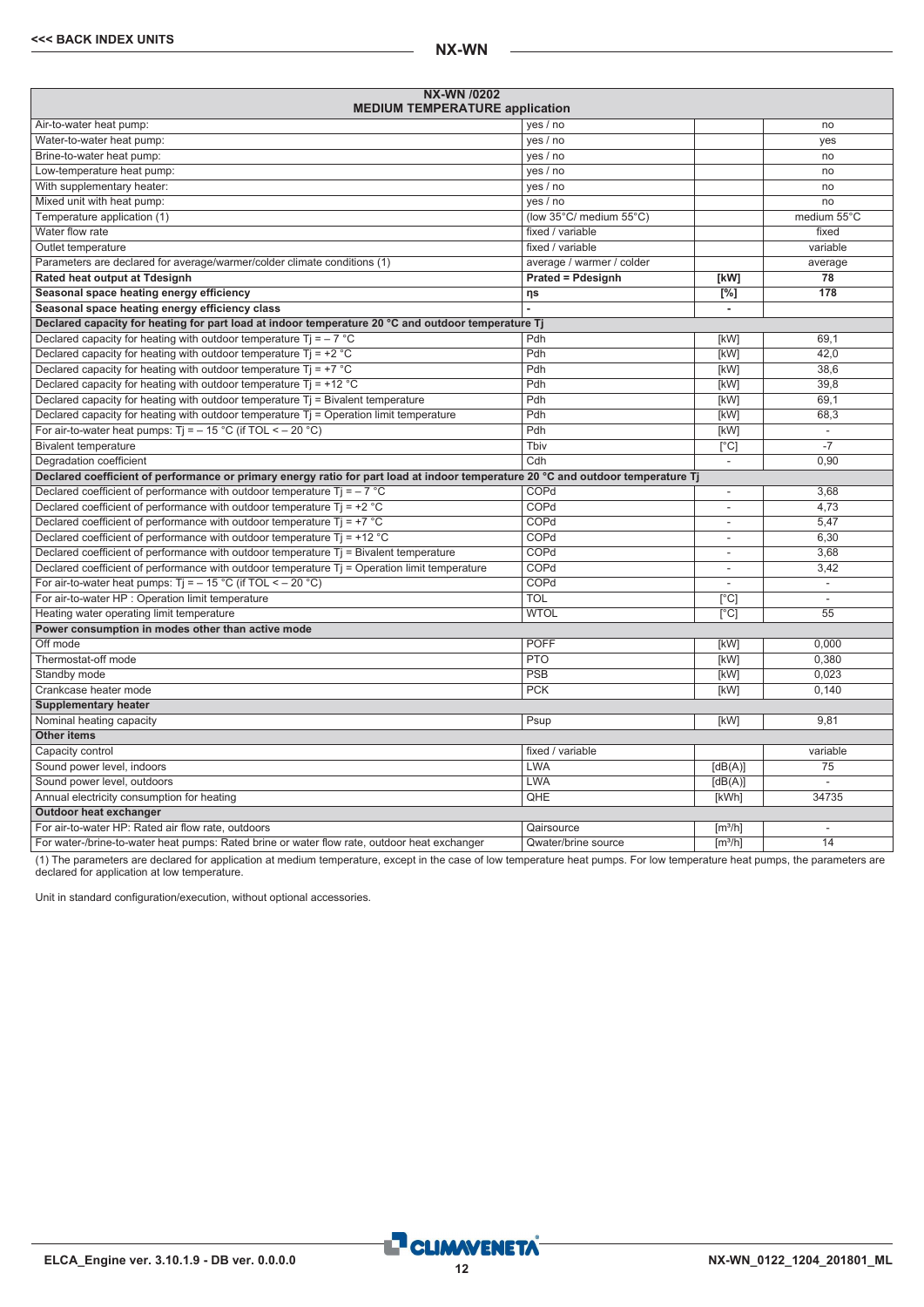<span id="page-12-0"></span>

| <b>NX-WN /0252</b><br><b>LOW TEMPERATURE application</b>                                                                         |                           |                              |                          |
|----------------------------------------------------------------------------------------------------------------------------------|---------------------------|------------------------------|--------------------------|
| Air-to-water heat pump:                                                                                                          | yes / no                  |                              | no                       |
| Water-to-water heat pump:                                                                                                        | yes / no                  |                              | ves                      |
| Brine-to-water heat pump:                                                                                                        | yes / no                  |                              | no                       |
| Low-temperature heat pump:                                                                                                       | yes / no                  |                              | no                       |
| With supplementary heater:                                                                                                       | yes / no                  |                              | no                       |
| Mixed unit with heat pump:                                                                                                       | yes / no                  |                              | no                       |
| Temperature application (1)                                                                                                      | (low 35°C/ medium 55°C)   |                              | low 35°C                 |
| Water flow rate                                                                                                                  | fixed / variable          |                              | fixed                    |
| Outlet temperature                                                                                                               | fixed / variable          |                              | variable                 |
| Parameters are declared for average/warmer/colder climate conditions (1)                                                         | average / warmer / colder |                              | average                  |
| Rated heat output at Tdesignh                                                                                                    | <b>Prated = Pdesignh</b>  | [kW]                         | 95                       |
| Seasonal space heating energy efficiency                                                                                         | ηs                        | $[\%]$                       | 235                      |
| Seasonal space heating energy efficiency class                                                                                   |                           | ä,                           |                          |
| Declared capacity for heating for part load at indoor temperature 20 °C and outdoor temperature Tj                               |                           |                              |                          |
| Declared capacity for heating with outdoor temperature Ti = $-7$ °C                                                              | Pdh                       | [kW]                         | 83.9                     |
| Declared capacity for heating with outdoor temperature $Ti = +2 °C$                                                              | Pdh                       | [kW]                         | 51.1                     |
| Declared capacity for heating with outdoor temperature Tj = $+7$ °C                                                              | Pdh                       | [kW]                         | 45.7                     |
| Declared capacity for heating with outdoor temperature $Ti = +12 °C$                                                             | Pdh                       | [kW]                         | 46,5                     |
| Declared capacity for heating with outdoor temperature $Tj = B$ ivalent temperature                                              | Pdh                       | [kW]                         | 83,9                     |
| Declared capacity for heating with outdoor temperature $Tj =$ Operation limit temperature                                        | Pdh                       | [kW]                         | 83,5                     |
| For air-to-water heat pumps: $Ti = -15 °C$ (if TOL < - 20 °C)                                                                    | Pdh                       | [kW]                         | L.                       |
| <b>Bivalent temperature</b>                                                                                                      | Tbiv                      | $\overline{[}^{\circ}C]$     | $-7$                     |
| Degradation coefficient                                                                                                          | $\overline{\text{Cdh}}$   | $\overline{\phantom{a}}$     | 0,90                     |
| Declared coefficient of performance or primary energy ratio for part load at indoor temperature 20 °C and outdoor temperature Tj |                           |                              |                          |
| Declared coefficient of performance with outdoor temperature $Ti = -7$ °C                                                        | COPd                      | $\overline{\phantom{a}}$     | 5,70                     |
| Declared coefficient of performance with outdoor temperature $Tj = +2$ °C                                                        | COPd                      | ä,                           | 6.24                     |
| Declared coefficient of performance with outdoor temperature $Ti = +7$ °C                                                        | COPd                      | ä,                           | 6.66                     |
| Declared coefficient of performance with outdoor temperature $Ti = +12 °C$                                                       | COPd                      | ٠                            | 7,11                     |
| Declared coefficient of performance with outdoor temperature $Tj$ = Bivalent temperature                                         | COPd                      | $\overline{\phantom{a}}$     | 5,70                     |
| Declared coefficient of performance with outdoor temperature Tj = Operation limit temperature                                    | COPd                      | $\overline{a}$               | 5,56                     |
| For air-to-water heat pumps: $Ti = -15 °C$ (if TOL < - 20 °C)                                                                    | COPd                      |                              | $\overline{\phantom{a}}$ |
| For air-to-water HP : Operation limit temperature                                                                                | <b>TOL</b>                | [°C]                         |                          |
| Heating water operating limit temperature                                                                                        | <b>WTOL</b>               | [°C]                         | $\overline{55}$          |
| Power consumption in modes other than active mode                                                                                |                           |                              |                          |
| Off mode                                                                                                                         | <b>POFF</b>               | [kW]                         | 0.000                    |
| Thermostat-off mode                                                                                                              | <b>PTO</b>                | [kW]                         | 0.805                    |
| Standby mode                                                                                                                     | PSB                       | [kW]                         | 0.023                    |
| Crankcase heater mode                                                                                                            | <b>PCK</b>                | [kW]                         | 0,134                    |
| <b>Supplementary heater</b>                                                                                                      |                           |                              |                          |
| Nominal heating capacity                                                                                                         | Psup                      | [kW]                         | 11.3                     |
| <b>Other items</b>                                                                                                               |                           |                              |                          |
| Capacity control                                                                                                                 | fixed / variable          |                              | variable                 |
| Sound power level, indoors                                                                                                       | <b>LWA</b>                | [dB(A)]                      | 75                       |
| Sound power level, outdoors                                                                                                      | <b>LWA</b>                | [dB(A)]                      |                          |
| Annual electricity consumption for heating                                                                                       | QHE                       | [kWh]                        | 32248                    |
| Outdoor heat exchanger                                                                                                           |                           |                              |                          |
| For air-to-water HP: Rated air flow rate, outdoors                                                                               | Qairsource                | [m <sup>3</sup> /h]          | $\overline{\phantom{a}}$ |
| For water-/brine-to-water heat pumps: Rated brine or water flow rate, outdoor heat exchanger                                     | Qwater/brine source       | $\left[\frac{m^3}{h}\right]$ | $\overline{20}$          |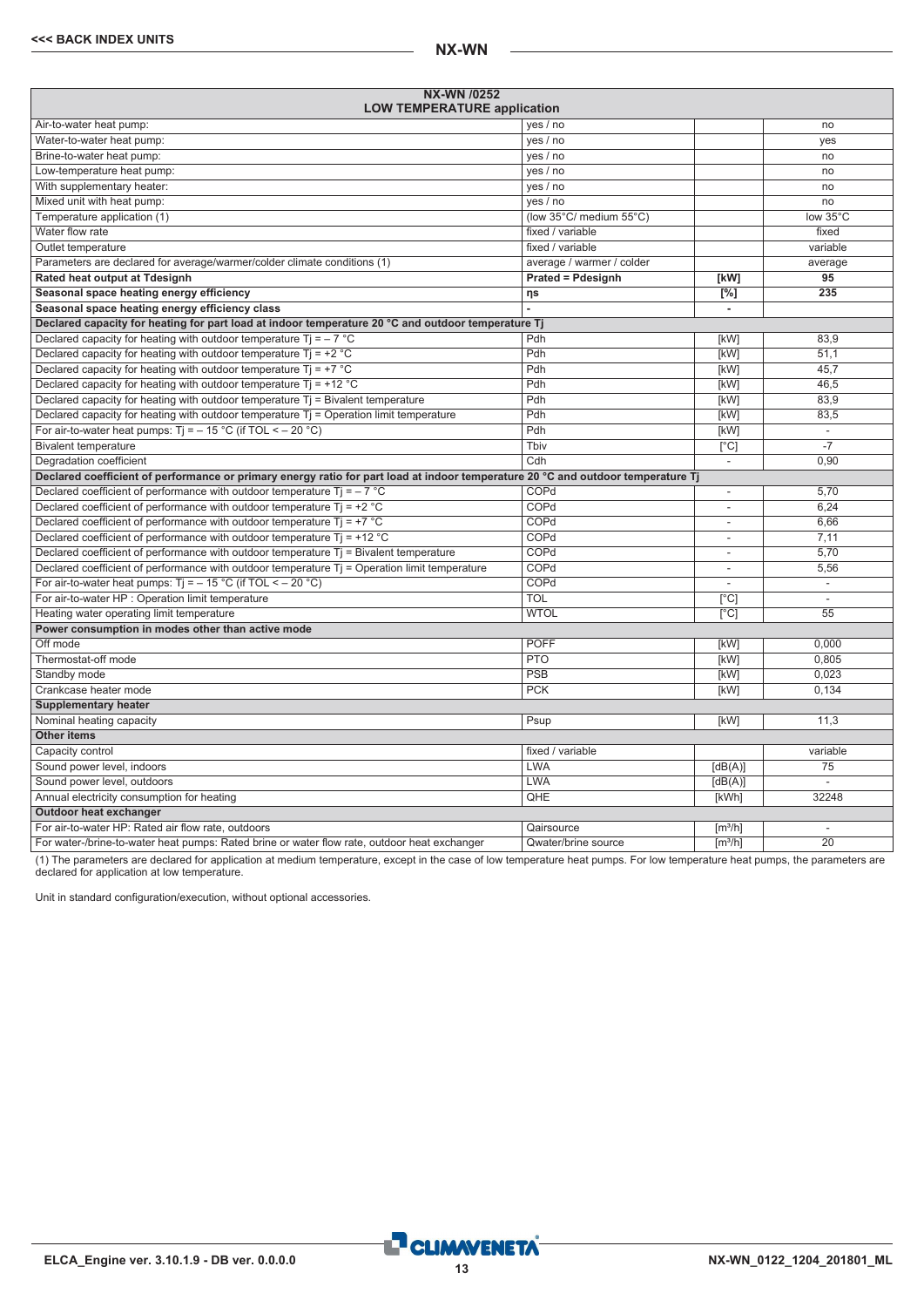| NX-WN /0252<br><b>MEDIUM TEMPERATURE application</b>                                                                             |                           |                              |                          |
|----------------------------------------------------------------------------------------------------------------------------------|---------------------------|------------------------------|--------------------------|
| Air-to-water heat pump:                                                                                                          | yes / no                  |                              | no                       |
| Water-to-water heat pump:                                                                                                        | yes / no                  |                              | yes                      |
| Brine-to-water heat pump:                                                                                                        | yes / no                  |                              | no                       |
| Low-temperature heat pump:                                                                                                       | yes / no                  |                              | no                       |
| With supplementary heater:                                                                                                       | yes / no                  |                              | no                       |
| Mixed unit with heat pump:                                                                                                       | yes / no                  |                              | no                       |
| Temperature application (1)                                                                                                      | (low 35°C/ medium 55°C)   |                              | medium 55°C              |
| Water flow rate                                                                                                                  | fixed / variable          |                              | fixed                    |
| Outlet temperature                                                                                                               | fixed / variable          |                              | variable                 |
| Parameters are declared for average/warmer/colder climate conditions (1)                                                         | average / warmer / colder |                              | average                  |
| Rated heat output at Tdesignh                                                                                                    | <b>Prated = Pdesignh</b>  | [kW]                         | 85                       |
| Seasonal space heating energy efficiency                                                                                         | ηs                        | $\Gamma$ %1                  | 179                      |
| Seasonal space heating energy efficiency class                                                                                   |                           | $\overline{\phantom{a}}$     |                          |
| Declared capacity for heating for part load at indoor temperature 20 °C and outdoor temperature Tj                               |                           |                              |                          |
| Declared capacity for heating with outdoor temperature Ti = $-7$ °C                                                              | Pdh                       | [kW]                         | 75.6                     |
| Declared capacity for heating with outdoor temperature $Ti = +2 °C$                                                              | Pdh                       | [kW]                         | 46.0                     |
| Declared capacity for heating with outdoor temperature $Ti = +7$ °C                                                              | Pdh                       | [kW]                         | 42,7                     |
| Declared capacity for heating with outdoor temperature $Ti = +12 °C$                                                             | Pdh                       | [kW]                         | 44,1                     |
| Declared capacity for heating with outdoor temperature $Ti = Bi$ alent temperature                                               | Pdh                       | [kW]                         | 75,6                     |
| Declared capacity for heating with outdoor temperature $Tj =$ Operation limit temperature                                        | Pdh                       | [kW]                         | 74,5                     |
| For air-to-water heat pumps: $Ti = -15 °C$ (if TOL < - 20 °C)                                                                    | Pdh                       | [kW]                         | $\overline{\phantom{a}}$ |
| <b>Bivalent temperature</b>                                                                                                      | Tbiv                      | $\lceil$ °Cl                 |                          |
| Degradation coefficient                                                                                                          | Cdh                       | $\overline{\phantom{a}}$     | 0.90                     |
| Declared coefficient of performance or primary energy ratio for part load at indoor temperature 20 °C and outdoor temperature Tj |                           |                              |                          |
| Declared coefficient of performance with outdoor temperature $Ti = -7$ °C                                                        | COPd                      |                              | 3,62                     |
| Declared coefficient of performance with outdoor temperature Tj = +2 $^{\circ}$ C                                                | COPd                      | $\overline{\phantom{a}}$     | 4,75                     |
| Declared coefficient of performance with outdoor temperature $Ti = +7$ °C                                                        | COPd                      | ÷                            | 5.57                     |
| Declared coefficient of performance with outdoor temperature $Ti = +12$ °C                                                       | COPd                      | $\overline{a}$               | 6,48                     |
| Declared coefficient of performance with outdoor temperature Ti = Bivalent temperature                                           | COPd                      | $\overline{\phantom{a}}$     | 3,62                     |
| Declared coefficient of performance with outdoor temperature $Tj$ = Operation limit temperature                                  | COPd                      | ÷                            | 3.34                     |
| For air-to-water heat pumps: $Ti = -15 °C$ (if TOL < - 20 °C)                                                                    | COPd                      | ÷                            | $\mathcal{L}$            |
| For air-to-water HP : Operation limit temperature                                                                                | <b>TOL</b>                | $\lceil$ °C                  | $\mathcal{L}$            |
| Heating water operating limit temperature                                                                                        | <b>WTOL</b>               | [°C]                         | 55                       |
| Power consumption in modes other than active mode                                                                                |                           |                              |                          |
| Off mode                                                                                                                         | <b>POFF</b>               | [kW]                         | 0.000                    |
| Thermostat-off mode                                                                                                              | <b>PTO</b>                | [kW]                         | 0.398                    |
| Standby mode                                                                                                                     | PSB                       | [kW]                         | 0.023                    |
| Crankcase heater mode                                                                                                            | <b>PCK</b>                | [kW]                         | 0.134                    |
| <b>Supplementary heater</b>                                                                                                      |                           |                              |                          |
| Nominal heating capacity                                                                                                         | Psup                      | [kW]                         | 11.0                     |
| <b>Other items</b>                                                                                                               |                           |                              |                          |
| Capacity control                                                                                                                 | fixed / variable          |                              | variable                 |
| Sound power level, indoors                                                                                                       | <b>LWA</b>                | [dB(A)]                      | 75                       |
| Sound power level, outdoors                                                                                                      | <b>LWA</b>                | [dB(A)]                      | $\mathcal{L}$            |
| Annual electricity consumption for heating                                                                                       | QHE                       | [kWh]                        | 37824                    |
| <b>Outdoor heat exchanger</b>                                                                                                    |                           |                              |                          |
| For air-to-water HP: Rated air flow rate, outdoors                                                                               | Qairsource                | $\left[\frac{m^3}{h}\right]$ | $\sim$                   |
| For water-/brine-to-water heat pumps: Rated brine or water flow rate, outdoor heat exchanger                                     | Qwater/brine source       | $\left[\frac{m^3}{h}\right]$ | 15                       |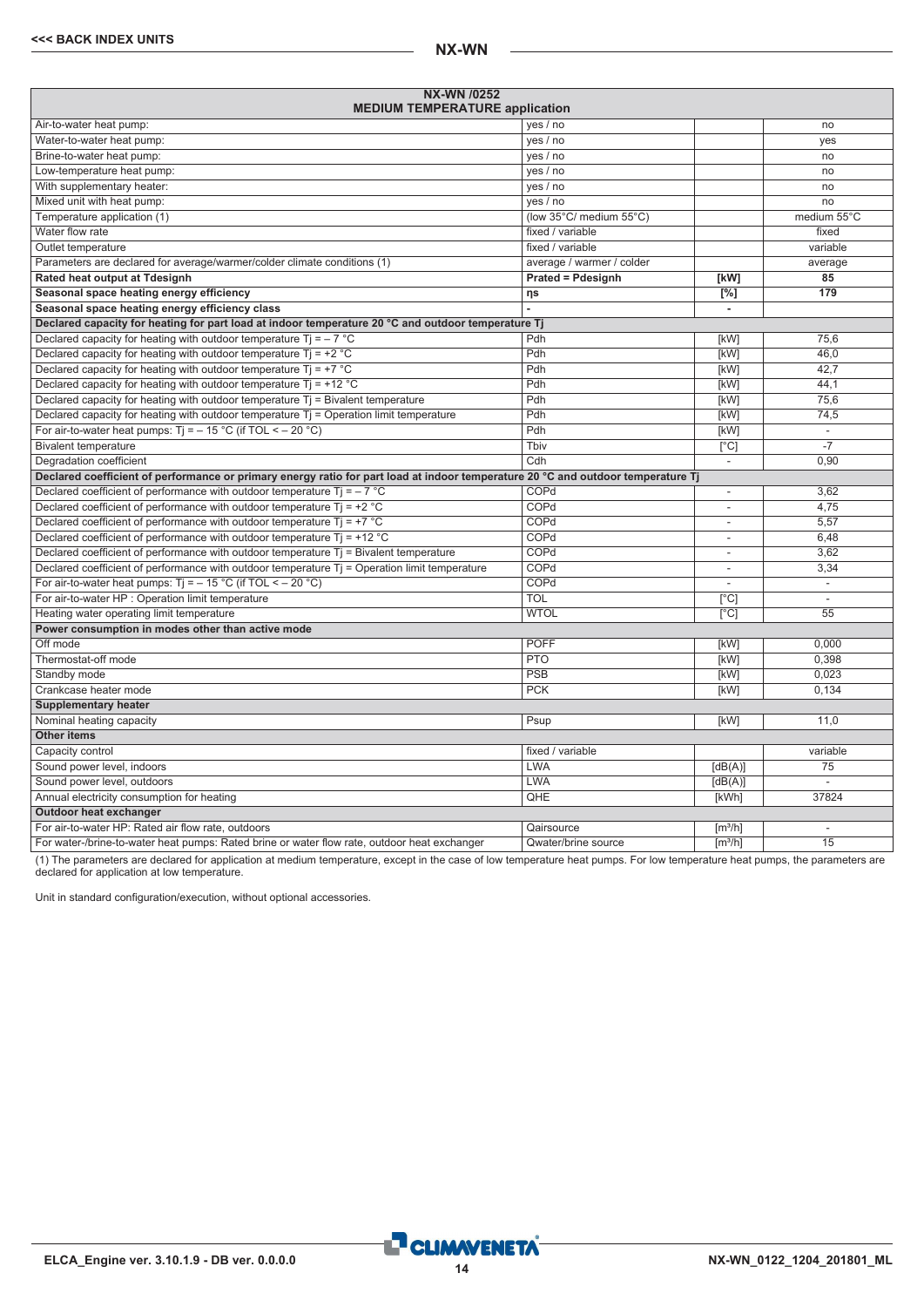<span id="page-14-0"></span>

| NX-WN /0262<br><b>LOW TEMPERATURE application</b>                                                                                |                           |                              |                          |
|----------------------------------------------------------------------------------------------------------------------------------|---------------------------|------------------------------|--------------------------|
| Air-to-water heat pump:                                                                                                          | yes / no                  |                              | no                       |
| Water-to-water heat pump:                                                                                                        | yes / no                  |                              | yes                      |
| Brine-to-water heat pump:                                                                                                        | yes / no                  |                              | no                       |
| Low-temperature heat pump:                                                                                                       | yes / no                  |                              | no                       |
| With supplementary heater:                                                                                                       | yes / no                  |                              | no                       |
| Mixed unit with heat pump:                                                                                                       | yes / no                  |                              | no                       |
| Temperature application (1)                                                                                                      | (low 35°C/ medium 55°C)   |                              | low 35°C                 |
| Water flow rate                                                                                                                  | fixed / variable          |                              | fixed                    |
| Outlet temperature                                                                                                               | fixed / variable          |                              | variable                 |
| Parameters are declared for average/warmer/colder climate conditions (1)                                                         | average / warmer / colder |                              | average                  |
| Rated heat output at Tdesignh                                                                                                    | <b>Prated = Pdesignh</b>  | [kW]                         | 108                      |
| Seasonal space heating energy efficiency                                                                                         | ηs                        | $[^{\circ}\!\!/\circ]$       | $\overline{227}$         |
| Seasonal space heating energy efficiency class                                                                                   |                           | $\overline{\phantom{a}}$     |                          |
| Declared capacity for heating for part load at indoor temperature 20 °C and outdoor temperature Tj                               |                           |                              |                          |
| Declared capacity for heating with outdoor temperature $Ti = -7$ °C                                                              | Pdh                       | [kW]                         | 95.5                     |
| Declared capacity for heating with outdoor temperature $Ti = +2 °C$                                                              | Pdh                       | [kW]                         | 58,1                     |
| Declared capacity for heating with outdoor temperature $Ti = +7 °C$                                                              | Pdh                       | [kW]                         | 51,8                     |
| Declared capacity for heating with outdoor temperature $Ti = +12 °C$                                                             | Pdh                       | [kW]                         | 52,6                     |
| Declared capacity for heating with outdoor temperature $Tj = Bivalent$ temperature                                               | Pdh                       | [kW]                         | 95,5                     |
| Declared capacity for heating with outdoor temperature $Ti =$ Operation limit temperature                                        | Pdh                       | [kW]                         | 95,1                     |
| For air-to-water heat pumps: Tj = $-$ 15 °C (if TOL < $-$ 20 °C)                                                                 | Pdh                       | [kW]                         | $\sim$                   |
| <b>Bivalent temperature</b>                                                                                                      | Thiv                      | $\overline{[}^{\circ}C]$     |                          |
| Degradation coefficient                                                                                                          | Cdh                       | $\overline{\phantom{a}}$     | 0,90                     |
| Declared coefficient of performance or primary energy ratio for part load at indoor temperature 20 °C and outdoor temperature Tj |                           |                              |                          |
| Declared coefficient of performance with outdoor temperature $Ti = -7$ °C                                                        | COPd                      | $\overline{\phantom{a}}$     | 5,58                     |
| Declared coefficient of performance with outdoor temperature $Ti = +2 °C$                                                        | COPd                      | $\overline{\phantom{a}}$     | 6,05                     |
| Declared coefficient of performance with outdoor temperature $Ti = +7$ °C                                                        | COPd                      | $\overline{\phantom{a}}$     | 6,42                     |
| Declared coefficient of performance with outdoor temperature $Ti = +12 °C$                                                       | COPd                      | ٠                            | 6,81                     |
| Declared coefficient of performance with outdoor temperature $Tj$ = Bivalent temperature                                         | COPd                      | $\overline{\phantom{a}}$     | 5,58                     |
| Declared coefficient of performance with outdoor temperature T <sub>j</sub> = Operation limit temperature                        | COPd                      | $\overline{\phantom{a}}$     | 5,47                     |
| For air-to-water heat pumps: $Ti = -15 °C$ (if TOL < - 20 °C)                                                                    | COPd                      |                              | $\blacksquare$           |
| For air-to-water HP : Operation limit temperature                                                                                | <b>TOL</b>                | $\overline{[^{\circ}C]}$     | L.                       |
| Heating water operating limit temperature                                                                                        | <b>WTOL</b>               | $\lceil$ °Cl                 | $\overline{55}$          |
| Power consumption in modes other than active mode                                                                                |                           |                              |                          |
| Off mode                                                                                                                         | <b>POFF</b>               | [kW]                         | 0,000                    |
| Thermostat-off mode                                                                                                              | <b>PTO</b>                | [kW]                         | 0,902                    |
| Standby mode                                                                                                                     | PSB                       | [kW]                         | 0,023                    |
| Crankcase heater mode                                                                                                            | <b>PCK</b>                | [kW]                         | 0,134                    |
| <b>Supplementary heater</b>                                                                                                      |                           |                              |                          |
| Nominal heating capacity                                                                                                         | Psup                      | [kW]                         | 12,9                     |
| <b>Other items</b>                                                                                                               |                           |                              |                          |
| Capacity control                                                                                                                 | fixed / variable          |                              | variable                 |
| Sound power level, indoors                                                                                                       | <b>LWA</b>                | [dB(A)]                      | 76                       |
| Sound power level, outdoors                                                                                                      | <b>LWA</b>                | [dB(A)]                      |                          |
| Annual electricity consumption for heating                                                                                       | QHE                       | [kWh]                        | 37900                    |
| Outdoor heat exchanger                                                                                                           |                           |                              |                          |
| For air-to-water HP: Rated air flow rate, outdoors                                                                               | Qairsource                | $\left[\frac{m^3}{h}\right]$ | $\overline{\phantom{a}}$ |
| For water-/brine-to-water heat pumps: Rated brine or water flow rate, outdoor heat exchanger                                     | Qwater/brine source       | $\lceil m^3/h \rceil$        | $\overline{23}$          |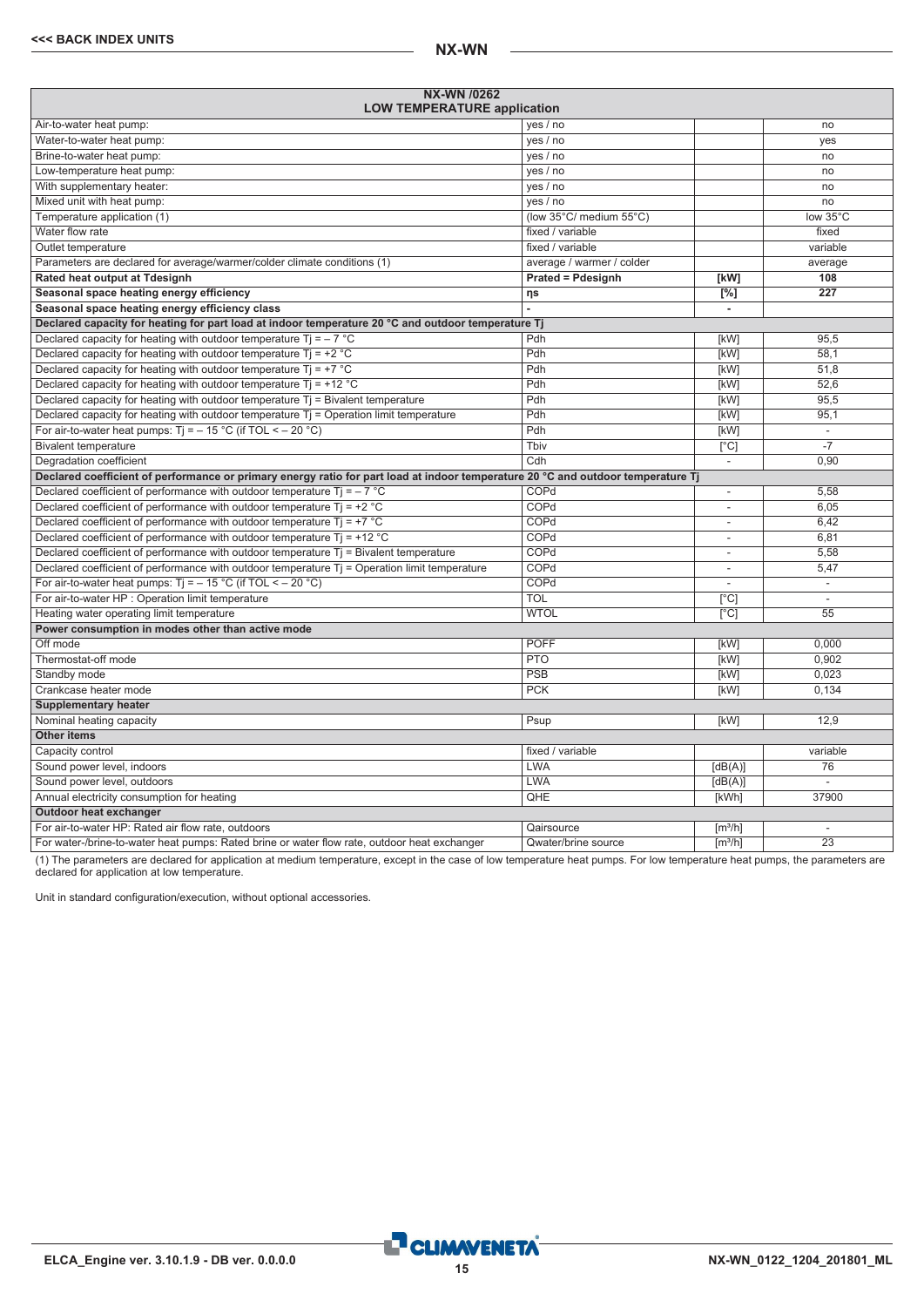**NX-WN /0262**

| <b>NX-WN /0262</b><br><b>MEDIUM TEMPERATURE application</b>                                                                      |                           |                              |                          |
|----------------------------------------------------------------------------------------------------------------------------------|---------------------------|------------------------------|--------------------------|
| Air-to-water heat pump:                                                                                                          | yes $/$ no                |                              | no                       |
| Water-to-water heat pump:                                                                                                        | yes / no                  |                              | yes                      |
| Brine-to-water heat pump:                                                                                                        | yes / no                  |                              | no                       |
| Low-temperature heat pump:                                                                                                       | yes / no                  |                              | no                       |
| With supplementary heater:                                                                                                       | yes / no                  |                              | no                       |
| Mixed unit with heat pump:                                                                                                       | yes / no                  |                              | no                       |
| Temperature application (1)                                                                                                      | (low 35°C/ medium 55°C)   |                              | medium 55°C              |
| Water flow rate                                                                                                                  | fixed / variable          |                              | fixed                    |
| Outlet temperature                                                                                                               | fixed / variable          |                              | variable                 |
| Parameters are declared for average/warmer/colder climate conditions (1)                                                         | average / warmer / colder |                              | average                  |
| Rated heat output at Tdesignh                                                                                                    | <b>Prated = Pdesignh</b>  | [kW]                         | 97                       |
| Seasonal space heating energy efficiency                                                                                         | ηs                        | [%]                          | 177                      |
| Seasonal space heating energy efficiency class                                                                                   | ÷.                        | $\sim$                       |                          |
| Declared capacity for heating for part load at indoor temperature 20 °C and outdoor temperature Tj                               |                           |                              |                          |
| Declared capacity for heating with outdoor temperature Ti = $-7$ °C                                                              | Pdh                       | [kW]                         | 85,8                     |
| Declared capacity for heating with outdoor temperature $Ti = +2 °C$                                                              | Pdh                       | [kW]                         | 52.2                     |
| Declared capacity for heating with outdoor temperature $Tj = +7$ °C                                                              | Pdh                       | [kW]                         | 48,6                     |
| Declared capacity for heating with outdoor temperature $Ti = +12 °C$                                                             | Pdh                       | [kW]                         | 50.2                     |
| Declared capacity for heating with outdoor temperature $T_i$ = Bivalent temperature                                              | Pdh                       | [kW]                         | 85,8                     |
| Declared capacity for heating with outdoor temperature $T_i$ = Operation limit temperature                                       | Pdh                       | [kW]                         | 84,5                     |
| For air-to-water heat pumps: $Ti = -15 °C$ (if TOL < $-20 °C$ )                                                                  | Pdh                       | [kW]                         | $\overline{\phantom{a}}$ |
| <b>Bivalent temperature</b>                                                                                                      | Tbiv                      | $\lceil$ °C]                 | $-7$                     |
| Degradation coefficient                                                                                                          | Cdh                       | $\overline{a}$               | 0.90                     |
| Declared coefficient of performance or primary energy ratio for part load at indoor temperature 20 °C and outdoor temperature Tj |                           |                              |                          |
| Declared coefficient of performance with outdoor temperature $Ti = -7$ °C                                                        | COPd                      | $\overline{\phantom{a}}$     | 3,63                     |
| Declared coefficient of performance with outdoor temperature $Ti = +2$ °C                                                        | COPd                      | $\overline{\phantom{a}}$     | 4,72                     |
| Declared coefficient of performance with outdoor temperature $Tj = +7$ °C                                                        | COPd                      | $\overline{a}$               | 5,46                     |
| Declared coefficient of performance with outdoor temperature $Ti = +12$ °C                                                       | COPd                      | $\overline{\phantom{a}}$     | 6.29                     |
| Declared coefficient of performance with outdoor temperature $Tj$ = Bivalent temperature                                         | COPd                      | $\overline{\phantom{a}}$     | 3,63                     |
| Declared coefficient of performance with outdoor temperature Tj = Operation limit temperature                                    | COPd                      | $\overline{\phantom{a}}$     | 3,36                     |
| For air-to-water heat pumps: $Ti = -15 °C$ (if TOL < $-20 °C$ )                                                                  | COPd                      | $\overline{\phantom{a}}$     | $\overline{\phantom{a}}$ |
| For air-to-water HP : Operation limit temperature                                                                                | TOL                       | $\lceil$ °C                  | $\overline{\phantom{a}}$ |
| Heating water operating limit temperature                                                                                        | <b>WTOL</b>               | $\lceil$ °C                  | 55                       |
| Power consumption in modes other than active mode                                                                                |                           |                              |                          |
| Off mode                                                                                                                         | <b>POFF</b>               | [kW]                         | 0.000                    |
| Thermostat-off mode                                                                                                              | <b>PTO</b>                | [kW]                         | 0.444                    |
| Standby mode                                                                                                                     | PSB                       | [kW]                         | 0,023                    |
| Crankcase heater mode                                                                                                            | <b>PCK</b>                | [kW]                         | 0.134                    |
| <b>Supplementary heater</b>                                                                                                      |                           |                              |                          |
| Nominal heating capacity                                                                                                         | Psup                      | [kW]                         | 12.5                     |
| <b>Other items</b>                                                                                                               |                           |                              |                          |
| Capacity control                                                                                                                 | fixed / variable          |                              | variable                 |
| Sound power level, indoors                                                                                                       | <b>LWA</b>                | [dB(A)]                      | 76                       |
| Sound power level, outdoors                                                                                                      | <b>LWA</b>                | [dB(A)]                      | $\overline{a}$           |
| Annual electricity consumption for heating                                                                                       | QHE                       | [kWh]                        | 43345                    |
| Outdoor heat exchanger                                                                                                           |                           |                              |                          |
| For air-to-water HP: Rated air flow rate, outdoors                                                                               | Qairsource                | $\left[\frac{m^3}{h}\right]$ | $\sim$                   |
| For water-/brine-to-water heat pumps: Rated brine or water flow rate, outdoor heat exchanger                                     | Qwater/brine source       | $\left[\frac{m^3}{h}\right]$ | 18                       |
|                                                                                                                                  |                           |                              |                          |

(1) The parameters are declared for application at medium temperature, except in the case of low temperature heat pumps. For low temperature heat pumps, the parameters are declared for application at low temperature.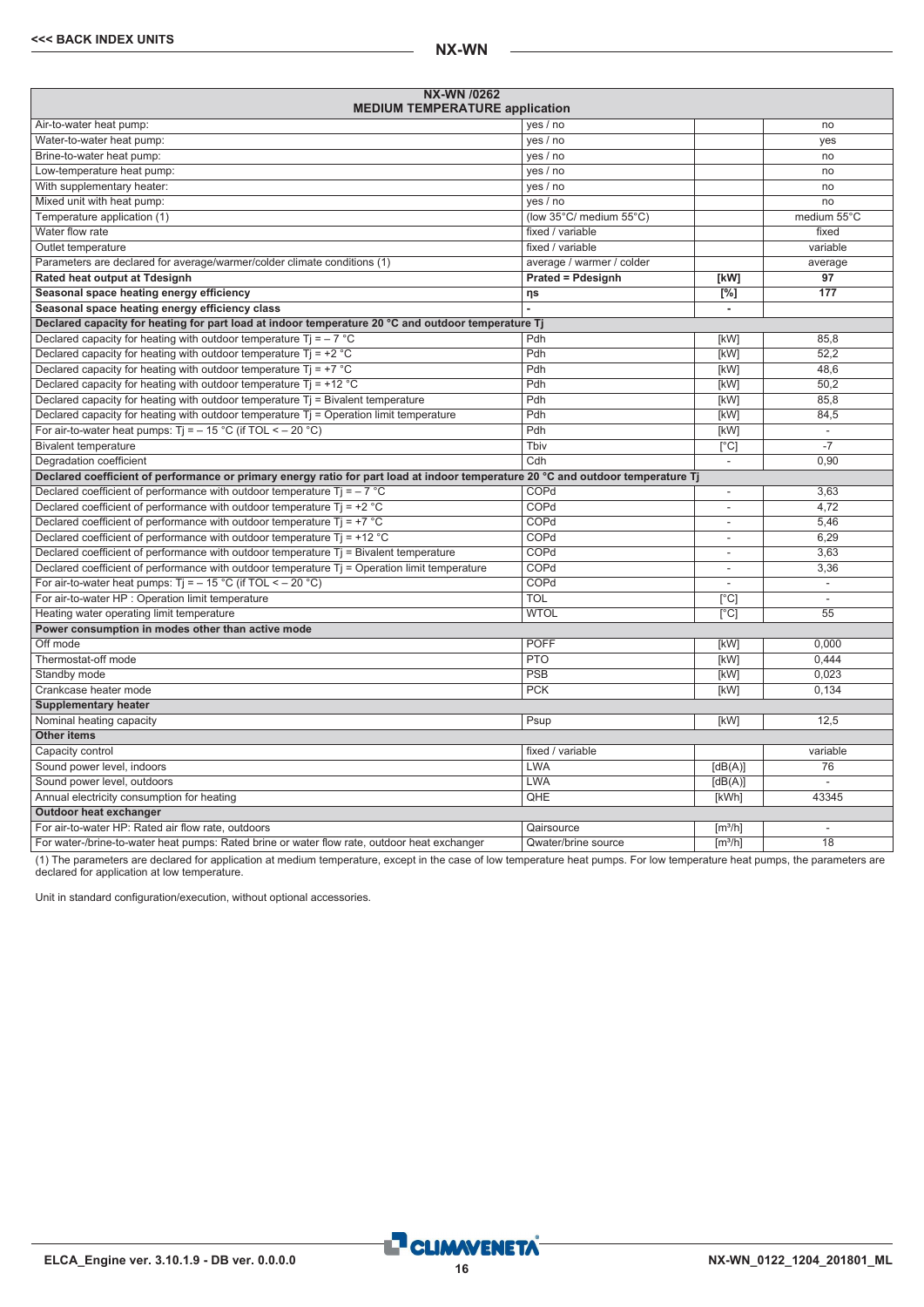<span id="page-16-0"></span>

| NX-WN /0302<br><b>LOW TEMPERATURE application</b>                                                                                |                           |                              |                          |
|----------------------------------------------------------------------------------------------------------------------------------|---------------------------|------------------------------|--------------------------|
| Air-to-water heat pump:                                                                                                          | yes / no                  |                              | no                       |
| Water-to-water heat pump:                                                                                                        | yes / no                  |                              | yes                      |
| Brine-to-water heat pump:                                                                                                        | yes / no                  |                              | no                       |
| Low-temperature heat pump:                                                                                                       | yes / no                  |                              | no                       |
| With supplementary heater:                                                                                                       | yes / no                  |                              | no                       |
| Mixed unit with heat pump:                                                                                                       | yes / no                  |                              | no                       |
| Temperature application (1)                                                                                                      | (low 35°C/ medium 55°C)   |                              | low 35°C                 |
| Water flow rate                                                                                                                  | fixed / variable          |                              | fixed                    |
| Outlet temperature                                                                                                               | fixed / variable          |                              | variable                 |
| Parameters are declared for average/warmer/colder climate conditions (1)                                                         | average / warmer / colder |                              | average                  |
| Rated heat output at Tdesignh                                                                                                    | <b>Prated = Pdesignh</b>  | [kW]                         | 127                      |
| Seasonal space heating energy efficiency                                                                                         | ηs                        | $[^{\circ}\!%]$              | 230                      |
| Seasonal space heating energy efficiency class                                                                                   |                           | $\overline{\phantom{a}}$     |                          |
| Declared capacity for heating for part load at indoor temperature 20 °C and outdoor temperature Tj                               |                           |                              |                          |
| Declared capacity for heating with outdoor temperature $Ti = -7$ °C                                                              | Pdh                       | [kW]                         | 112                      |
| Declared capacity for heating with outdoor temperature $Ti = +2 °C$                                                              | Pdh                       | [kW]                         | 68,3                     |
| Declared capacity for heating with outdoor temperature $Ti = +7 °C$                                                              | Pdh                       | [kW]                         | 60.9                     |
| Declared capacity for heating with outdoor temperature $Ti = +12 °C$                                                             | Pdh                       | [kW]                         | 61,8                     |
| Declared capacity for heating with outdoor temperature $Tj = Bivalent$ temperature                                               | Pdh                       | [kW]                         | 112                      |
| Declared capacity for heating with outdoor temperature $Ti =$ Operation limit temperature                                        | Pdh                       | [kW]                         | 112                      |
| For air-to-water heat pumps: $Tj = -15 °C$ (if TOL < - 20 °C)                                                                    | Pdh                       | [kW]                         | $\bar{\phantom{a}}$      |
| <b>Bivalent temperature</b>                                                                                                      | Thiv                      | $\overline{[}^{\circ}C]$     |                          |
| Degradation coefficient                                                                                                          | Cdh                       | $\overline{\phantom{a}}$     | 0,90                     |
| Declared coefficient of performance or primary energy ratio for part load at indoor temperature 20 °C and outdoor temperature Tj |                           |                              |                          |
| Declared coefficient of performance with outdoor temperature $Ti = -7$ °C                                                        | COPd                      | $\overline{\phantom{a}}$     | 5,58                     |
| Declared coefficient of performance with outdoor temperature $Ti = +2 °C$                                                        | COPd                      | $\overline{\phantom{a}}$     | 6,10                     |
| Declared coefficient of performance with outdoor temperature $Ti = +7$ °C                                                        | COPd                      | $\overline{\phantom{a}}$     | 6,52                     |
| Declared coefficient of performance with outdoor temperature $Ti = +12 °C$                                                       | COPd                      | ٠                            | 6,97                     |
| Declared coefficient of performance with outdoor temperature $Tj$ = Bivalent temperature                                         | COPd                      | $\overline{\phantom{a}}$     | 5,58                     |
| Declared coefficient of performance with outdoor temperature T <sub>j</sub> = Operation limit temperature                        | COPd                      | $\overline{\phantom{a}}$     | 5,47                     |
| For air-to-water heat pumps: $Ti = -15 °C$ (if TOL < - 20 °C)                                                                    | COPd                      |                              | $\blacksquare$           |
| For air-to-water HP : Operation limit temperature                                                                                | <b>TOL</b>                | $\overline{[^{\circ}C]}$     | L.                       |
| Heating water operating limit temperature                                                                                        | <b>WTOL</b>               | $\lceil$ °Cl                 | $\overline{55}$          |
| Power consumption in modes other than active mode                                                                                |                           |                              |                          |
| Off mode                                                                                                                         | <b>POFF</b>               | [kW]                         | 0,000                    |
| Thermostat-off mode                                                                                                              | <b>PTO</b>                | [kW]                         | 1,011                    |
| Standby mode                                                                                                                     | PSB                       | [kW]                         | 0,023                    |
| Crankcase heater mode                                                                                                            | <b>PCK</b>                | [kW]                         | 0,134                    |
| <b>Supplementary heater</b>                                                                                                      |                           |                              |                          |
| Nominal heating capacity                                                                                                         | Psup                      | [kW]                         | 15,1                     |
| <b>Other items</b>                                                                                                               |                           |                              |                          |
| Capacity control                                                                                                                 | fixed / variable          |                              | variable                 |
| Sound power level, indoors                                                                                                       | <b>LWA</b>                | [dB(A)]                      | 77                       |
| Sound power level, outdoors                                                                                                      | <b>LWA</b>                | [dB(A)]                      |                          |
| Annual electricity consumption for heating                                                                                       | QHE                       | [kWh]                        | 44098                    |
| Outdoor heat exchanger                                                                                                           |                           |                              |                          |
| For air-to-water HP: Rated air flow rate, outdoors                                                                               | Qairsource                | $\left[\frac{m^3}{h}\right]$ | $\overline{\phantom{a}}$ |
| For water-/brine-to-water heat pumps: Rated brine or water flow rate, outdoor heat exchanger                                     | Qwater/brine source       | $\lceil m^3/h \rceil$        | $\overline{27}$          |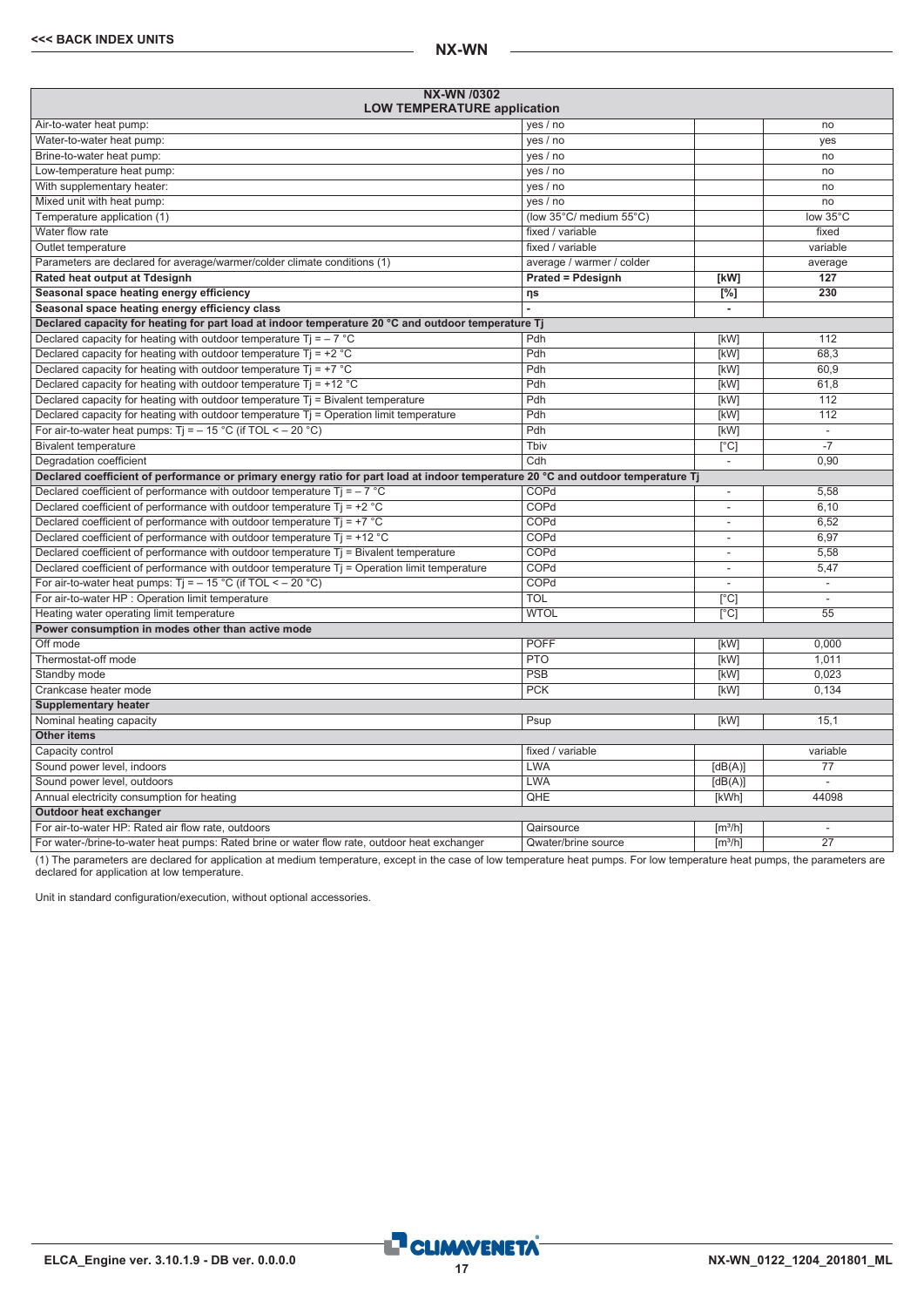| NX-WN /0302<br><b>MEDIUM TEMPERATURE application</b>                                                                             |                           |                              |                          |
|----------------------------------------------------------------------------------------------------------------------------------|---------------------------|------------------------------|--------------------------|
| Air-to-water heat pump:                                                                                                          | yes / no                  |                              | no                       |
| Water-to-water heat pump:                                                                                                        | yes / no                  |                              | yes                      |
| Brine-to-water heat pump:                                                                                                        | yes / no                  |                              | no                       |
| Low-temperature heat pump:                                                                                                       | yes / no                  |                              | no                       |
| With supplementary heater:                                                                                                       | yes / no                  |                              | no                       |
| Mixed unit with heat pump:                                                                                                       | yes / no                  |                              | no                       |
| Temperature application (1)                                                                                                      | (low 35°C/ medium 55°C)   |                              | medium 55°C              |
| Water flow rate                                                                                                                  | fixed / variable          |                              | fixed                    |
| Outlet temperature                                                                                                               | fixed / variable          |                              | variable                 |
| Parameters are declared for average/warmer/colder climate conditions (1)                                                         | average / warmer / colder |                              | average                  |
| Rated heat output at Tdesignh                                                                                                    | <b>Prated = Pdesignh</b>  | [kW]                         | 114                      |
| Seasonal space heating energy efficiency                                                                                         | ηs                        | $\Gamma$ %1                  | 178                      |
| Seasonal space heating energy efficiency class                                                                                   |                           | $\overline{\phantom{a}}$     |                          |
| Declared capacity for heating for part load at indoor temperature 20 °C and outdoor temperature Tj                               |                           |                              |                          |
| Declared capacity for heating with outdoor temperature Ti = $-7$ °C                                                              | Pdh                       | [kW]                         | 101                      |
| Declared capacity for heating with outdoor temperature $Ti = +2 °C$                                                              | Pdh                       | [kW]                         | 61.5                     |
| Declared capacity for heating with outdoor temperature $Ti = +7$ °C                                                              | Pdh                       | [kW]                         | 57,2                     |
| Declared capacity for heating with outdoor temperature $Ti = +12 °C$                                                             | Pdh                       | [kW]                         | 59,0                     |
| Declared capacity for heating with outdoor temperature $Ti = Bi$ alent temperature                                               | Pdh                       | [kW]                         | 101                      |
| Declared capacity for heating with outdoor temperature $Tj =$ Operation limit temperature                                        | Pdh                       | [kW]                         | 99,4                     |
| For air-to-water heat pumps: $Ti = -15 °C$ (if TOL < - 20 °C)                                                                    | Pdh                       | [kW]                         | $\overline{\phantom{a}}$ |
| <b>Bivalent temperature</b>                                                                                                      | Tbiv                      | $\lceil$ °Cl                 |                          |
| Degradation coefficient                                                                                                          | Cdh                       | $\overline{\phantom{a}}$     | 0.90                     |
| Declared coefficient of performance or primary energy ratio for part load at indoor temperature 20 °C and outdoor temperature Tj |                           |                              |                          |
| Declared coefficient of performance with outdoor temperature $Ti = -7$ °C                                                        | COPd                      |                              | 3,70                     |
| Declared coefficient of performance with outdoor temperature Tj = +2 $^{\circ}$ C                                                | COPd                      | $\overline{\phantom{a}}$     | 4.73                     |
| Declared coefficient of performance with outdoor temperature $Ti = +7$ °C                                                        | COPd                      | ÷                            | 5,47                     |
| Declared coefficient of performance with outdoor temperature $Ti = +12$ °C                                                       | COPd                      | $\overline{a}$               | 6,32                     |
| Declared coefficient of performance with outdoor temperature Ti = Bivalent temperature                                           | COPd                      | $\overline{\phantom{a}}$     | 3,70                     |
| Declared coefficient of performance with outdoor temperature $Tj$ = Operation limit temperature                                  | COPd                      | ÷                            | 3.43                     |
| For air-to-water heat pumps: $Ti = -15 °C$ (if TOL < - 20 °C)                                                                    | COPd                      | ÷                            | $\mathcal{L}$            |
| For air-to-water HP : Operation limit temperature                                                                                | <b>TOL</b>                | $\lceil$ °C                  | $\mathcal{L}$            |
| Heating water operating limit temperature                                                                                        | <b>WTOL</b>               | [°C]                         | 55                       |
| Power consumption in modes other than active mode                                                                                |                           |                              |                          |
| Off mode                                                                                                                         | <b>POFF</b>               | [kW]                         | 0.000                    |
| Thermostat-off mode                                                                                                              | <b>PTO</b>                | [kW]                         | 0.505                    |
| Standby mode                                                                                                                     | PSB                       | [kW]                         | 0.023                    |
| Crankcase heater mode                                                                                                            | <b>PCK</b>                | [kW]                         | 0.134                    |
| <b>Supplementary heater</b>                                                                                                      |                           |                              |                          |
| Nominal heating capacity                                                                                                         | Psup                      | [kW]                         | 14.8                     |
| <b>Other items</b>                                                                                                               |                           |                              |                          |
| Capacity control                                                                                                                 | fixed / variable          |                              | variable                 |
| Sound power level, indoors                                                                                                       | <b>LWA</b>                | [dB(A)]                      | 77                       |
| Sound power level, outdoors                                                                                                      | <b>LWA</b>                | [dB(A)]                      | $\mathcal{L}$            |
| Annual electricity consumption for heating                                                                                       | QHE                       | [kWh]                        | 50824                    |
| <b>Outdoor heat exchanger</b>                                                                                                    |                           |                              |                          |
| For air-to-water HP: Rated air flow rate, outdoors                                                                               | Qairsource                | $\lceil m^3/h \rceil$        | $\overline{\phantom{a}}$ |
| For water-/brine-to-water heat pumps: Rated brine or water flow rate, outdoor heat exchanger                                     | Qwater/brine source       | $\left[\frac{m^3}{h}\right]$ | $\overline{21}$          |

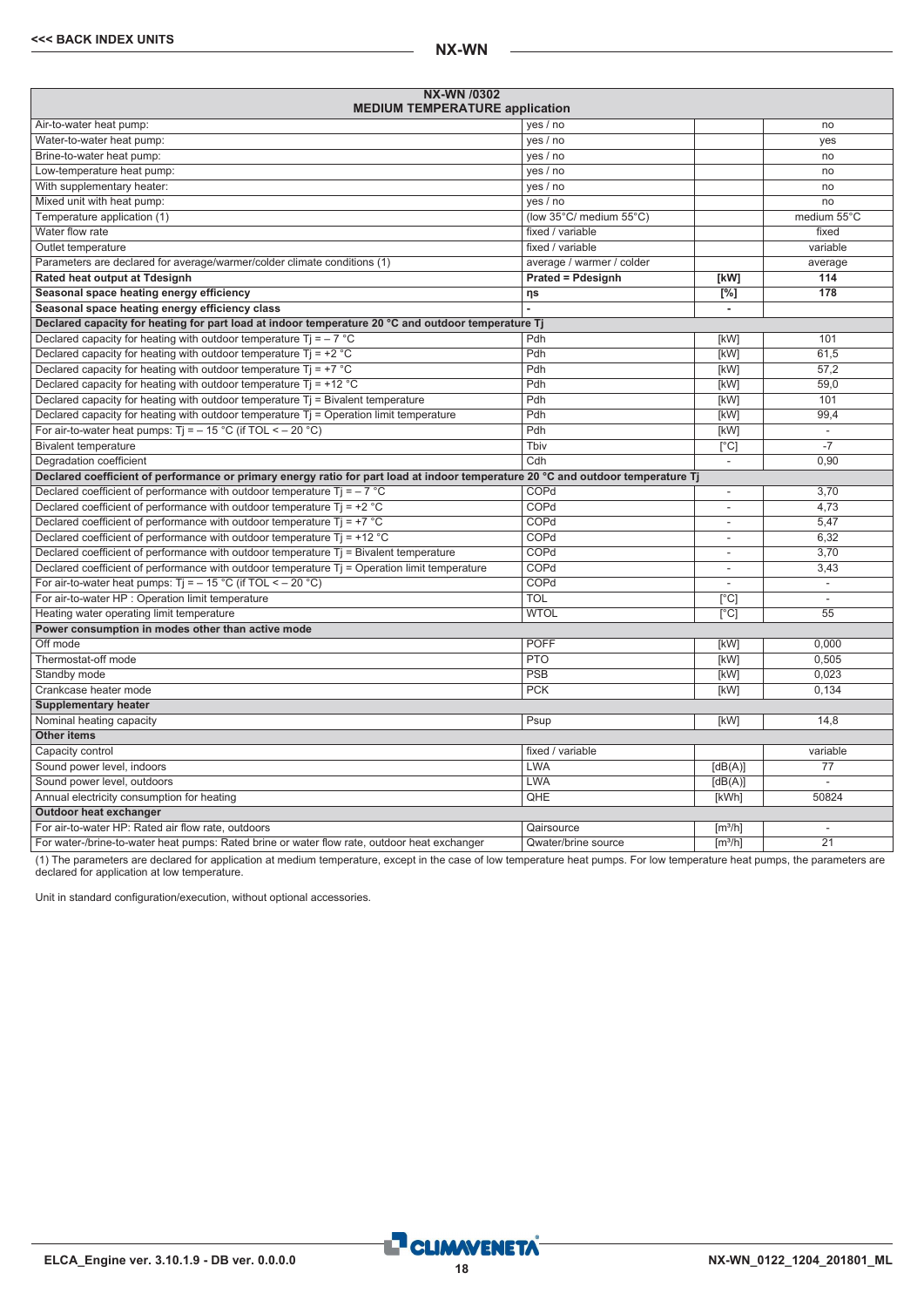<span id="page-18-0"></span>

| <b>NX-WN /0352</b><br><b>LOW TEMPERATURE application</b>                                                                         |                           |                                        |                          |
|----------------------------------------------------------------------------------------------------------------------------------|---------------------------|----------------------------------------|--------------------------|
| Air-to-water heat pump:                                                                                                          | yes / no                  |                                        | no                       |
| Water-to-water heat pump:                                                                                                        | yes / no                  |                                        | yes                      |
| Brine-to-water heat pump:                                                                                                        | yes / no                  |                                        | no                       |
| Low-temperature heat pump:                                                                                                       | yes / no                  |                                        | no                       |
| With supplementary heater:                                                                                                       | yes / no                  |                                        | no                       |
| Mixed unit with heat pump:                                                                                                       | yes / no                  |                                        | no                       |
| Temperature application (1)                                                                                                      | (low 35°C/ medium 55°C)   |                                        | low 35°C                 |
| Water flow rate                                                                                                                  | fixed / variable          |                                        | fixed                    |
| Outlet temperature                                                                                                               | fixed / variable          |                                        | variable                 |
| Parameters are declared for average/warmer/colder climate conditions (1)                                                         | average / warmer / colder |                                        | average                  |
| Rated heat output at Tdesignh                                                                                                    | <b>Prated = Pdesignh</b>  | [kW]                                   | 146                      |
| Seasonal space heating energy efficiency                                                                                         | ηs                        | $\overline{[}^{\%}]$                   | 232                      |
| Seasonal space heating energy efficiency class                                                                                   |                           | ÷.                                     |                          |
| Declared capacity for heating for part load at indoor temperature 20 °C and outdoor temperature Tj                               |                           |                                        |                          |
| Declared capacity for heating with outdoor temperature $Ti = -7$ °C                                                              | Pdh                       | [kW]                                   | 129                      |
| Declared capacity for heating with outdoor temperature $Ti = +2 °C$                                                              | Pdh                       | [kW]                                   | 78.6                     |
| Declared capacity for heating with outdoor temperature Tj = $+7$ °C                                                              | Pdh                       | [kW]                                   | 61.8                     |
| Declared capacity for heating with outdoor temperature $Ti = +12 °C$                                                             | Pdh                       | [kW]                                   | 62,7                     |
| Declared capacity for heating with outdoor temperature $Tj = Bi$ valent temperature                                              | Pdh                       | [kW]                                   | 129                      |
| Declared capacity for heating with outdoor temperature $Tj =$ Operation limit temperature                                        | Pdh                       | [kW]                                   | 129                      |
| For air-to-water heat pumps: $Ti = -15 °C$ (if TOL < - 20 °C)                                                                    | Pdh                       | [kW]                                   | ÷,                       |
| <b>Bivalent temperature</b>                                                                                                      | Tbiv                      | $\overline{[}^{\circ}C]$               | $-7$                     |
| Degradation coefficient                                                                                                          | Cdh                       | $\overline{\phantom{a}}$               | 0,90                     |
| Declared coefficient of performance or primary energy ratio for part load at indoor temperature 20 °C and outdoor temperature Tj |                           |                                        |                          |
| Declared coefficient of performance with outdoor temperature $Ti = -7$ °C                                                        | COPd                      | $\overline{\phantom{a}}$               | 5,60                     |
| Declared coefficient of performance with outdoor temperature $Tj = +2$ °C                                                        | COPd                      |                                        | 6,11                     |
| Declared coefficient of performance with outdoor temperature $Ti = +7$ °C                                                        | COPd                      | $\overline{\phantom{a}}$               | 6.52                     |
| Declared coefficient of performance with outdoor temperature $Ti = +12 °C$                                                       | COPd                      | $\overline{\phantom{a}}$               | 6,96                     |
| Declared coefficient of performance with outdoor temperature $Tj$ = Bivalent temperature                                         | COPd                      | $\sim$                                 | 5,60                     |
| Declared coefficient of performance with outdoor temperature T <sub>j</sub> = Operation limit temperature                        | COPd                      |                                        | 5,46                     |
| For air-to-water heat pumps: $Ti = -15 °C$ (if TOL < - 20 °C)                                                                    | COPd                      |                                        | $\overline{\phantom{a}}$ |
| For air-to-water HP : Operation limit temperature                                                                                | <b>TOL</b>                | $\lceil$ °C]                           |                          |
| Heating water operating limit temperature                                                                                        | <b>WTOL</b>               | $\lceil$ °C]                           | 55                       |
| Power consumption in modes other than active mode                                                                                |                           |                                        |                          |
| Off mode                                                                                                                         | <b>POFF</b>               | [kW]                                   | 0.000                    |
| Thermostat-off mode                                                                                                              | <b>PTO</b>                | [kW]                                   | 1.152                    |
| Standby mode                                                                                                                     | PSB                       | [kW]                                   | 0.033                    |
| Crankcase heater mode                                                                                                            | <b>PCK</b>                | [kW]                                   | 0,150                    |
| <b>Supplementary heater</b>                                                                                                      |                           |                                        |                          |
| Nominal heating capacity                                                                                                         | Psup                      | [kW]                                   | 17.5                     |
| <b>Other items</b>                                                                                                               |                           |                                        |                          |
| Capacity control                                                                                                                 | fixed / variable          |                                        | variable                 |
| Sound power level, indoors                                                                                                       | <b>LWA</b>                | [dB(A)]                                | 78                       |
| Sound power level, outdoors                                                                                                      | <b>LWA</b>                | [dB(A)]                                |                          |
| Annual electricity consumption for heating                                                                                       | QHE                       | [kWh]                                  | 50306                    |
| Outdoor heat exchanger                                                                                                           |                           |                                        |                          |
| For air-to-water HP: Rated air flow rate, outdoors                                                                               | Qairsource                | $\left[\mathrm{m}^3/\mathrm{h}\right]$ | $\sim$                   |
| For water-/brine-to-water heat pumps: Rated brine or water flow rate, outdoor heat exchanger                                     | Qwater/brine source       | $\lceil m^3/h \rceil$                  | $\overline{31}$          |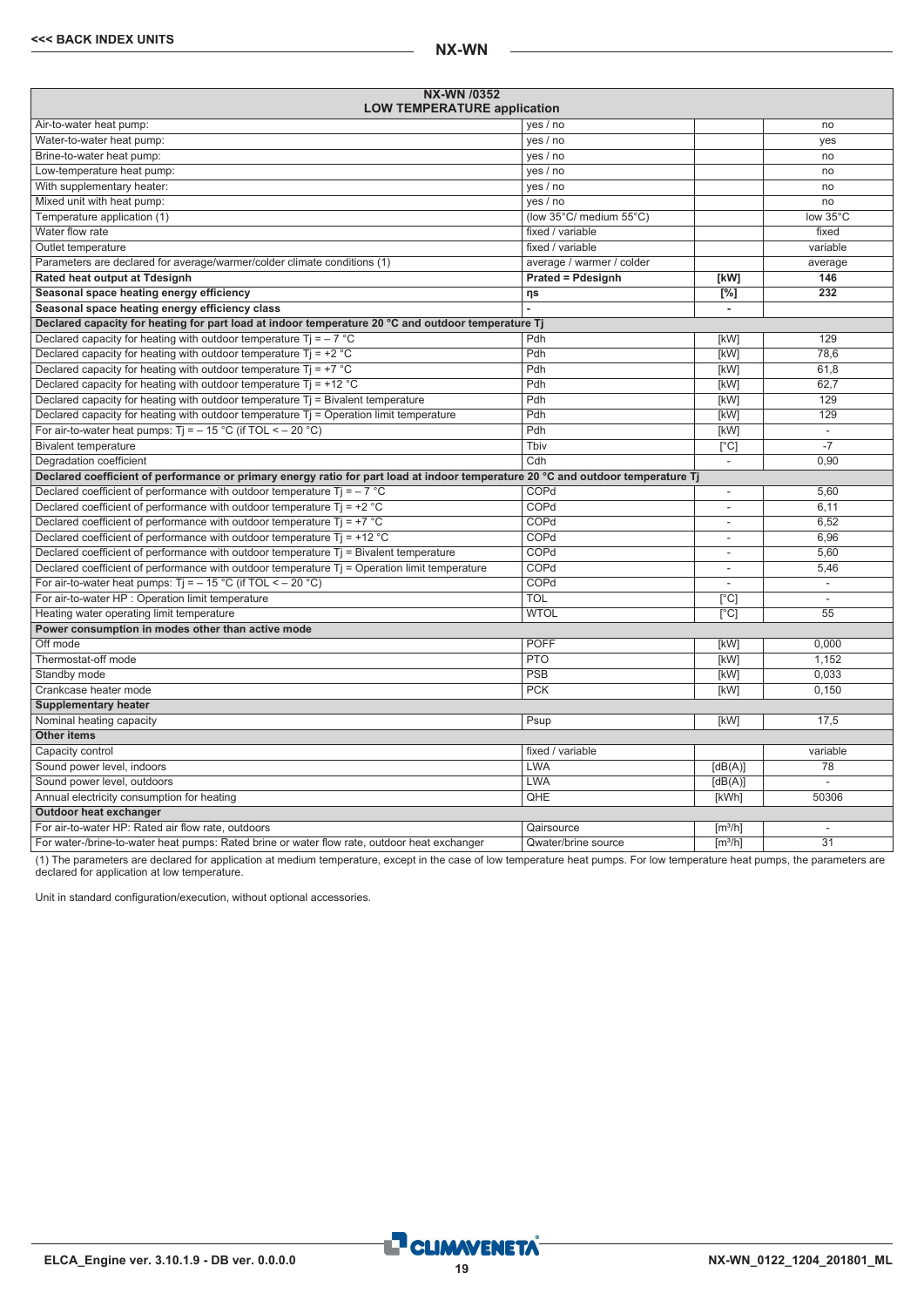| <b>NX-WN /0352</b><br><b>MEDIUM TEMPERATURE application</b>                                                                      |                           |                              |                          |
|----------------------------------------------------------------------------------------------------------------------------------|---------------------------|------------------------------|--------------------------|
| Air-to-water heat pump:                                                                                                          | yes / no                  |                              | no                       |
| Water-to-water heat pump:                                                                                                        | yes / no                  |                              | yes                      |
| Brine-to-water heat pump:                                                                                                        | yes / no                  |                              | no                       |
| Low-temperature heat pump:                                                                                                       | yes / no                  |                              | no                       |
| With supplementary heater:                                                                                                       | yes / no                  |                              | no                       |
| Mixed unit with heat pump:                                                                                                       | yes / no                  |                              | no                       |
| Temperature application (1)                                                                                                      | (low 35°C/ medium 55°C)   |                              | medium 55°C              |
| Water flow rate                                                                                                                  | fixed / variable          |                              | fixed                    |
| Outlet temperature                                                                                                               | fixed / variable          |                              | variable                 |
| Parameters are declared for average/warmer/colder climate conditions (1)                                                         | average / warmer / colder |                              | average                  |
| Rated heat output at Tdesignh                                                                                                    | <b>Prated = Pdesignh</b>  | [kW]                         | 131                      |
| Seasonal space heating energy efficiency                                                                                         | ηs                        | $\overline{[%]}$             | 179                      |
| Seasonal space heating energy efficiency class                                                                                   |                           | ÷.                           |                          |
| Declared capacity for heating for part load at indoor temperature 20 °C and outdoor temperature Tj                               |                           |                              |                          |
| Declared capacity for heating with outdoor temperature Ti = $-7$ °C                                                              | Pdh                       | [kW]                         | 116                      |
| Declared capacity for heating with outdoor temperature $Ti = +2$ °C                                                              | Pdh                       | [kW]                         | 70.6                     |
| Declared capacity for heating with outdoor temperature $Tj = +7$ °C                                                              | Pdh                       | <b>[kW]</b>                  | 58.0                     |
| Declared capacity for heating with outdoor temperature $Ti = +12 °C$                                                             | Pdh                       | [kW]                         | 59,8                     |
| Declared capacity for heating with outdoor temperature Tj = Bivalent temperature                                                 | Pdh                       | [kW]                         | 116                      |
| Declared capacity for heating with outdoor temperature $Ti =$ Operation limit temperature                                        | Pdh                       | [kW]                         | 114                      |
| For air-to-water heat pumps: $Ti = -15 °C$ (if TOL < - 20 °C)                                                                    | Pdh                       | [kW]                         | ÷,                       |
| <b>Bivalent temperature</b>                                                                                                      | Tbiv                      | $\overline{[}^{\circ}C]$     | $-7$                     |
| Degradation coefficient                                                                                                          | Cdh                       | $\overline{\phantom{a}}$     | 0,90                     |
| Declared coefficient of performance or primary energy ratio for part load at indoor temperature 20 °C and outdoor temperature Tj |                           |                              |                          |
| Declared coefficient of performance with outdoor temperature $Ti = -7$ °C                                                        | COPd                      | ÷,                           | 3,67                     |
| Declared coefficient of performance with outdoor temperature $Tj = +2 °C$                                                        | COPd                      |                              | 4,73                     |
| Declared coefficient of performance with outdoor temperature $Ti = +7$ °C                                                        | COPd                      | $\overline{\phantom{a}}$     | 5,52                     |
| Declared coefficient of performance with outdoor temperature $Ti = +12$ °C                                                       | COPd                      | $\overline{\phantom{a}}$     | 6,38                     |
| Declared coefficient of performance with outdoor temperature $Tj$ = Bivalent temperature                                         | COPd                      | $\overline{\phantom{a}}$     | 3,67                     |
| Declared coefficient of performance with outdoor temperature Tj = Operation limit temperature                                    | COPd                      |                              | 3,41                     |
| For air-to-water heat pumps: $Ti = -15 °C$ (if TOL < - 20 °C)                                                                    | COPd                      |                              | $\overline{\phantom{a}}$ |
| For air-to-water HP : Operation limit temperature                                                                                | <b>TOL</b>                | $\lceil$ °C]                 |                          |
| Heating water operating limit temperature                                                                                        | <b>WTOL</b>               | $\lceil$ °C]                 | 55                       |
| Power consumption in modes other than active mode                                                                                |                           |                              |                          |
| Off mode                                                                                                                         | <b>POFF</b>               | [kW]                         | 0.000                    |
| Thermostat-off mode                                                                                                              | <b>PTO</b>                | [kW]                         | 0.571                    |
| Standby mode                                                                                                                     | <b>PSB</b>                | [kW]                         | 0.033                    |
| Crankcase heater mode                                                                                                            | <b>PCK</b>                | [kW]                         | 0,150                    |
| <b>Supplementary heater</b>                                                                                                      |                           |                              |                          |
| Nominal heating capacity                                                                                                         | Psup                      | [kW]                         | 16.8                     |
| <b>Other items</b>                                                                                                               |                           |                              |                          |
| Capacity control                                                                                                                 | fixed / variable          |                              | variable                 |
| Sound power level, indoors                                                                                                       | <b>LWA</b>                | [dB(A)]                      | 78                       |
| Sound power level, outdoors                                                                                                      | <b>LWA</b>                | [dB(A)]                      |                          |
| Annual electricity consumption for heating                                                                                       | QHE                       | [kWh]                        | 57758                    |
| Outdoor heat exchanger                                                                                                           |                           |                              |                          |
| For air-to-water HP: Rated air flow rate, outdoors                                                                               | Qairsource                | $\lceil m^3/h \rceil$        | $\sim$                   |
| For water-/brine-to-water heat pumps: Rated brine or water flow rate, outdoor heat exchanger                                     | Qwater/brine source       | $\left[\frac{m^3}{h}\right]$ | $\overline{24}$          |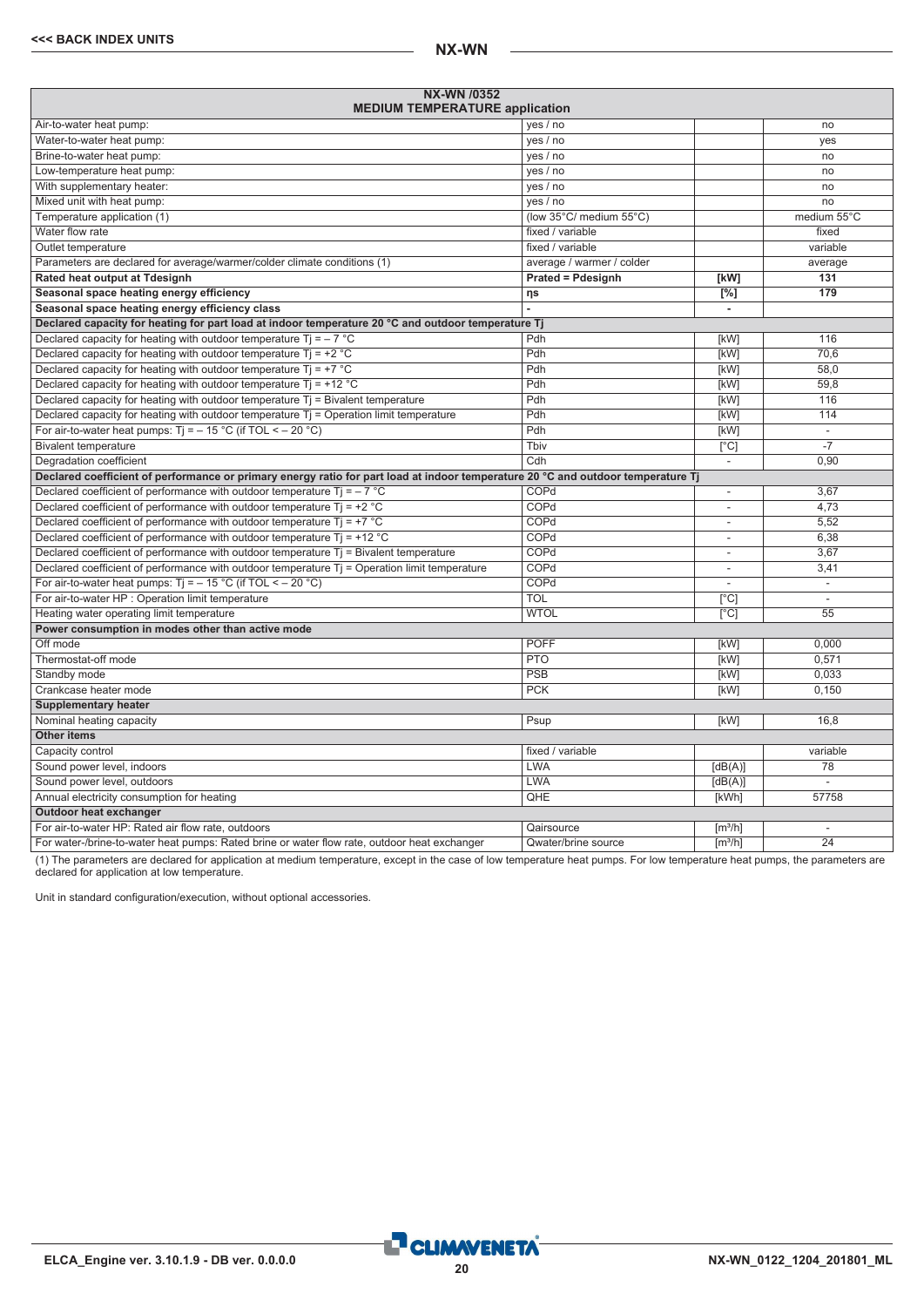<span id="page-20-0"></span>

| <b>NX-WN /0402</b><br><b>LOW TEMPERATURE application</b>                                                                         |                           |                              |                          |
|----------------------------------------------------------------------------------------------------------------------------------|---------------------------|------------------------------|--------------------------|
| Air-to-water heat pump:                                                                                                          | yes / no                  |                              | no                       |
| Water-to-water heat pump:                                                                                                        | yes / no                  |                              | ves                      |
| Brine-to-water heat pump:                                                                                                        | yes / no                  |                              | no                       |
| Low-temperature heat pump:                                                                                                       | yes / no                  |                              | no                       |
| With supplementary heater:                                                                                                       | yes / no                  |                              | no                       |
| Mixed unit with heat pump:                                                                                                       | yes / no                  |                              | no                       |
| Temperature application (1)                                                                                                      | (low 35°C/ medium 55°C)   |                              | low 35°C                 |
| Water flow rate                                                                                                                  | fixed / variable          |                              | fixed                    |
| Outlet temperature                                                                                                               | fixed / variable          |                              | variable                 |
| Parameters are declared for average/warmer/colder climate conditions (1)                                                         | average / warmer / colder |                              | average                  |
| Rated heat output at Tdesignh                                                                                                    | <b>Prated = Pdesignh</b>  | [kW]                         | 165                      |
| Seasonal space heating energy efficiency                                                                                         | ηs                        | $[\%]$                       | 229                      |
| Seasonal space heating energy efficiency class                                                                                   |                           | ä,                           |                          |
| Declared capacity for heating for part load at indoor temperature 20 °C and outdoor temperature Tj                               |                           |                              |                          |
| Declared capacity for heating with outdoor temperature Ti = $-7$ °C                                                              | Pdh                       | [kW]                         | 146                      |
| Declared capacity for heating with outdoor temperature $Ti = +2 °C$                                                              | Pdh                       | [kW]                         | 89.0                     |
| Declared capacity for heating with outdoor temperature Tj = $+7$ °C                                                              | Pdh                       | [kW]                         | 80.0                     |
| Declared capacity for heating with outdoor temperature $Ti = +12 °C$                                                             | Pdh                       | [kW]                         | 81,5                     |
| Declared capacity for heating with outdoor temperature $Tj = B$ ivalent temperature                                              | Pdh                       | [kW]                         | 146                      |
| Declared capacity for heating with outdoor temperature $Tj =$ Operation limit temperature                                        | Pdh                       | [kW]                         | 145                      |
| For air-to-water heat pumps: $Ti = -15 °C$ (if TOL < - 20 °C)                                                                    | Pdh                       | [kW]                         | L.                       |
| <b>Bivalent temperature</b>                                                                                                      | Tbiv                      | $\overline{[}^{\circ}C]$     | $-7$                     |
| Degradation coefficient                                                                                                          | $\overline{\text{Cdh}}$   | $\overline{\phantom{a}}$     | 0,90                     |
| Declared coefficient of performance or primary energy ratio for part load at indoor temperature 20 °C and outdoor temperature Tj |                           |                              |                          |
| Declared coefficient of performance with outdoor temperature $Ti = -7$ °C                                                        | COPd                      | $\overline{\phantom{a}}$     | 5,63                     |
| Declared coefficient of performance with outdoor temperature $Tj = +2$ °C                                                        | COPd                      | ä,                           | 6,11                     |
| Declared coefficient of performance with outdoor temperature $Ti = +7$ °C                                                        | COPd                      | ä,                           | 6.47                     |
| Declared coefficient of performance with outdoor temperature $Ti = +12 °C$                                                       | COPd                      | ٠                            | 6,87                     |
| Declared coefficient of performance with outdoor temperature $Tj$ = Bivalent temperature                                         | COPd                      | $\overline{\phantom{a}}$     | 5,63                     |
| Declared coefficient of performance with outdoor temperature Tj = Operation limit temperature                                    | COPd                      | $\overline{a}$               | 5,49                     |
| For air-to-water heat pumps: $Ti = -15 °C$ (if TOL < - 20 °C)                                                                    | COPd                      |                              | $\overline{\phantom{a}}$ |
| For air-to-water HP : Operation limit temperature                                                                                | <b>TOL</b>                | [°C]                         |                          |
| Heating water operating limit temperature                                                                                        | <b>WTOL</b>               | [°C]                         | $\overline{55}$          |
| Power consumption in modes other than active mode                                                                                |                           |                              |                          |
| Off mode                                                                                                                         | <b>POFF</b>               | [kW]                         | 0.000                    |
| Thermostat-off mode                                                                                                              | <b>PTO</b>                | [kW]                         | 1.266                    |
| Standby mode                                                                                                                     | <b>PSB</b>                | [kW]                         | 0.033                    |
| Crankcase heater mode                                                                                                            | <b>PCK</b>                | [kW]                         | 0,166                    |
| <b>Supplementary heater</b>                                                                                                      |                           |                              |                          |
| Nominal heating capacity                                                                                                         | Psup                      | [kW]                         | 19.9                     |
| <b>Other items</b>                                                                                                               |                           |                              |                          |
| Capacity control                                                                                                                 | fixed / variable          |                              | variable                 |
| Sound power level, indoors                                                                                                       | <b>LWA</b>                | [dB(A)]                      | 78                       |
| Sound power level, outdoors                                                                                                      | <b>LWA</b>                | [dB(A)]                      |                          |
| Annual electricity consumption for heating                                                                                       | QHE                       | [kWh]                        | 57604                    |
| Outdoor heat exchanger                                                                                                           |                           |                              |                          |
| For air-to-water HP: Rated air flow rate, outdoors                                                                               | Qairsource                | [m <sup>3</sup> /h]          | $\overline{\phantom{a}}$ |
| For water-/brine-to-water heat pumps: Rated brine or water flow rate, outdoor heat exchanger                                     | Qwater/brine source       | $\left[\frac{m^3}{h}\right]$ | $\overline{35}$          |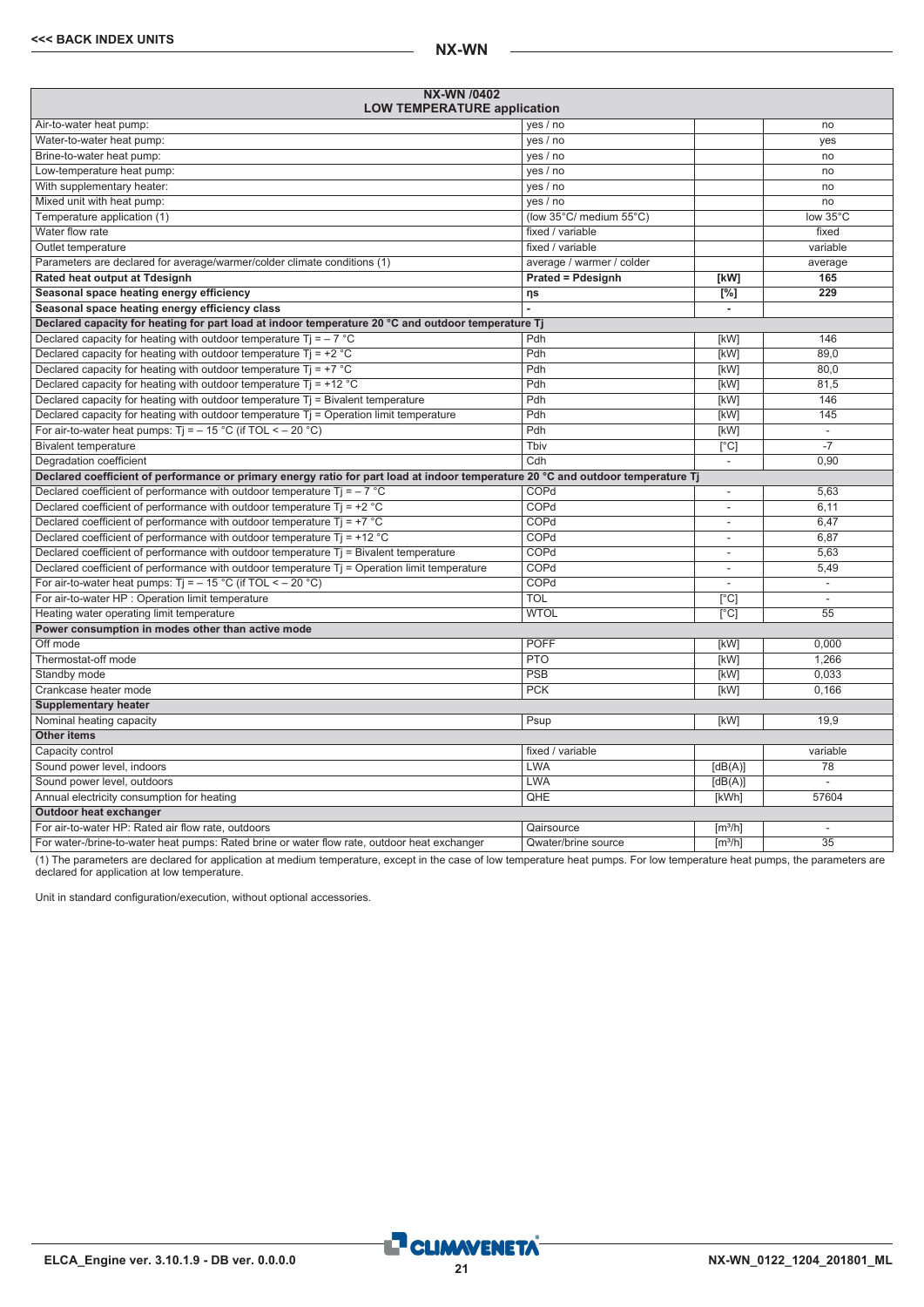| NX-WN /0402<br><b>MEDIUM TEMPERATURE application</b>                                                                             |                           |                              |                          |
|----------------------------------------------------------------------------------------------------------------------------------|---------------------------|------------------------------|--------------------------|
| Air-to-water heat pump:                                                                                                          | yes / no                  |                              | no                       |
| Water-to-water heat pump:                                                                                                        | yes / no                  |                              | yes                      |
| Brine-to-water heat pump:                                                                                                        | yes / no                  |                              | no                       |
| Low-temperature heat pump:                                                                                                       | yes / no                  |                              | no                       |
| With supplementary heater:                                                                                                       | yes / no                  |                              | no                       |
| Mixed unit with heat pump:                                                                                                       | yes / no                  |                              | no                       |
| Temperature application (1)                                                                                                      | (low 35°C/ medium 55°C)   |                              | medium 55°C              |
| Water flow rate                                                                                                                  | fixed / variable          |                              | fixed                    |
| Outlet temperature                                                                                                               | fixed / variable          |                              | variable                 |
| Parameters are declared for average/warmer/colder climate conditions (1)                                                         | average / warmer / colder |                              | average                  |
| Rated heat output at Tdesignh                                                                                                    | <b>Prated = Pdesignh</b>  | [kW]                         | 148                      |
| Seasonal space heating energy efficiency                                                                                         | ηs                        | $\overline{[%]}$             | 179                      |
| Seasonal space heating energy efficiency class                                                                                   |                           | ÷.                           |                          |
| Declared capacity for heating for part load at indoor temperature 20 °C and outdoor temperature Tj                               |                           |                              |                          |
| Declared capacity for heating with outdoor temperature Ti = $-7$ °C                                                              | Pdh                       | [kW]                         | 131                      |
| Declared capacity for heating with outdoor temperature $Ti = +2$ °C                                                              | Pdh                       | [kW]                         | 79.8                     |
| Declared capacity for heating with outdoor temperature $Tj = +7$ °C                                                              | Pdh                       | <b>[kW]</b>                  | 74.6                     |
| Declared capacity for heating with outdoor temperature $Ti = +12 °C$                                                             | Pdh                       | [kW]                         | 77,3                     |
| Declared capacity for heating with outdoor temperature Tj = Bivalent temperature                                                 | Pdh                       | [kW]                         | 131                      |
| Declared capacity for heating with outdoor temperature $Ti =$ Operation limit temperature                                        | Pdh                       | [kW]                         | 129                      |
| For air-to-water heat pumps: $Ti = -15 °C$ (if TOL < - 20 °C)                                                                    | Pdh                       | [kW]                         | ÷,                       |
| <b>Bivalent temperature</b>                                                                                                      | Tbiv                      | $\overline{[}^{\circ}C]$     | $-7$                     |
| Degradation coefficient                                                                                                          | Cdh                       | $\overline{\phantom{a}}$     | 0,90                     |
| Declared coefficient of performance or primary energy ratio for part load at indoor temperature 20 °C and outdoor temperature Tj |                           |                              |                          |
| Declared coefficient of performance with outdoor temperature $Ti = -7$ °C                                                        | COPd                      | ÷,                           | 3,68                     |
| Declared coefficient of performance with outdoor temperature $Tj = +2 °C$                                                        | COPd                      |                              | 4.77                     |
| Declared coefficient of performance with outdoor temperature $Ti = +7$ °C                                                        | COPd                      | $\overline{\phantom{a}}$     | 5,52                     |
| Declared coefficient of performance with outdoor temperature $Ti = +12$ °C                                                       | COPd                      |                              | 6,33                     |
| Declared coefficient of performance with outdoor temperature $Tj$ = Bivalent temperature                                         | COPd                      | $\overline{\phantom{a}}$     | 3,68                     |
| Declared coefficient of performance with outdoor temperature Tj = Operation limit temperature                                    | COPd                      |                              | 3,40                     |
| For air-to-water heat pumps: $Ti = -15 °C$ (if TOL < - 20 °C)                                                                    | COPd                      |                              | $\overline{\phantom{a}}$ |
| For air-to-water HP : Operation limit temperature                                                                                | <b>TOL</b>                | $\lceil$ °C]                 |                          |
| Heating water operating limit temperature                                                                                        | <b>WTOL</b>               | $\lceil$ °C]                 | 55                       |
| Power consumption in modes other than active mode                                                                                |                           |                              |                          |
| Off mode                                                                                                                         | <b>POFF</b>               | [kW]                         | 0.000                    |
| Thermostat-off mode                                                                                                              | <b>PTO</b>                | [kW]                         | 0.626                    |
| Standby mode                                                                                                                     | <b>PSB</b>                | [kW]                         | 0.033                    |
| Crankcase heater mode                                                                                                            | <b>PCK</b>                | [kW]                         | 0,166                    |
| <b>Supplementary heater</b>                                                                                                      |                           |                              |                          |
| Nominal heating capacity                                                                                                         | Psup                      | [kW]                         | 19.0                     |
| <b>Other items</b>                                                                                                               |                           |                              |                          |
| Capacity control                                                                                                                 | fixed / variable          |                              | variable                 |
| Sound power level, indoors                                                                                                       | <b>LWA</b>                | [dB(A)]                      | 78                       |
| Sound power level, outdoors                                                                                                      | <b>LWA</b>                | [dB(A)]                      |                          |
| Annual electricity consumption for heating                                                                                       | QHE                       | [kWh]                        | 65483                    |
| Outdoor heat exchanger                                                                                                           |                           |                              |                          |
| For air-to-water HP: Rated air flow rate, outdoors                                                                               | Qairsource                | $\lceil m^3/h \rceil$        | $\sim$                   |
| For water-/brine-to-water heat pumps: Rated brine or water flow rate, outdoor heat exchanger                                     | Qwater/brine source       | $\left[\frac{m^3}{h}\right]$ | $\overline{27}$          |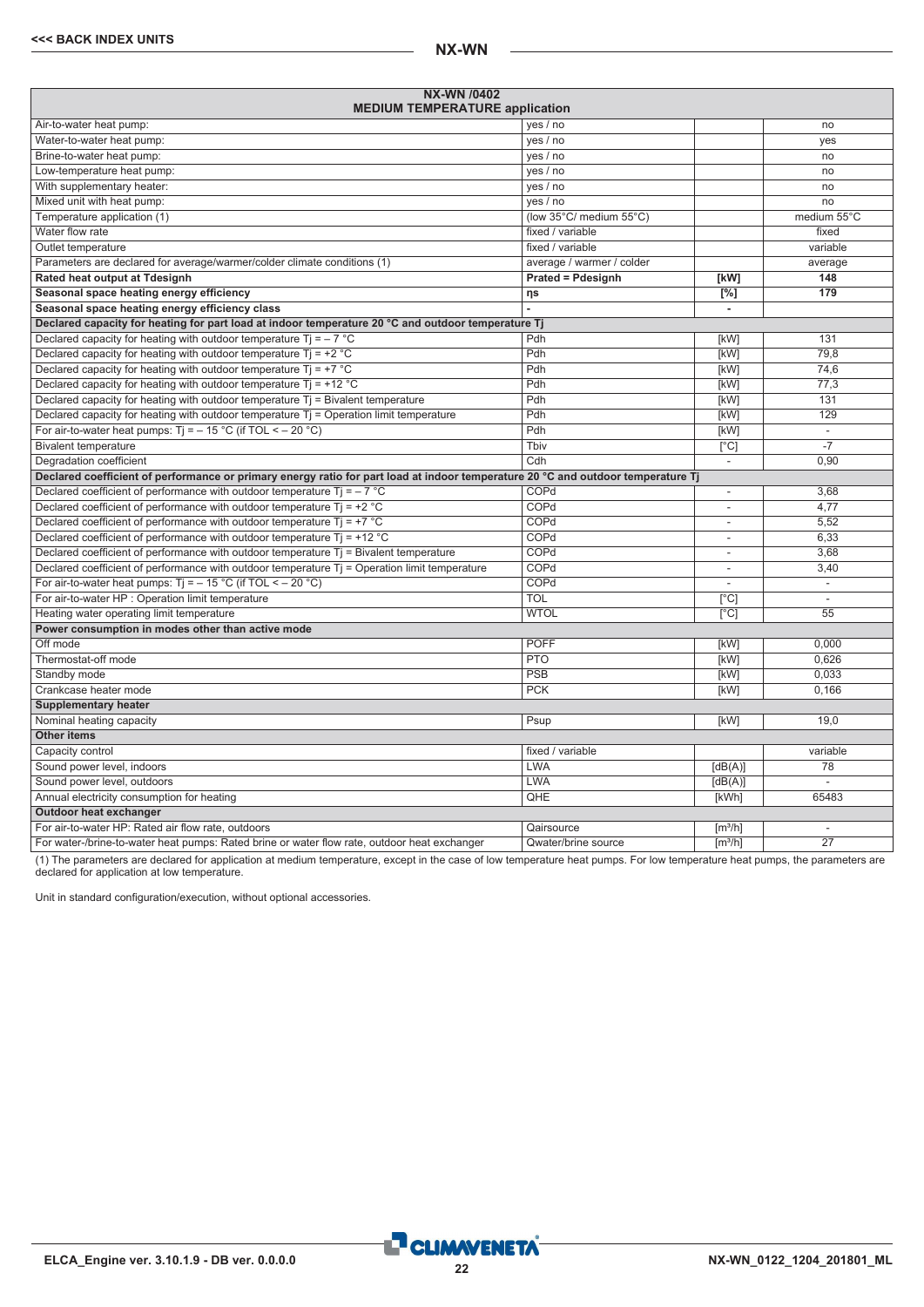<span id="page-22-0"></span>

| <b>NX-WN /0452</b><br><b>LOW TEMPERATURE application</b>                                                                         |                           |                              |                          |
|----------------------------------------------------------------------------------------------------------------------------------|---------------------------|------------------------------|--------------------------|
| Air-to-water heat pump:                                                                                                          | yes / no                  |                              | no                       |
| Water-to-water heat pump:                                                                                                        | yes / no                  |                              | ves                      |
| Brine-to-water heat pump:                                                                                                        | yes / no                  |                              | no                       |
| Low-temperature heat pump:                                                                                                       | yes / no                  |                              | no                       |
| With supplementary heater:                                                                                                       | yes / no                  |                              | no                       |
| Mixed unit with heat pump:                                                                                                       | yes / no                  |                              | no                       |
| Temperature application (1)                                                                                                      | (low 35°C/ medium 55°C)   |                              | low 35°C                 |
| Water flow rate                                                                                                                  | fixed / variable          |                              | fixed                    |
| Outlet temperature                                                                                                               | fixed / variable          |                              | variable                 |
| Parameters are declared for average/warmer/colder climate conditions (1)                                                         | average / warmer / colder |                              | average                  |
| Rated heat output at Tdesignh                                                                                                    | <b>Prated = Pdesignh</b>  | [kW]                         | 186                      |
| Seasonal space heating energy efficiency                                                                                         | ηs                        | $[\%]$                       | 231                      |
| Seasonal space heating energy efficiency class                                                                                   |                           | ä,                           |                          |
| Declared capacity for heating for part load at indoor temperature 20 °C and outdoor temperature Tj                               |                           |                              |                          |
| Declared capacity for heating with outdoor temperature Ti = $-7$ °C                                                              | Pdh                       | [kW]                         | 164                      |
| Declared capacity for heating with outdoor temperature $Ti = +2 °C$                                                              | Pdh                       | [kW]                         | 100                      |
| Declared capacity for heating with outdoor temperature Tj = $+7$ °C                                                              | Pdh                       | [kW]                         | 81.0                     |
| Declared capacity for heating with outdoor temperature $Ti = +12 °C$                                                             | Pdh                       | [kW]                         | 82,5                     |
| Declared capacity for heating with outdoor temperature $Tj = B$ ivalent temperature                                              | Pdh                       | [kW]                         | 164                      |
| Declared capacity for heating with outdoor temperature $Tj =$ Operation limit temperature                                        | Pdh                       | [kW]                         | 164                      |
| For air-to-water heat pumps: $Ti = -15 °C$ (if TOL < - 20 °C)                                                                    | Pdh                       | [kW]                         | L.                       |
| <b>Bivalent temperature</b>                                                                                                      | Tbiv                      | $\overline{[}^{\circ}C]$     | $-7$                     |
| Degradation coefficient                                                                                                          | $\overline{\text{Cdh}}$   | $\overline{\phantom{a}}$     | 0,90                     |
| Declared coefficient of performance or primary energy ratio for part load at indoor temperature 20 °C and outdoor temperature Tj |                           |                              |                          |
| Declared coefficient of performance with outdoor temperature $Ti = -7$ °C                                                        | COPd                      | ÷,                           | 5,59                     |
| Declared coefficient of performance with outdoor temperature $Tj = +2$ °C                                                        | COPd                      | ä,                           | 6,12                     |
| Declared coefficient of performance with outdoor temperature $Ti = +7$ °C                                                        | COPd                      | ä,                           | 6.48                     |
| Declared coefficient of performance with outdoor temperature $Ti = +12 °C$                                                       | COPd                      | ٠                            | 6,87                     |
| Declared coefficient of performance with outdoor temperature $Tj$ = Bivalent temperature                                         | COPd                      | $\overline{\phantom{a}}$     | 5,59                     |
| Declared coefficient of performance with outdoor temperature Tj = Operation limit temperature                                    | COPd                      | $\overline{a}$               | 5,47                     |
| For air-to-water heat pumps: $Ti = -15 °C$ (if TOL < - 20 °C)                                                                    | COPd                      |                              | $\overline{\phantom{a}}$ |
| For air-to-water HP : Operation limit temperature                                                                                | <b>TOL</b>                | [°C]                         |                          |
| Heating water operating limit temperature                                                                                        | <b>WTOL</b>               | [°C]                         | $\overline{55}$          |
| Power consumption in modes other than active mode                                                                                |                           |                              |                          |
| Off mode                                                                                                                         | <b>POFF</b>               | [kW]                         | 0.000                    |
| Thermostat-off mode                                                                                                              | <b>PTO</b>                | [kW]                         | 1,402                    |
| Standby mode                                                                                                                     | <b>PSB</b>                | [kW]                         | 0.033                    |
| Crankcase heater mode                                                                                                            | <b>PCK</b>                | [kW]                         | 0,185                    |
| <b>Supplementary heater</b>                                                                                                      |                           |                              |                          |
| Nominal heating capacity                                                                                                         | Psup                      | [kW]                         | 22.3                     |
| <b>Other items</b>                                                                                                               |                           |                              |                          |
| Capacity control                                                                                                                 | fixed / variable          |                              | variable                 |
| Sound power level, indoors                                                                                                       | <b>LWA</b>                | [dB(A)]                      | 79                       |
| Sound power level, outdoors                                                                                                      | <b>LWA</b>                | [dB(A)]                      |                          |
| Annual electricity consumption for heating                                                                                       | QHE                       | [kWh]                        | 64296                    |
| Outdoor heat exchanger                                                                                                           |                           |                              |                          |
| For air-to-water HP: Rated air flow rate, outdoors                                                                               | Qairsource                | [m <sup>3</sup> /h]          | $\overline{\phantom{a}}$ |
| For water-/brine-to-water heat pumps: Rated brine or water flow rate, outdoor heat exchanger                                     | Qwater/brine source       | $\left[\frac{m^3}{h}\right]$ | $\overline{39}$          |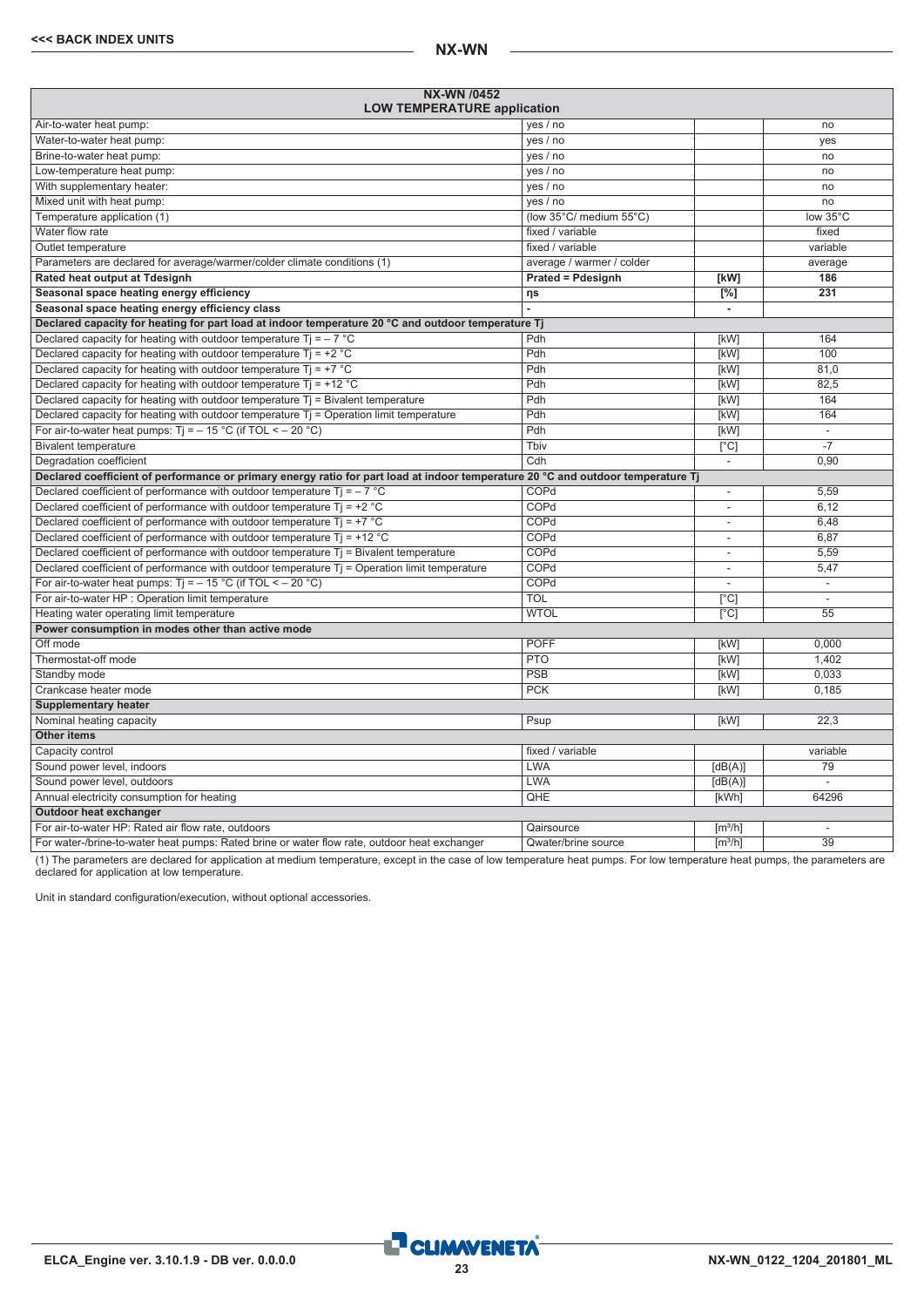| <b>NX-WN /0452</b><br><b>MEDIUM TEMPERATURE application</b>                                                                      |                           |                          |                          |
|----------------------------------------------------------------------------------------------------------------------------------|---------------------------|--------------------------|--------------------------|
| Air-to-water heat pump:                                                                                                          | yes / no                  |                          | no                       |
| Water-to-water heat pump:                                                                                                        | yes / no                  |                          | ves                      |
| Brine-to-water heat pump:                                                                                                        | yes / no                  |                          | no                       |
| Low-temperature heat pump:                                                                                                       | yes / no                  |                          | no                       |
| With supplementary heater:                                                                                                       | yes / no                  |                          | no                       |
| Mixed unit with heat pump:                                                                                                       | yes / no                  |                          | no                       |
| Temperature application (1)                                                                                                      | (low 35°C/ medium 55°C)   |                          | medium 55°C              |
| Water flow rate                                                                                                                  | fixed / variable          |                          | fixed                    |
| Outlet temperature                                                                                                               | fixed / variable          |                          | variable                 |
| Parameters are declared for average/warmer/colder climate conditions (1)                                                         | average / warmer / colder |                          | average                  |
| Rated heat output at Tdesignh                                                                                                    | <b>Prated = Pdesignh</b>  | [kW]                     | 167                      |
| Seasonal space heating energy efficiency                                                                                         | ηs                        | [%]                      | 180                      |
| Seasonal space heating energy efficiency class                                                                                   |                           | ä,                       |                          |
| Declared capacity for heating for part load at indoor temperature 20 °C and outdoor temperature Tj                               |                           |                          |                          |
| Declared capacity for heating with outdoor temperature Ti = $-7$ °C                                                              | Pdh                       | [kW]                     | 148                      |
| Declared capacity for heating with outdoor temperature $Ti = +2$ °C                                                              | Pdh                       | [kW]                     | 89.9                     |
| Declared capacity for heating with outdoor temperature $Ti = +7$ °C                                                              | Pdh                       | [kW]                     | 75.5                     |
| Declared capacity for heating with outdoor temperature $Ti = +12 °C$                                                             | Pdh                       | [kW]                     | 78,2                     |
| Declared capacity for heating with outdoor temperature Tj = Bivalent temperature                                                 | Pdh                       | [kW]                     | 148                      |
| Declared capacity for heating with outdoor temperature $T_i$ = Operation limit temperature                                       | Pdh                       | [kW]                     | 146                      |
| For air-to-water heat pumps: $Ti = -15 °C$ (if TOL < - 20 °C)                                                                    | Pdh                       | [kW]                     | ÷,                       |
| <b>Bivalent temperature</b>                                                                                                      | Tbiv                      | $\overline{[}^{\circ}C]$ | $-7$                     |
| Degradation coefficient                                                                                                          | Cdh                       | $\overline{\phantom{a}}$ | 0,90                     |
| Declared coefficient of performance or primary energy ratio for part load at indoor temperature 20 °C and outdoor temperature Tj |                           |                          |                          |
| Declared coefficient of performance with outdoor temperature $Ti = -7$ °C                                                        | COPd                      | ÷,                       | 3,67                     |
| Declared coefficient of performance with outdoor temperature $Tj = +2 °C$                                                        | COPd                      | ä,                       | 4,76                     |
| Declared coefficient of performance with outdoor temperature $Ti = +7$ °C                                                        | COPd                      | ä,                       | 5.56                     |
| Declared coefficient of performance with outdoor temperature $Ti = +12 °C$                                                       | COPd                      | ٠                        | 6,36                     |
| Declared coefficient of performance with outdoor temperature $Tj$ = Bivalent temperature                                         | COPd                      | $\overline{\phantom{a}}$ | 3,67                     |
| Declared coefficient of performance with outdoor temperature Tj = Operation limit temperature                                    | COPd                      | ä,                       | 3,39                     |
| For air-to-water heat pumps: $Ti = -15 °C$ (if TOL < - 20 °C)                                                                    | COPd                      | L,                       | $\overline{\phantom{a}}$ |
| For air-to-water HP : Operation limit temperature                                                                                | <b>TOL</b>                | [°C]                     |                          |
| Heating water operating limit temperature                                                                                        | <b>WTOL</b>               | $\overline{[°C]}$        | $\overline{55}$          |
| Power consumption in modes other than active mode                                                                                |                           |                          |                          |
| Off mode                                                                                                                         | <b>POFF</b>               | [kW]                     | 0.000                    |
| Thermostat-off mode                                                                                                              | <b>PTO</b>                | [kW]                     | 0.695                    |
| Standby mode                                                                                                                     | PSB                       | [kW]                     | 0.033                    |
| Crankcase heater mode                                                                                                            | <b>PCK</b>                | [kW]                     | 0,185                    |
| <b>Supplementary heater</b>                                                                                                      |                           |                          |                          |
| Nominal heating capacity                                                                                                         | Psup                      | [kW]                     | 21.5                     |
| <b>Other items</b>                                                                                                               |                           |                          |                          |
| Capacity control                                                                                                                 | fixed / variable          |                          | variable                 |
| Sound power level, indoors                                                                                                       | <b>LWA</b>                | [dB(A)]                  | 79                       |
| Sound power level, outdoors                                                                                                      | <b>LWA</b>                | [dB(A)]                  |                          |
| Annual electricity consumption for heating                                                                                       | QHE                       | [kWh]                    | 73399                    |
| Outdoor heat exchanger                                                                                                           |                           |                          |                          |
| For air-to-water HP: Rated air flow rate, outdoors                                                                               | Qairsource                | [m <sup>3</sup> /h]      | $\overline{\phantom{a}}$ |
| For water-/brine-to-water heat pumps: Rated brine or water flow rate, outdoor heat exchanger                                     | Qwater/brine source       | $\sqrt{m^3/h}$           | $\overline{30}$          |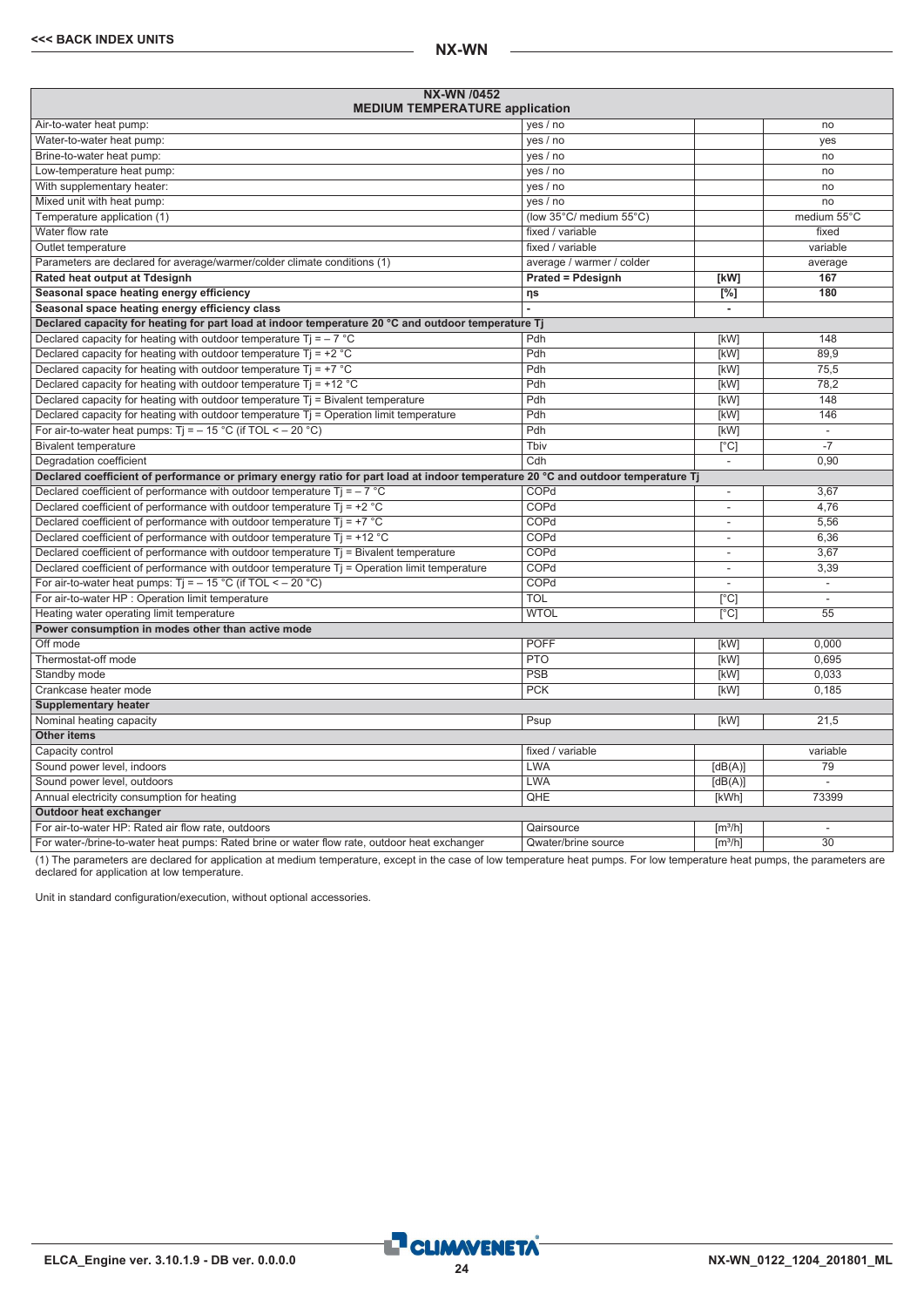<span id="page-24-0"></span>

| NX-WN /0502<br><b>LOW TEMPERATURE application</b>                                                                                |                           |                              |                          |
|----------------------------------------------------------------------------------------------------------------------------------|---------------------------|------------------------------|--------------------------|
| Air-to-water heat pump:                                                                                                          | yes / no                  |                              | no                       |
| Water-to-water heat pump:                                                                                                        | yes / no                  |                              | yes                      |
| Brine-to-water heat pump:                                                                                                        | yes / no                  |                              | no                       |
| Low-temperature heat pump:                                                                                                       | yes / no                  |                              | no                       |
| With supplementary heater:                                                                                                       | yes / no                  |                              | no                       |
| Mixed unit with heat pump:                                                                                                       | yes / no                  |                              | no                       |
| Temperature application (1)                                                                                                      | (low 35°C/ medium 55°C)   |                              | low 35°C                 |
| Water flow rate                                                                                                                  | fixed / variable          |                              | fixed                    |
| Outlet temperature                                                                                                               | fixed / variable          |                              | variable                 |
| Parameters are declared for average/warmer/colder climate conditions (1)                                                         | average / warmer / colder |                              | average                  |
| Rated heat output at Tdesignh                                                                                                    | <b>Prated = Pdesignh</b>  | [kW]                         | 207                      |
| Seasonal space heating energy efficiency                                                                                         | ηs                        | $[^{\circ}\!%]$              | $\overline{229}$         |
| Seasonal space heating energy efficiency class                                                                                   |                           | $\blacksquare$               |                          |
| Declared capacity for heating for part load at indoor temperature 20 °C and outdoor temperature Tj                               |                           |                              |                          |
| Declared capacity for heating with outdoor temperature $Ti = -7$ °C                                                              | Pdh                       | [kW]                         | 183                      |
| Declared capacity for heating with outdoor temperature $Ti = +2 °C$                                                              | Pdh                       | [kW]                         | 111                      |
| Declared capacity for heating with outdoor temperature $Ti = +7 °C$                                                              | Pdh                       | [kW]                         | 99.4                     |
| Declared capacity for heating with outdoor temperature $Ti = +12 °C$                                                             | Pdh                       | [kW]                         | 101                      |
| Declared capacity for heating with outdoor temperature $Tj = Bivalent$ temperature                                               | Pdh                       | [kW]                         | 183                      |
| Declared capacity for heating with outdoor temperature $Ti =$ Operation limit temperature                                        | Pdh                       | [kW]                         | 182                      |
| For air-to-water heat pumps: $Tj = -15 °C$ (if TOL < - 20 °C)                                                                    | Pdh                       | [kW]                         | $\overline{\phantom{a}}$ |
| <b>Bivalent temperature</b>                                                                                                      | Thiv                      | $\overline{[}^{\circ}C]$     |                          |
| Degradation coefficient                                                                                                          | Cdh                       | $\overline{\phantom{a}}$     | 0,90                     |
| Declared coefficient of performance or primary energy ratio for part load at indoor temperature 20 °C and outdoor temperature Tj |                           |                              |                          |
| Declared coefficient of performance with outdoor temperature $Ti = -7$ °C                                                        | COPd                      | $\overline{\phantom{a}}$     | 5,58                     |
| Declared coefficient of performance with outdoor temperature $Ti = +2 °C$                                                        | COPd                      | $\overline{\phantom{a}}$     | 6,09                     |
| Declared coefficient of performance with outdoor temperature $Ti = +7$ °C                                                        | COPd                      | $\overline{\phantom{a}}$     | 6.44                     |
| Declared coefficient of performance with outdoor temperature $Ti = +12 °C$                                                       | COPd                      | ٠                            | 6,80                     |
| Declared coefficient of performance with outdoor temperature $Tj$ = Bivalent temperature                                         | COPd                      | $\overline{\phantom{a}}$     | 5,58                     |
| Declared coefficient of performance with outdoor temperature T <sub>j</sub> = Operation limit temperature                        | COPd                      | $\overline{\phantom{a}}$     | 5,46                     |
| For air-to-water heat pumps: $Ti = -15 °C$ (if TOL < - 20 °C)                                                                    | COPd                      |                              | $\blacksquare$           |
| For air-to-water HP : Operation limit temperature                                                                                | <b>TOL</b>                | $\overline{[^{\circ}C]}$     | L.                       |
| Heating water operating limit temperature                                                                                        | <b>WTOL</b>               | $\lceil$ °Cl                 | $\overline{55}$          |
| Power consumption in modes other than active mode                                                                                |                           |                              |                          |
| Off mode                                                                                                                         | <b>POFF</b>               | [kW]                         | 0,000                    |
| Thermostat-off mode                                                                                                              | <b>PTO</b>                | [kW]                         | 1,541                    |
| Standby mode                                                                                                                     | PSB                       | [kW]                         | 0,033                    |
| Crankcase heater mode                                                                                                            | <b>PCK</b>                | [kW]                         | 0.204                    |
| <b>Supplementary heater</b>                                                                                                      |                           |                              |                          |
| Nominal heating capacity                                                                                                         | Psup                      | [kW]                         | 24,6                     |
| <b>Other items</b>                                                                                                               |                           |                              |                          |
| Capacity control                                                                                                                 | fixed / variable          |                              | variable                 |
| Sound power level, indoors                                                                                                       | <b>LWA</b>                | [dB(A)]                      | 79                       |
| Sound power level, outdoors                                                                                                      | <b>LWA</b>                | [dB(A)]                      |                          |
| Annual electricity consumption for heating                                                                                       | QHE                       | [kWh]                        | 72199                    |
| Outdoor heat exchanger                                                                                                           |                           |                              |                          |
| For air-to-water HP: Rated air flow rate, outdoors                                                                               | Qairsource                | $\left[\frac{m^3}{h}\right]$ | $\overline{\phantom{a}}$ |
| For water-/brine-to-water heat pumps: Rated brine or water flow rate, outdoor heat exchanger                                     | Qwater/brine source       | $\lceil m^3/h \rceil$        | $\overline{43}$          |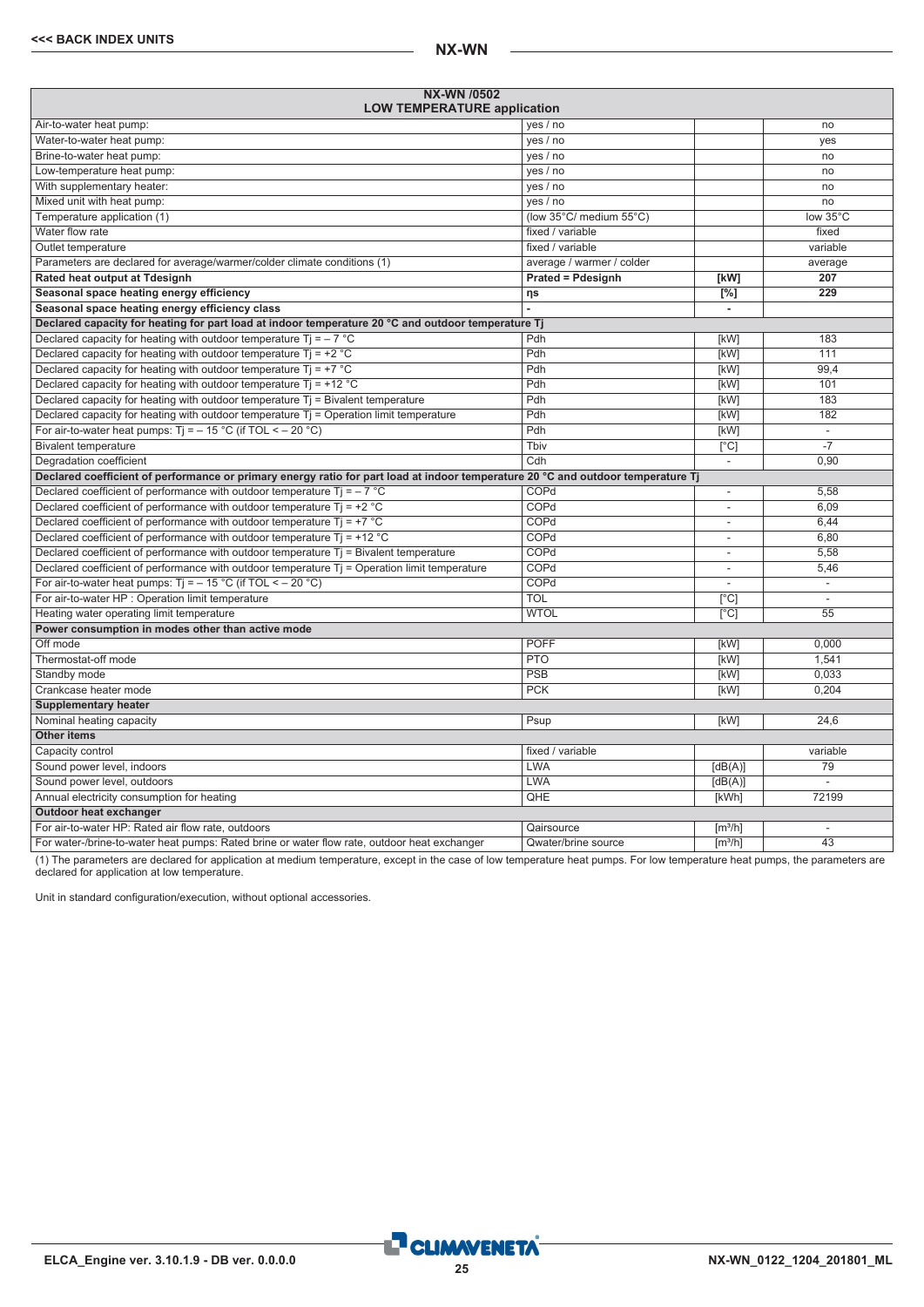| NX-WN /0502<br><b>MEDIUM TEMPERATURE application</b>                                                                             |                           |                              |                          |
|----------------------------------------------------------------------------------------------------------------------------------|---------------------------|------------------------------|--------------------------|
| Air-to-water heat pump:                                                                                                          | yes / no                  |                              | no                       |
| Water-to-water heat pump:                                                                                                        | yes / no                  |                              | yes                      |
| Brine-to-water heat pump:                                                                                                        | yes / no                  |                              | no                       |
| Low-temperature heat pump:                                                                                                       | yes / no                  |                              | no                       |
| With supplementary heater:                                                                                                       | yes / no                  |                              | no                       |
| Mixed unit with heat pump:                                                                                                       | yes / no                  |                              | no                       |
| Temperature application (1)                                                                                                      | (low 35°C/ medium 55°C)   |                              | medium 55°C              |
| Water flow rate                                                                                                                  | fixed / variable          |                              | fixed                    |
| Outlet temperature                                                                                                               | fixed / variable          |                              | variable                 |
| Parameters are declared for average/warmer/colder climate conditions (1)                                                         | average / warmer / colder |                              | average                  |
| Rated heat output at Tdesignh                                                                                                    | <b>Prated = Pdesignh</b>  | [kW]                         | 186                      |
| Seasonal space heating energy efficiency                                                                                         | ηs                        | $\overline{[%]}$             | 178                      |
| Seasonal space heating energy efficiency class                                                                                   |                           | ÷.                           |                          |
| Declared capacity for heating for part load at indoor temperature 20 °C and outdoor temperature Tj                               |                           |                              |                          |
| Declared capacity for heating with outdoor temperature Ti = $-7$ °C                                                              | Pdh                       | [kW]                         | 165                      |
| Declared capacity for heating with outdoor temperature $Ti = +2$ °C                                                              | Pdh                       | [kW]                         | 100                      |
| Declared capacity for heating with outdoor temperature $Tj = +7$ °C                                                              | Pdh                       | <b>[kW]</b>                  | 93.4                     |
| Declared capacity for heating with outdoor temperature $Ti = +12 °C$                                                             | Pdh                       | [kW]                         | 96,3                     |
| Declared capacity for heating with outdoor temperature Tj = Bivalent temperature                                                 | Pdh                       | [kW]                         | 165                      |
| Declared capacity for heating with outdoor temperature $Ti =$ Operation limit temperature                                        | Pdh                       | [kW]                         | 162                      |
| For air-to-water heat pumps: $Ti = -15 °C$ (if TOL < - 20 °C)                                                                    | Pdh                       | [kW]                         | ÷,                       |
| <b>Bivalent temperature</b>                                                                                                      | Tbiv                      | $\overline{[}^{\circ}C]$     | $-7$                     |
| Degradation coefficient                                                                                                          | Cdh                       | $\overline{\phantom{a}}$     | 0,90                     |
| Declared coefficient of performance or primary energy ratio for part load at indoor temperature 20 °C and outdoor temperature Tj |                           |                              |                          |
| Declared coefficient of performance with outdoor temperature $Ti = -7$ °C                                                        | COPd                      | ÷,                           | 3,66                     |
| Declared coefficient of performance with outdoor temperature $Tj = +2 °C$                                                        | COPd                      |                              | 4,75                     |
| Declared coefficient of performance with outdoor temperature $Ti = +7$ °C                                                        | COPd                      | $\overline{\phantom{a}}$     | 5,50                     |
| Declared coefficient of performance with outdoor temperature $Ti = +12$ °C                                                       | COPd                      | $\overline{\phantom{a}}$     | 6,26                     |
| Declared coefficient of performance with outdoor temperature $Tj$ = Bivalent temperature                                         | COPd                      | $\overline{\phantom{a}}$     | 3,66                     |
| Declared coefficient of performance with outdoor temperature Tj = Operation limit temperature                                    | COPd                      |                              | 3,39                     |
| For air-to-water heat pumps: $Ti = -15 °C$ (if TOL < - 20 °C)                                                                    | COPd                      |                              | $\overline{\phantom{a}}$ |
| For air-to-water HP : Operation limit temperature                                                                                | <b>TOL</b>                | $\lceil$ °C]                 |                          |
| Heating water operating limit temperature                                                                                        | <b>WTOL</b>               | $\lceil$ °C]                 | 55                       |
| Power consumption in modes other than active mode                                                                                |                           |                              |                          |
| Off mode                                                                                                                         | <b>POFF</b>               | [kW]                         | 0.000                    |
| Thermostat-off mode                                                                                                              | <b>PTO</b>                | [kW]                         | 0.770                    |
| Standby mode                                                                                                                     | PSB                       | [kW]                         | 0.033                    |
| Crankcase heater mode                                                                                                            | <b>PCK</b>                | [kW]                         | 0,204                    |
| <b>Supplementary heater</b>                                                                                                      |                           |                              |                          |
| Nominal heating capacity                                                                                                         | Psup                      | [kW]                         | 24,0                     |
| <b>Other items</b>                                                                                                               |                           |                              |                          |
| Capacity control                                                                                                                 | fixed / variable          |                              | variable                 |
| Sound power level, indoors                                                                                                       | <b>LWA</b>                | [dB(A)]                      | 79                       |
| Sound power level, outdoors                                                                                                      | <b>LWA</b>                | [dB(A)]                      |                          |
| Annual electricity consumption for heating                                                                                       | QHE                       | [kWh]                        | 82664                    |
| Outdoor heat exchanger                                                                                                           |                           |                              |                          |
| For air-to-water HP: Rated air flow rate, outdoors                                                                               | Qairsource                | $\lceil m^3/h \rceil$        | $\sim$                   |
| For water-/brine-to-water heat pumps: Rated brine or water flow rate, outdoor heat exchanger                                     | Qwater/brine source       | $\left[\frac{m^3}{h}\right]$ | $\overline{34}$          |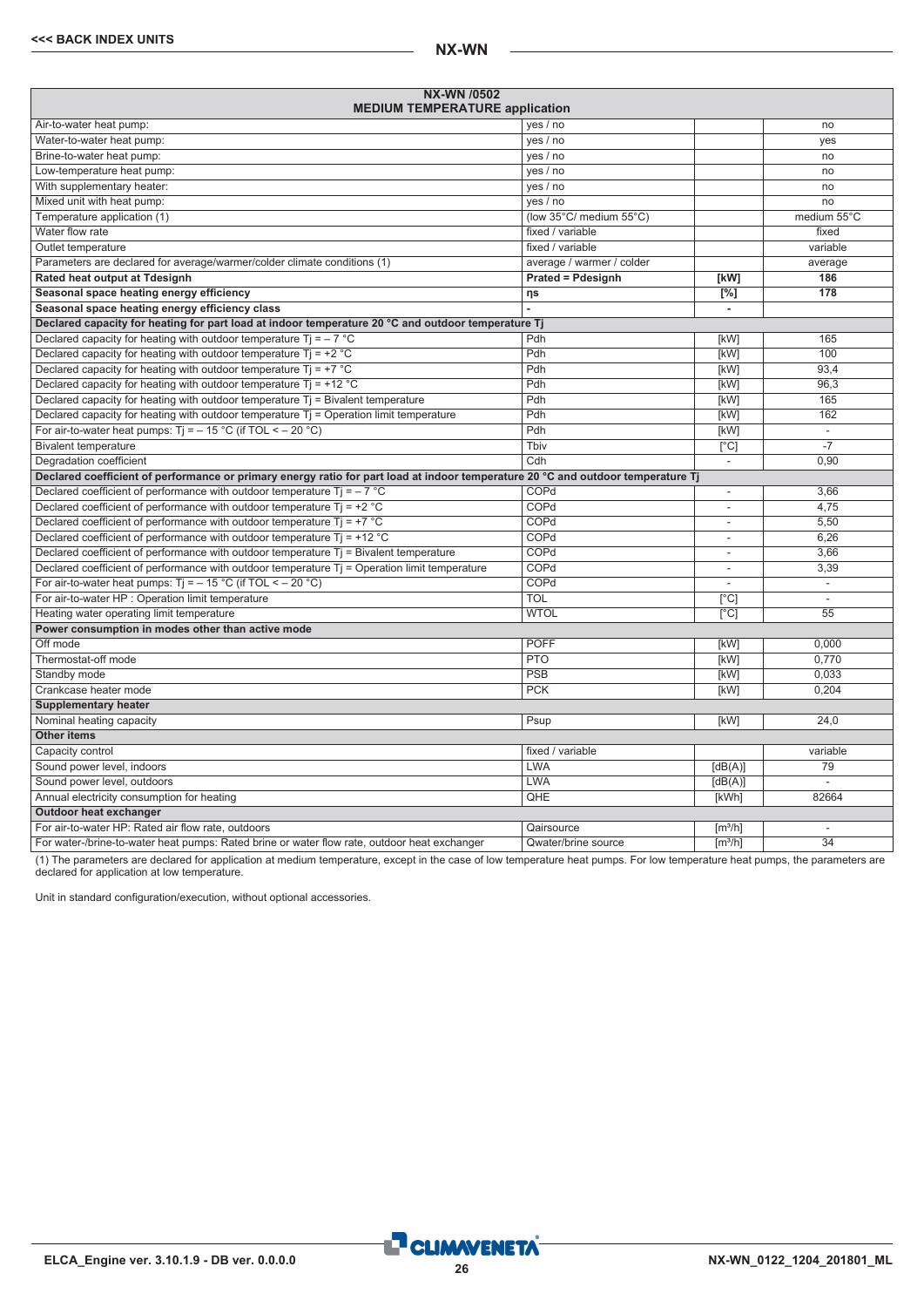<span id="page-26-0"></span>

| <b>NX-WN /0552</b><br><b>LOW TEMPERATURE application</b>                                                                         |                           |                              |                          |
|----------------------------------------------------------------------------------------------------------------------------------|---------------------------|------------------------------|--------------------------|
| Air-to-water heat pump:                                                                                                          | yes / no                  |                              | no                       |
| Water-to-water heat pump:                                                                                                        | yes / no                  |                              | ves                      |
| Brine-to-water heat pump:                                                                                                        | yes / no                  |                              | no                       |
| Low-temperature heat pump:                                                                                                       | yes / no                  |                              | no                       |
| With supplementary heater:                                                                                                       | yes / no                  |                              | no                       |
| Mixed unit with heat pump:                                                                                                       | yes / no                  |                              | no                       |
| Temperature application (1)                                                                                                      | (low 35°C/ medium 55°C)   |                              | low 35°C                 |
| Water flow rate                                                                                                                  | fixed / variable          |                              | fixed                    |
| Outlet temperature                                                                                                               | fixed / variable          |                              | variable                 |
| Parameters are declared for average/warmer/colder climate conditions (1)                                                         | average / warmer / colder |                              | average                  |
| Rated heat output at Tdesignh                                                                                                    | <b>Prated = Pdesignh</b>  | [kW]                         | 237                      |
| Seasonal space heating energy efficiency                                                                                         | ηs                        | $[\%]$                       | 230                      |
| Seasonal space heating energy efficiency class                                                                                   |                           | ä,                           |                          |
| Declared capacity for heating for part load at indoor temperature 20 °C and outdoor temperature Tj                               |                           |                              |                          |
| Declared capacity for heating with outdoor temperature Ti = $-7$ °C                                                              | Pdh                       | [kW]                         | 210                      |
| Declared capacity for heating with outdoor temperature $Ti = +2 °C$                                                              | Pdh                       | [kW]                         | 128                      |
| Declared capacity for heating with outdoor temperature Tj = $+7$ °C                                                              | Pdh                       | [kW]                         | 101                      |
| Declared capacity for heating with outdoor temperature $Ti = +12 °C$                                                             | Pdh                       | [kW]                         | 102                      |
| Declared capacity for heating with outdoor temperature $Tj = B$ ivalent temperature                                              | Pdh                       | [kW]                         | $\overline{210}$         |
| Declared capacity for heating with outdoor temperature $Tj =$ Operation limit temperature                                        | Pdh                       | [kW]                         | 209                      |
| For air-to-water heat pumps: $Ti = -15 °C$ (if TOL < - 20 °C)                                                                    | Pdh                       | [kW]                         | L.                       |
| <b>Bivalent temperature</b>                                                                                                      | Tbiv                      | $\overline{[}^{\circ}C]$     | $-7$                     |
| Degradation coefficient                                                                                                          | $\overline{\text{Cdh}}$   | $\overline{\phantom{a}}$     | 0,90                     |
| Declared coefficient of performance or primary energy ratio for part load at indoor temperature 20 °C and outdoor temperature Tj |                           |                              |                          |
| Declared coefficient of performance with outdoor temperature $Ti = -7$ °C                                                        | COPd                      | ÷,                           | 5,61                     |
| Declared coefficient of performance with outdoor temperature $Tj = +2$ °C                                                        | COPd                      | ä,                           | 6.09                     |
| Declared coefficient of performance with outdoor temperature $Ti = +7$ °C                                                        | COPd                      | ä,                           | 6.43                     |
| Declared coefficient of performance with outdoor temperature $Ti = +12 °C$                                                       | COPd                      | ٠                            | 6,83                     |
| Declared coefficient of performance with outdoor temperature $Tj$ = Bivalent temperature                                         | COPd                      | $\overline{\phantom{a}}$     | 5,61                     |
| Declared coefficient of performance with outdoor temperature Tj = Operation limit temperature                                    | COPd                      | $\overline{a}$               | 5,49                     |
| For air-to-water heat pumps: $Ti = -15 °C$ (if TOL < - 20 °C)                                                                    | COPd                      |                              | $\overline{\phantom{a}}$ |
| For air-to-water HP : Operation limit temperature                                                                                | <b>TOL</b>                | [°C]                         |                          |
| Heating water operating limit temperature                                                                                        | <b>WTOL</b>               | [°C]                         | $\overline{55}$          |
| Power consumption in modes other than active mode                                                                                |                           |                              |                          |
| Off mode                                                                                                                         | <b>POFF</b>               | [kW]                         | 0.000                    |
| Thermostat-off mode                                                                                                              | <b>PTO</b>                | [kW]                         | 1.801                    |
| Standby mode                                                                                                                     | PSB                       | [kW]                         | 0.033                    |
| Crankcase heater mode                                                                                                            | <b>PCK</b>                | [kW]                         | 0,204                    |
| <b>Supplementary heater</b>                                                                                                      |                           |                              |                          |
| Nominal heating capacity                                                                                                         | Psup                      | [kW]                         | 28.4                     |
| <b>Other items</b>                                                                                                               |                           |                              |                          |
| Capacity control                                                                                                                 | fixed / variable          |                              | variable                 |
| Sound power level, indoors                                                                                                       | <b>LWA</b>                | [dB(A)]                      | 80                       |
| Sound power level, outdoors                                                                                                      | <b>LWA</b>                | [dB(A)]                      |                          |
| Annual electricity consumption for heating                                                                                       | QHE                       | [kWh]                        | 82363                    |
| Outdoor heat exchanger                                                                                                           |                           |                              |                          |
| For air-to-water HP: Rated air flow rate, outdoors                                                                               | Qairsource                | [m <sup>3</sup> /h]          | $\overline{\phantom{a}}$ |
| For water-/brine-to-water heat pumps: Rated brine or water flow rate, outdoor heat exchanger                                     | Qwater/brine source       | $\left[\frac{m^3}{h}\right]$ | $\overline{50}$          |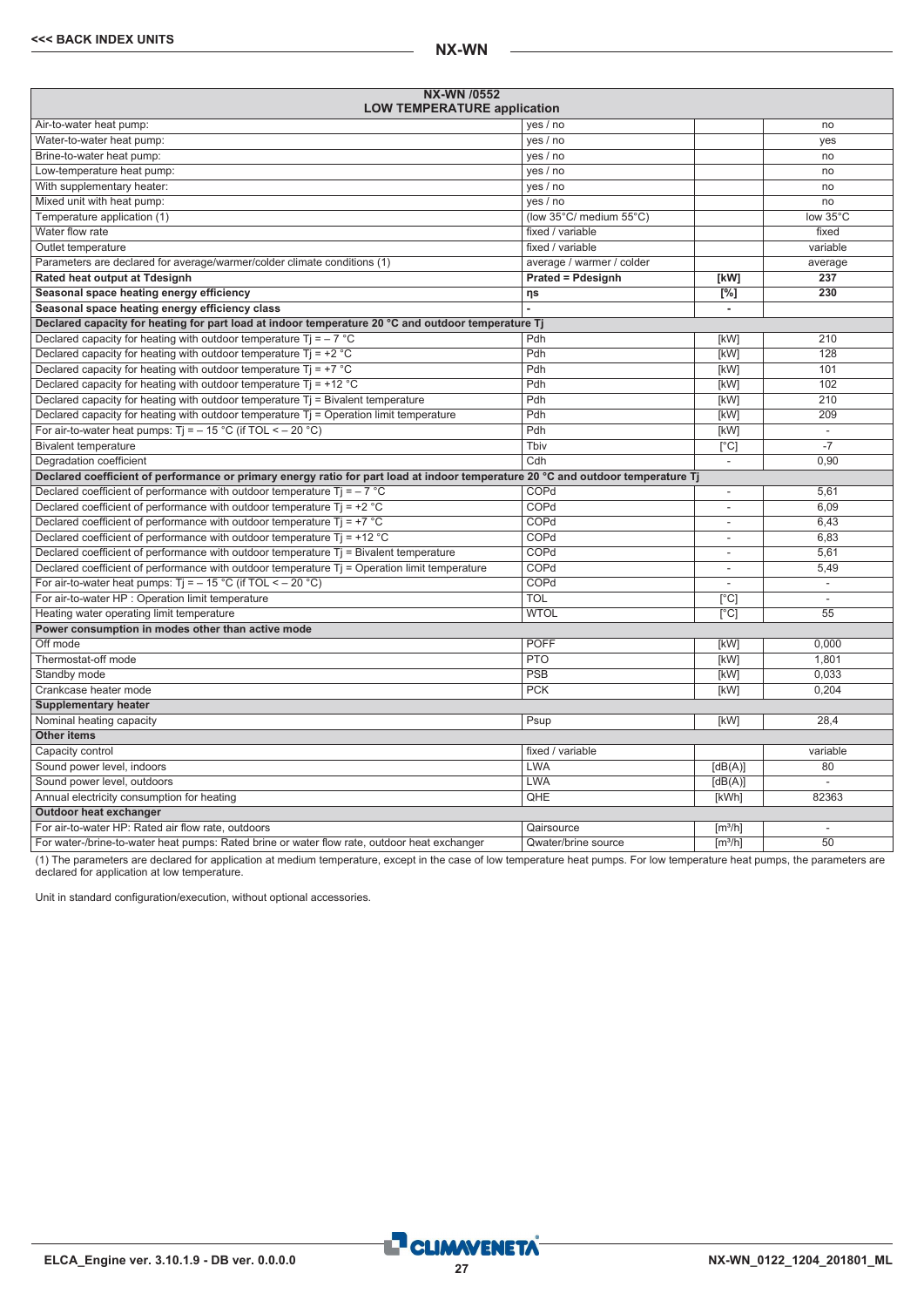| NX-WN /0552<br><b>MEDIUM TEMPERATURE application</b>                                                                             |                           |                              |                          |
|----------------------------------------------------------------------------------------------------------------------------------|---------------------------|------------------------------|--------------------------|
| Air-to-water heat pump:                                                                                                          | yes / no                  |                              | no                       |
| Water-to-water heat pump:                                                                                                        | yes / no                  |                              | yes                      |
| Brine-to-water heat pump:                                                                                                        | yes / no                  |                              | no                       |
| Low-temperature heat pump:                                                                                                       | yes / no                  |                              | no                       |
| With supplementary heater:                                                                                                       | yes / no                  |                              | no                       |
| Mixed unit with heat pump:                                                                                                       | yes / no                  |                              | no                       |
| Temperature application (1)                                                                                                      | (low 35°C/ medium 55°C)   |                              | medium 55°C              |
| Water flow rate                                                                                                                  | fixed / variable          |                              | fixed                    |
| Outlet temperature                                                                                                               | fixed / variable          |                              | variable                 |
| Parameters are declared for average/warmer/colder climate conditions (1)                                                         | average / warmer / colder |                              | average                  |
| Rated heat output at Tdesignh                                                                                                    | <b>Prated = Pdesignh</b>  | [kW]                         | 213                      |
| Seasonal space heating energy efficiency                                                                                         | ηs                        | $\overline{[%]}$             | 181                      |
| Seasonal space heating energy efficiency class                                                                                   |                           | ÷.                           |                          |
| Declared capacity for heating for part load at indoor temperature 20 °C and outdoor temperature Tj                               |                           |                              |                          |
| Declared capacity for heating with outdoor temperature Ti = $-7$ °C                                                              | Pdh                       | [kW]                         | 188                      |
| Declared capacity for heating with outdoor temperature $Ti = +2$ °C                                                              | Pdh                       | [kW]                         | 115                      |
| Declared capacity for heating with outdoor temperature $Tj = +7$ °C                                                              | Pdh                       | <b>[kW]</b>                  | 94.7                     |
| Declared capacity for heating with outdoor temperature $Ti = +12 °C$                                                             | Pdh                       | [kW]                         | 97,7                     |
| Declared capacity for heating with outdoor temperature Tj = Bivalent temperature                                                 | Pdh                       | [kW]                         | 188                      |
| Declared capacity for heating with outdoor temperature $Ti =$ Operation limit temperature                                        | Pdh                       | [kW]                         | 185                      |
| For air-to-water heat pumps: $Ti = -15 °C$ (if TOL < - 20 °C)                                                                    | Pdh                       | [kW]                         | ÷,                       |
| <b>Bivalent temperature</b>                                                                                                      | Tbiv                      | $\overline{[}^{\circ}C]$     | $-7$                     |
| Degradation coefficient                                                                                                          | Cdh                       | $\overline{\phantom{a}}$     | 0,90                     |
| Declared coefficient of performance or primary energy ratio for part load at indoor temperature 20 °C and outdoor temperature Tj |                           |                              |                          |
| Declared coefficient of performance with outdoor temperature $Ti = -7$ °C                                                        | COPd                      | ÷,                           | 3,69                     |
| Declared coefficient of performance with outdoor temperature $Tj = +2 °C$                                                        | COPd                      |                              | 4.78                     |
| Declared coefficient of performance with outdoor temperature $Ti = +7$ °C                                                        | COPd                      | $\overline{\phantom{a}}$     | 5,54                     |
| Declared coefficient of performance with outdoor temperature $Ti = +12$ °C                                                       | COPd                      |                              | 6,35                     |
| Declared coefficient of performance with outdoor temperature $Tj$ = Bivalent temperature                                         | COPd                      | $\overline{\phantom{a}}$     | 3,69                     |
| Declared coefficient of performance with outdoor temperature Tj = Operation limit temperature                                    | COPd                      |                              | 3,42                     |
| For air-to-water heat pumps: $Ti = -15 °C$ (if TOL < - 20 °C)                                                                    | COPd                      |                              | $\overline{\phantom{a}}$ |
| For air-to-water HP : Operation limit temperature                                                                                | <b>TOL</b>                | $\lceil$ °C]                 |                          |
| Heating water operating limit temperature                                                                                        | <b>WTOL</b>               | $\lceil$ °C]                 | 55                       |
| Power consumption in modes other than active mode                                                                                |                           |                              |                          |
| Off mode                                                                                                                         | <b>POFF</b>               | [kW]                         | 0.000                    |
| Thermostat-off mode                                                                                                              | <b>PTO</b>                | [kW]                         | 0.879                    |
| Standby mode                                                                                                                     | PSB                       | [kW]                         | 0.033                    |
| Crankcase heater mode                                                                                                            | <b>PCK</b>                | [kW]                         | 0,204                    |
| <b>Supplementary heater</b>                                                                                                      |                           |                              |                          |
| Nominal heating capacity                                                                                                         | Psup                      | [kW]                         | 27.6                     |
| <b>Other items</b>                                                                                                               |                           |                              |                          |
| Capacity control                                                                                                                 | fixed / variable          |                              | variable                 |
| Sound power level, indoors                                                                                                       | <b>LWA</b>                | [dB(A)]                      | 80                       |
| Sound power level, outdoors                                                                                                      | <b>LWA</b>                | [dB(A)]                      |                          |
| Annual electricity consumption for heating                                                                                       | QHE                       | [kWh]                        | 93309                    |
| Outdoor heat exchanger                                                                                                           |                           |                              |                          |
| For air-to-water HP: Rated air flow rate, outdoors                                                                               | Qairsource                | $\lceil m^3/h \rceil$        | $\sim$                   |
| For water-/brine-to-water heat pumps: Rated brine or water flow rate, outdoor heat exchanger                                     | Qwater/brine source       | $\left[\frac{m^3}{h}\right]$ | $\overline{39}$          |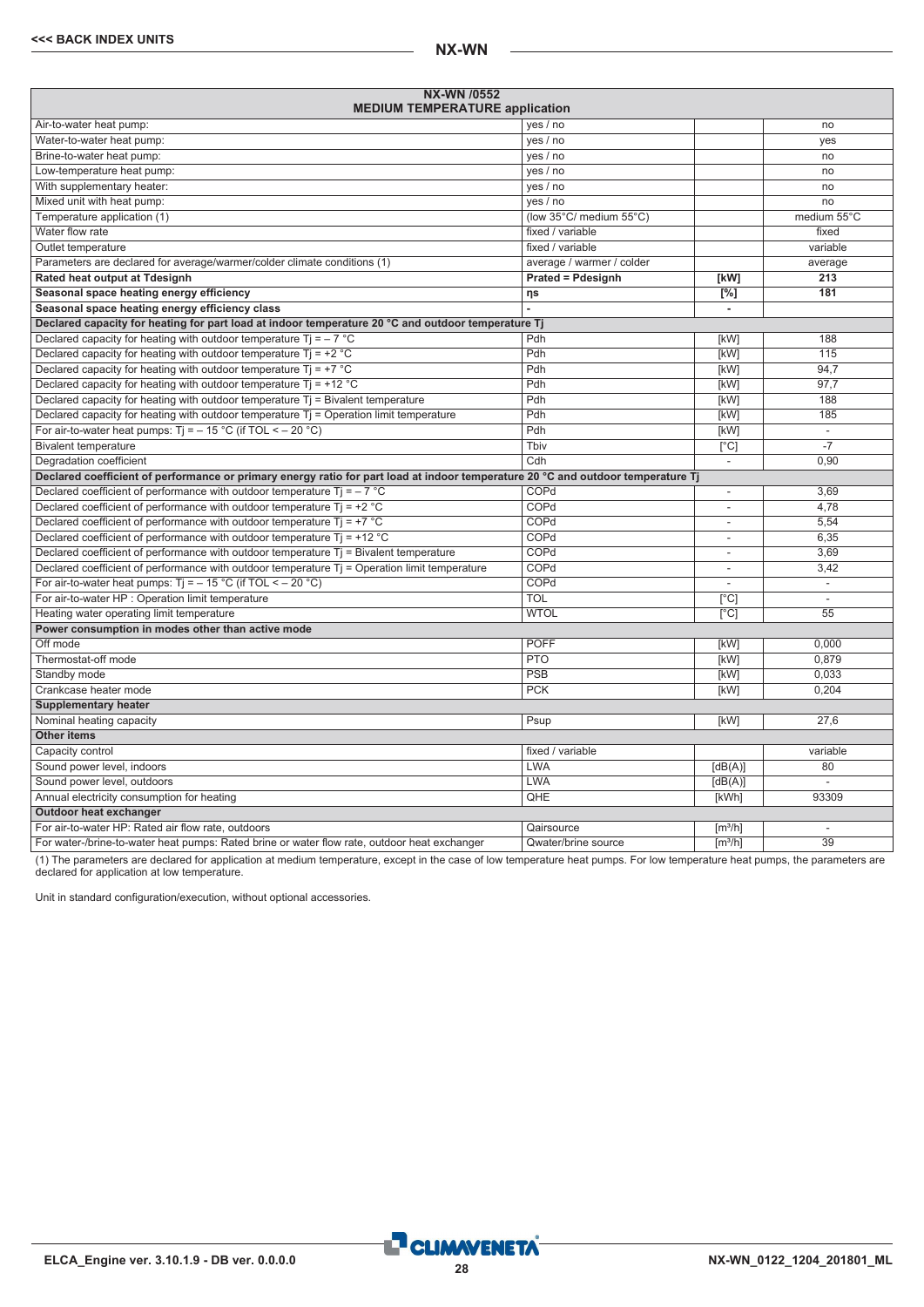<span id="page-28-0"></span>

| <b>NX-WN /0602</b><br><b>LOW TEMPERATURE application</b>                                                                         |                           |                              |                          |
|----------------------------------------------------------------------------------------------------------------------------------|---------------------------|------------------------------|--------------------------|
| Air-to-water heat pump:                                                                                                          | yes / no                  |                              | no                       |
| Water-to-water heat pump:                                                                                                        | yes / no                  |                              | ves                      |
| Brine-to-water heat pump:                                                                                                        | yes / no                  |                              | no                       |
| Low-temperature heat pump:                                                                                                       | yes / no                  |                              | no                       |
| With supplementary heater:                                                                                                       | yes / no                  |                              | no                       |
| Mixed unit with heat pump:                                                                                                       | yes / no                  |                              | no                       |
| Temperature application (1)                                                                                                      | (low 35°C/ medium 55°C)   |                              | low 35°C                 |
| Water flow rate                                                                                                                  | fixed / variable          |                              | fixed                    |
| Outlet temperature                                                                                                               | fixed / variable          |                              | variable                 |
| Parameters are declared for average/warmer/colder climate conditions (1)                                                         | average / warmer / colder |                              | average                  |
| Rated heat output at Tdesignh                                                                                                    | <b>Prated = Pdesignh</b>  | [kW]                         | 268                      |
| Seasonal space heating energy efficiency                                                                                         | ηs                        | $[\%]$                       | 230                      |
| Seasonal space heating energy efficiency class                                                                                   |                           | ä,                           |                          |
| Declared capacity for heating for part load at indoor temperature 20 °C and outdoor temperature Tj                               |                           |                              |                          |
| Declared capacity for heating with outdoor temperature Ti = $-7$ °C                                                              | Pdh                       | [kW]                         | 237                      |
| Declared capacity for heating with outdoor temperature $Ti = +2 °C$                                                              | Pdh                       | [kW]                         | 144                      |
| Declared capacity for heating with outdoor temperature Tj = $+7$ °C                                                              | Pdh                       | [kW]                         | $\overline{129}$         |
| Declared capacity for heating with outdoor temperature $Ti = +12 °C$                                                             | Pdh                       | [kW]                         | 131                      |
| Declared capacity for heating with outdoor temperature $Tj = B$ ivalent temperature                                              | Pdh                       | [kW]                         | 237                      |
| Declared capacity for heating with outdoor temperature $Tj =$ Operation limit temperature                                        | Pdh                       | [kW]                         | 236                      |
| For air-to-water heat pumps: $Ti = -15 °C$ (if TOL < - 20 °C)                                                                    | Pdh                       | [kW]                         | L.                       |
| <b>Bivalent temperature</b>                                                                                                      | Tbiv                      | $\overline{[}^{\circ}C]$     | $-7$                     |
| Degradation coefficient                                                                                                          | $\overline{\text{Cdh}}$   | $\overline{\phantom{a}}$     | 0,90                     |
| Declared coefficient of performance or primary energy ratio for part load at indoor temperature 20 °C and outdoor temperature Tj |                           |                              |                          |
| Declared coefficient of performance with outdoor temperature $Ti = -7$ °C                                                        | COPd                      | ÷,                           | 5,62                     |
| Declared coefficient of performance with outdoor temperature $Tj = +2$ °C                                                        | COPd                      | ä,                           | 6,12                     |
| Declared coefficient of performance with outdoor temperature $Ti = +7$ °C                                                        | COPd                      | ä,                           | 6.52                     |
| Declared coefficient of performance with outdoor temperature $Ti = +12 °C$                                                       | COPd                      | ٠                            | 6,89                     |
| Declared coefficient of performance with outdoor temperature $Tj$ = Bivalent temperature                                         | COPd                      | $\overline{\phantom{a}}$     | 5,62                     |
| Declared coefficient of performance with outdoor temperature Tj = Operation limit temperature                                    | COPd                      | $\overline{a}$               | 5,49                     |
| For air-to-water heat pumps: $Ti = -15 °C$ (if TOL < - 20 °C)                                                                    | COPd                      |                              | $\overline{\phantom{a}}$ |
| For air-to-water HP : Operation limit temperature                                                                                | <b>TOL</b>                | [°C]                         |                          |
| Heating water operating limit temperature                                                                                        | <b>WTOL</b>               | [°C]                         | $\overline{55}$          |
| Power consumption in modes other than active mode                                                                                |                           |                              |                          |
| Off mode                                                                                                                         | <b>POFF</b>               | [kW]                         | 0.000                    |
| Thermostat-off mode                                                                                                              | <b>PTO</b>                | [kW]                         | 2.128                    |
| Standby mode                                                                                                                     | PSB                       | [kW]                         | 0.033                    |
| Crankcase heater mode                                                                                                            | <b>PCK</b>                | [kW]                         | 0,204                    |
| <b>Supplementary heater</b>                                                                                                      |                           |                              |                          |
| Nominal heating capacity                                                                                                         | Psup                      | [kW]                         | 32.0                     |
| <b>Other items</b>                                                                                                               |                           |                              |                          |
| Capacity control                                                                                                                 | fixed / variable          |                              | variable                 |
| Sound power level, indoors                                                                                                       | <b>LWA</b>                | [dB(A)]                      | 80                       |
| Sound power level, outdoors                                                                                                      | <b>LWA</b>                | [dB(A)]                      |                          |
| Annual electricity consumption for heating                                                                                       | QHE                       | [kWh]                        | 92859                    |
| Outdoor heat exchanger                                                                                                           |                           |                              |                          |
| For air-to-water HP: Rated air flow rate, outdoors                                                                               | Qairsource                | [m <sup>3</sup> /h]          | $\overline{\phantom{a}}$ |
| For water-/brine-to-water heat pumps: Rated brine or water flow rate, outdoor heat exchanger                                     | Qwater/brine source       | $\left[\frac{m^3}{h}\right]$ | $\overline{56}$          |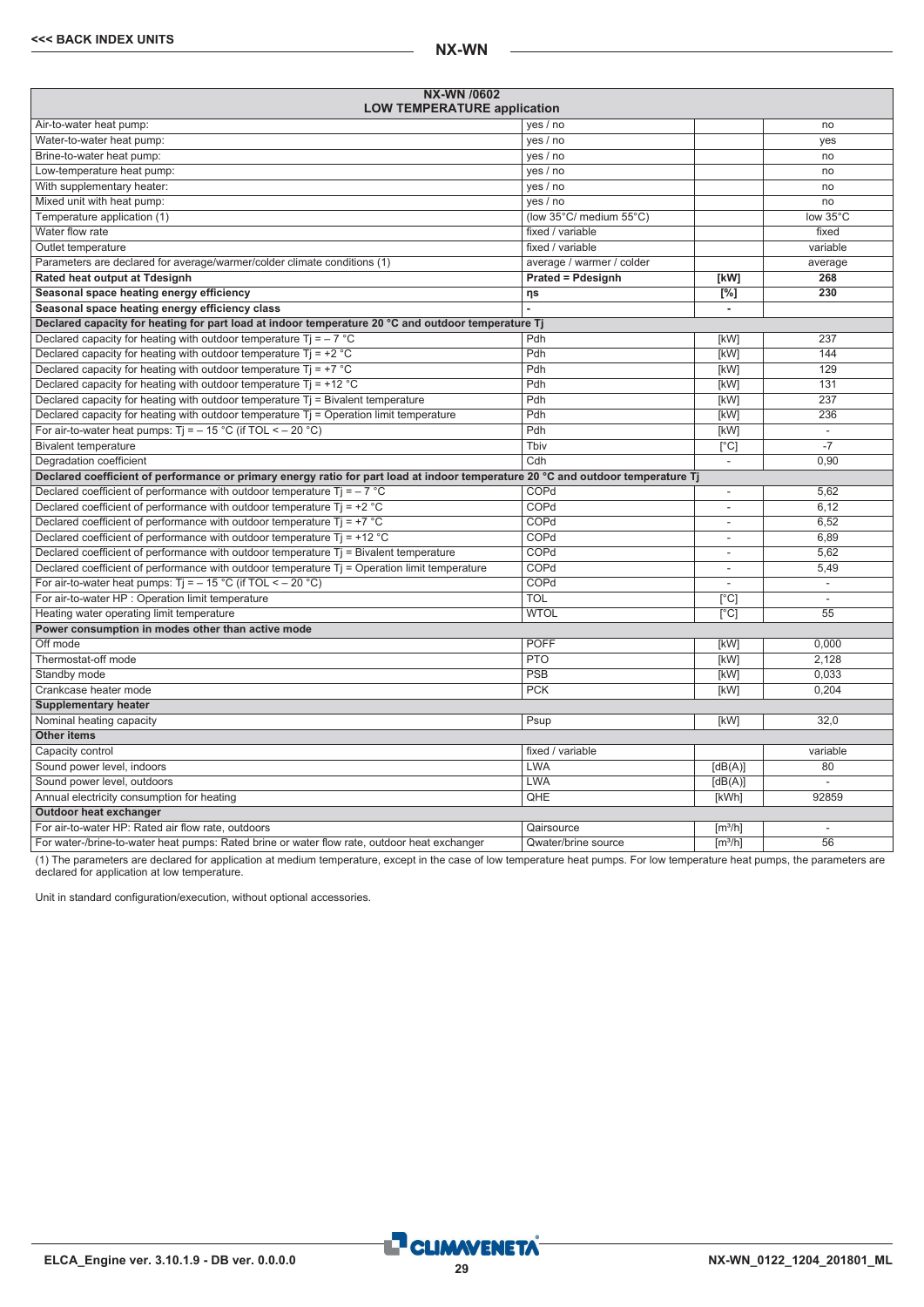| <b>NX-WN /0602</b><br><b>MEDIUM TEMPERATURE application</b>                                                                      |                           |                          |                             |
|----------------------------------------------------------------------------------------------------------------------------------|---------------------------|--------------------------|-----------------------------|
| Air-to-water heat pump:                                                                                                          | yes / no                  |                          | no                          |
| Water-to-water heat pump:                                                                                                        | yes / no                  |                          | yes                         |
| Brine-to-water heat pump:                                                                                                        | yes / no                  |                          | no                          |
| Low-temperature heat pump:                                                                                                       | yes / no                  |                          | no                          |
| With supplementary heater:                                                                                                       | yes / no                  |                          | no                          |
| Mixed unit with heat pump:                                                                                                       | yes / no                  |                          | no                          |
| Temperature application (1)                                                                                                      | (low 35°C/ medium 55°C)   |                          | medium 55°C                 |
| Water flow rate                                                                                                                  | fixed / variable          |                          | fixed                       |
| Outlet temperature                                                                                                               | fixed / variable          |                          | variable                    |
| Parameters are declared for average/warmer/colder climate conditions (1)                                                         | average / warmer / colder |                          | average                     |
| Rated heat output at Tdesignh                                                                                                    | <b>Prated = Pdesignh</b>  | [kW]                     | 240                         |
| Seasonal space heating energy efficiency                                                                                         | ηs                        | $[^{\%}]$                | 180                         |
| Seasonal space heating energy efficiency class                                                                                   |                           | $\blacksquare$           |                             |
| Declared capacity for heating for part load at indoor temperature 20 °C and outdoor temperature Tj                               |                           |                          |                             |
| Declared capacity for heating with outdoor temperature Ti = $-7$ °C                                                              | Pdh                       | [kW]                     | 212                         |
| Declared capacity for heating with outdoor temperature $Ti = +2 °C$                                                              | Pdh                       | [kW]                     | 129                         |
| Declared capacity for heating with outdoor temperature $Tj = +7$ °C                                                              | Pdh                       | [kW]                     | 121                         |
| Declared capacity for heating with outdoor temperature $Ti = +12 °C$                                                             | Pdh                       | [kW]                     | 125                         |
| Declared capacity for heating with outdoor temperature $T_i$ = Bivalent temperature                                              | Pdh                       | [kW]                     | 212                         |
| Declared capacity for heating with outdoor temperature $Tj =$ Operation limit temperature                                        | Pdh                       | [kW]                     | 209                         |
| For air-to-water heat pumps: $Ti = -15 °C$ (if TOL < - 20 °C)                                                                    | Pdh                       | [kW]                     | $\mathcal{L}_{\mathcal{A}}$ |
| <b>Bivalent temperature</b>                                                                                                      | Tbiv                      | $\lceil$ °C]             | $-7$                        |
| Degradation coefficient                                                                                                          | Cdh                       | $\overline{\phantom{a}}$ | 0.90                        |
| Declared coefficient of performance or primary energy ratio for part load at indoor temperature 20 °C and outdoor temperature Tj |                           |                          |                             |
| Declared coefficient of performance with outdoor temperature Tj = $-7$ °C                                                        | COPd                      | $\sim$                   | 3,70                        |
| Declared coefficient of performance with outdoor temperature $Ti = +2$ °C                                                        | COPd                      | $\overline{\phantom{a}}$ | 4,81                        |
| Declared coefficient of performance with outdoor temperature $Ti = +7$ °C                                                        | COPd                      | $\sim$                   | 5,55                        |
| Declared coefficient of performance with outdoor temperature $Ti = +12 °C$                                                       | COPd                      | $\overline{\phantom{a}}$ | 6.37                        |
| Declared coefficient of performance with outdoor temperature $Tj$ = Bivalent temperature                                         | COPd                      | $\overline{a}$           | 3.70                        |
| Declared coefficient of performance with outdoor temperature $Tj =$ Operation limit temperature                                  | COPd                      | $\overline{\phantom{a}}$ | 3,43                        |
| For air-to-water heat pumps: $Ti = -15 °C$ (if TOL < - 20 °C)                                                                    | COPd                      | $\sim$                   | τ                           |
| For air-to-water HP : Operation limit temperature                                                                                | <b>TOL</b>                | $\lceil$ °C]             | $\sim$                      |
| Heating water operating limit temperature                                                                                        | <b>WTOL</b>               | $\sqrt{C}$               | 55                          |
| Power consumption in modes other than active mode                                                                                |                           |                          |                             |
| Off mode                                                                                                                         | <b>POFF</b>               | [kW]                     | 0.000                       |
| Thermostat-off mode                                                                                                              | <b>PTO</b>                | [kW]                     | 1.012                       |
| Standby mode                                                                                                                     | <b>PSB</b>                | [kW]                     | 0.033                       |
| Crankcase heater mode                                                                                                            | <b>PCK</b>                | [kW]                     | 0.204                       |
| <b>Supplementary heater</b>                                                                                                      |                           |                          |                             |
| Nominal heating capacity                                                                                                         | Psup                      | [kW]                     | 31.1                        |
| <b>Other items</b>                                                                                                               |                           |                          |                             |
| Capacity control                                                                                                                 | fixed / variable          |                          | variable                    |
| Sound power level, indoors                                                                                                       | LWA                       | [dB(A)]                  | 80                          |
| Sound power level, outdoors                                                                                                      | <b>LWA</b>                | [dB(A)]                  | $\overline{a}$              |
| Annual electricity consumption for heating                                                                                       | QHE                       | [kWh]                    | 105361                      |
| Outdoor heat exchanger                                                                                                           |                           |                          |                             |
| For air-to-water HP: Rated air flow rate, outdoors                                                                               | Qairsource                | $\lceil m^3/h \rceil$    | ÷                           |
| For water-/brine-to-water heat pumps: Rated brine or water flow rate, outdoor heat exchanger                                     | Qwater/brine source       | $\lceil m^3/h \rceil$    | 44                          |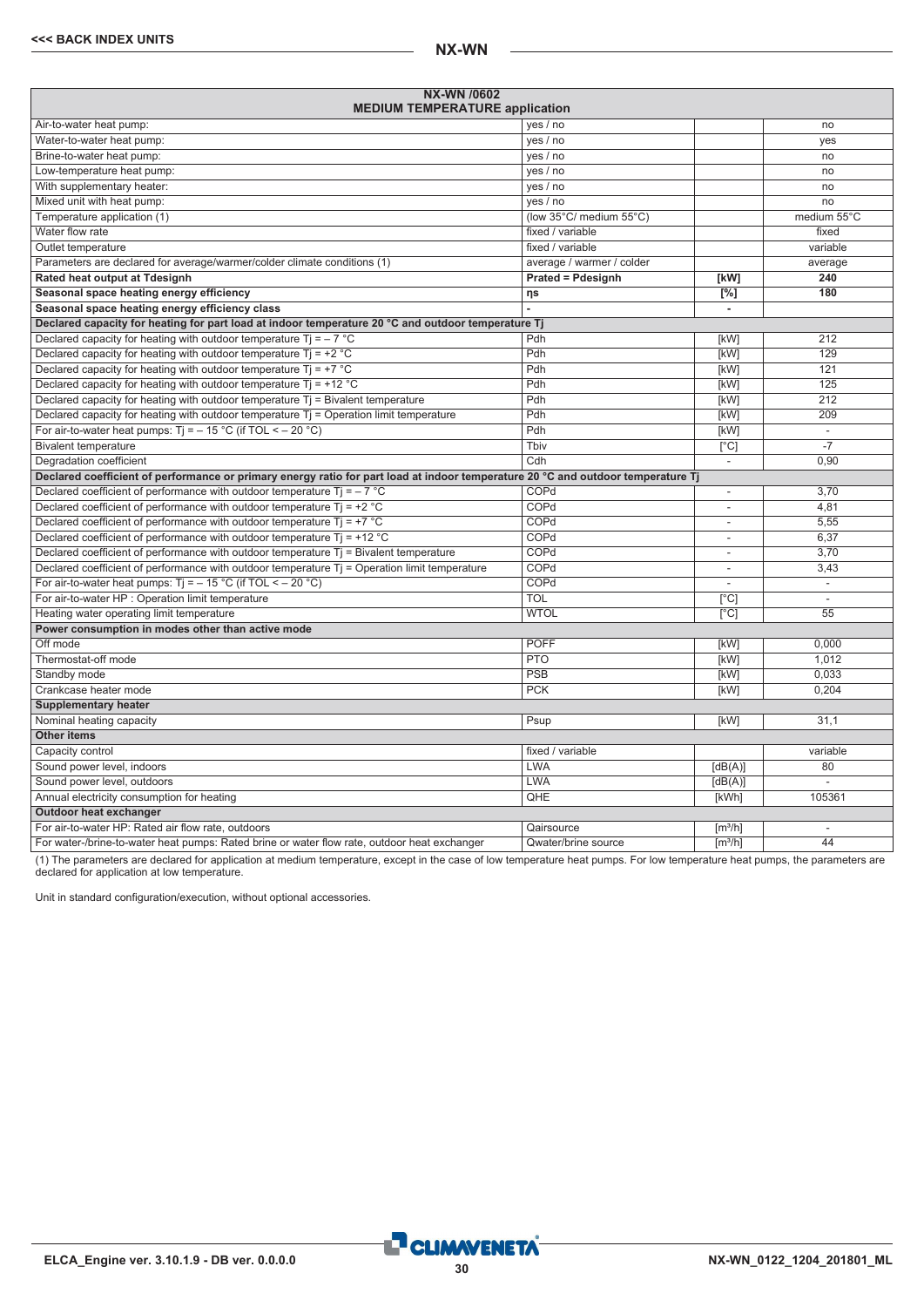<span id="page-30-0"></span>

| NX-WN /0604<br><b>LOW TEMPERATURE application</b>                                                                                |                           |                              |                          |
|----------------------------------------------------------------------------------------------------------------------------------|---------------------------|------------------------------|--------------------------|
| Air-to-water heat pump:                                                                                                          | yes / no                  |                              | no                       |
| Water-to-water heat pump:                                                                                                        | yes / no                  |                              | ves                      |
| Brine-to-water heat pump:                                                                                                        | yes / no                  |                              | no                       |
| Low-temperature heat pump:                                                                                                       | yes / no                  |                              | no                       |
| With supplementary heater:                                                                                                       | yes / no                  |                              | no                       |
| Mixed unit with heat pump:                                                                                                       | yes / no                  |                              | no                       |
| Temperature application (1)                                                                                                      | (low 35°C/ medium 55°C)   |                              | low 35°C                 |
| Water flow rate                                                                                                                  | fixed / variable          |                              | fixed                    |
| Outlet temperature                                                                                                               | fixed / variable          |                              | variable                 |
| Parameters are declared for average/warmer/colder climate conditions (1)                                                         | average / warmer / colder |                              | average                  |
| Rated heat output at Tdesignh                                                                                                    | <b>Prated = Pdesignh</b>  | [kW]                         | 251                      |
| Seasonal space heating energy efficiency                                                                                         | ηs                        | $[\%]$                       | 234                      |
| Seasonal space heating energy efficiency class                                                                                   |                           | $\overline{\phantom{a}}$     |                          |
| Declared capacity for heating for part load at indoor temperature 20 °C and outdoor temperature Tj                               |                           |                              |                          |
| Declared capacity for heating with outdoor temperature $Ti = -7$ °C                                                              | Pdh                       | [kW]                         | 222                      |
| Declared capacity for heating with outdoor temperature $Ti = +2$ °C                                                              | Pdh                       | [kW]                         | 135                      |
| Declared capacity for heating with outdoor temperature Tj = $+7$ °C                                                              | Pdh                       | [kW]                         | 86.9                     |
| Declared capacity for heating with outdoor temperature $Ti = +12 °C$                                                             | Pdh                       | [kW]                         | 63,7                     |
| Declared capacity for heating with outdoor temperature $Tj = Bivalent$ temperature                                               | Pdh                       | [kW]                         | $\overline{222}$         |
| Declared capacity for heating with outdoor temperature $T_i$ = Operation limit temperature                                       | Pdh                       | [kW]                         | 221                      |
| For air-to-water heat pumps: $Ti = -15 °C$ (if TOL < - 20 °C)                                                                    | Pdh                       | [kW]                         | ÷,                       |
| <b>Bivalent temperature</b>                                                                                                      | Tbiv                      | $\overline{[}^{\circ}C]$     | $-7$                     |
| Degradation coefficient                                                                                                          | Cdh                       | $\overline{\phantom{a}}$     | 0,90                     |
| Declared coefficient of performance or primary energy ratio for part load at indoor temperature 20 °C and outdoor temperature Tj |                           |                              |                          |
| Declared coefficient of performance with outdoor temperature $Ti = -7$ °C                                                        | COPd                      | $\overline{\phantom{a}}$     | 5,54                     |
| Declared coefficient of performance with outdoor temperature $Tj = +2$ °C                                                        | COPd                      | L,                           | 6,14                     |
| Declared coefficient of performance with outdoor temperature $Ti = +7$ °C                                                        | COPd                      | L,                           | 6.43                     |
| Declared coefficient of performance with outdoor temperature $Ti = +12 °C$                                                       | COPd                      | ٠                            | 6,67                     |
| Declared coefficient of performance with outdoor temperature $Tj$ = Bivalent temperature                                         | COPd                      | $\overline{\phantom{a}}$     | 5,54                     |
| Declared coefficient of performance with outdoor temperature T <sub>j</sub> = Operation limit temperature                        | COPd                      | L,                           | 5,41                     |
| For air-to-water heat pumps: $Ti = -15 °C$ (if TOL < - 20 °C)                                                                    | COPd                      | ÷,                           | $\overline{\phantom{a}}$ |
| For air-to-water HP : Operation limit temperature                                                                                | TOL                       | [°C]                         |                          |
| Heating water operating limit temperature                                                                                        | <b>WTOL</b>               | $\lceil$ °C]                 | $\overline{55}$          |
| Power consumption in modes other than active mode                                                                                |                           |                              |                          |
| Off mode                                                                                                                         | <b>POFF</b>               | [kW]                         | 0.000                    |
| Thermostat-off mode                                                                                                              | PTO                       | [kW]                         | 1.488                    |
| Standby mode                                                                                                                     | PSB                       | [kW]                         | 0.043                    |
| Crankcase heater mode                                                                                                            | <b>PCK</b>                | [kW]                         | 0,268                    |
| <b>Supplementary heater</b>                                                                                                      |                           |                              |                          |
| Nominal heating capacity                                                                                                         | Psup                      | [kW]                         | 30.0                     |
| <b>Other items</b>                                                                                                               |                           |                              |                          |
| Capacity control                                                                                                                 | fixed / variable          |                              | variable                 |
| Sound power level, indoors                                                                                                       | LWA                       | [dB(A)]                      | 87                       |
| Sound power level, outdoors                                                                                                      | LWA                       | [dB(A)]                      |                          |
| Annual electricity consumption for heating                                                                                       | QHE                       | [kWh]                        | 85709                    |
| Outdoor heat exchanger                                                                                                           |                           |                              |                          |
| For air-to-water HP: Rated air flow rate, outdoors                                                                               | Qairsource                | [m <sup>3</sup> /h]          | $\overline{\phantom{a}}$ |
| For water-/brine-to-water heat pumps: Rated brine or water flow rate, outdoor heat exchanger                                     | Qwater/brine source       | $\left[\frac{m^3}{h}\right]$ | $\overline{53}$          |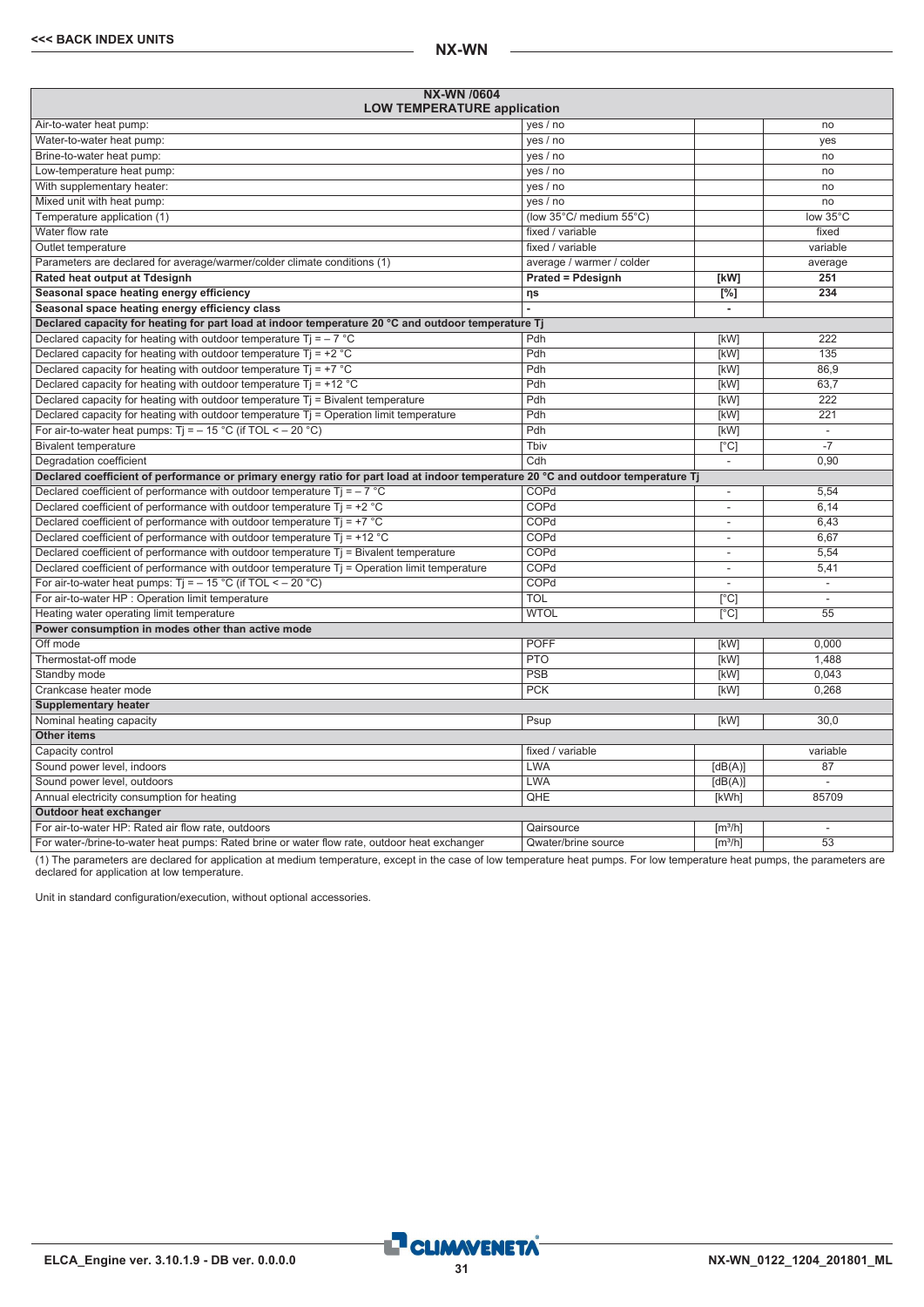| NX-WN /0604<br><b>MEDIUM TEMPERATURE application</b>                                                                             |                           |                              |                  |
|----------------------------------------------------------------------------------------------------------------------------------|---------------------------|------------------------------|------------------|
| Air-to-water heat pump:                                                                                                          | yes / no                  |                              | no               |
| Water-to-water heat pump:                                                                                                        | yes / no                  |                              | yes              |
| Brine-to-water heat pump:                                                                                                        | yes / no                  |                              | no               |
| Low-temperature heat pump:                                                                                                       | yes / no                  |                              | no               |
| With supplementary heater:                                                                                                       | yes / no                  |                              | no               |
| Mixed unit with heat pump:                                                                                                       | yes / no                  |                              | no               |
| Temperature application (1)                                                                                                      | (low 35°C/ medium 55°C)   |                              | medium 55°C      |
| Water flow rate                                                                                                                  | fixed / variable          |                              | fixed            |
| Outlet temperature                                                                                                               | fixed / variable          |                              | variable         |
| Parameters are declared for average/warmer/colder climate conditions (1)                                                         | average / warmer / colder |                              | average          |
| Rated heat output at Tdesignh                                                                                                    | <b>Prated = Pdesignh</b>  | [kW]                         | $\overline{226}$ |
| Seasonal space heating energy efficiency                                                                                         | ηs                        | $\sqrt{8}$                   | 180              |
| Seasonal space heating energy efficiency class                                                                                   |                           | $\blacksquare$               |                  |
| Declared capacity for heating for part load at indoor temperature 20 °C and outdoor temperature Tj                               |                           |                              |                  |
| Declared capacity for heating with outdoor temperature $Ti = -7$ °C                                                              | Pdh                       | [kW]                         | 200              |
| Declared capacity for heating with outdoor temperature $Ti = +2$ °C                                                              | Pdh                       | [kW]                         | $\overline{122}$ |
| Declared capacity for heating with outdoor temperature $Tj = +7$ °C                                                              | Pdh                       | [kW]                         | 78.2             |
| Declared capacity for heating with outdoor temperature $Ti = +12 °C$                                                             | Pdh                       | [kW]                         | 60,9             |
| Declared capacity for heating with outdoor temperature $T_i$ = Bivalent temperature                                              | Pdh                       | [kW]                         | 200              |
| Declared capacity for heating with outdoor temperature $Tj =$ Operation limit temperature                                        | Pdh                       | [kW]                         | 197              |
| For air-to-water heat pumps: $Ti = -15 °C$ (if TOL < - 20 °C)                                                                    | Pdh                       | [kW]                         | $\sim$           |
| <b>Bivalent temperature</b>                                                                                                      | Tbiv                      | $\lceil$ °C                  | $\overline{-7}$  |
| Degradation coefficient                                                                                                          | Cdh                       | $\overline{\phantom{a}}$     | 0,90             |
| Declared coefficient of performance or primary energy ratio for part load at indoor temperature 20 °C and outdoor temperature Tj |                           |                              |                  |
| Declared coefficient of performance with outdoor temperature Tj = $-7$ °C                                                        | COPd                      | $\overline{\phantom{a}}$     | 3,64             |
| Declared coefficient of performance with outdoor temperature $Ti = +2 °C$                                                        | COPd                      | $\overline{\phantom{a}}$     | 4,70             |
| Declared coefficient of performance with outdoor temperature $Ti = +7$ °C                                                        | COPd                      | $\overline{\phantom{a}}$     | 5,42             |
| Declared coefficient of performance with outdoor temperature $Ti = +12$ °C                                                       | COPd                      | L,                           | 6.20             |
| Declared coefficient of performance with outdoor temperature $Tj$ = Bivalent temperature                                         | COPd                      | L.                           | 3.64             |
| Declared coefficient of performance with outdoor temperature $Tj =$ Operation limit temperature                                  | COPd                      | $\overline{\phantom{a}}$     | 3,38             |
| For air-to-water heat pumps: $Ti = -15 °C$ (if TOL < - 20 °C)                                                                    | COPd                      | $\overline{\phantom{a}}$     | Ξ                |
| For air-to-water HP : Operation limit temperature                                                                                | <b>TOL</b>                | $\lceil$ °C]                 | $\sim$           |
| Heating water operating limit temperature                                                                                        | <b>WTOL</b>               | $\overline{C}$               | $\overline{55}$  |
| Power consumption in modes other than active mode                                                                                |                           |                              |                  |
| Off mode                                                                                                                         | <b>POFF</b>               | [kW]                         | 0.000            |
| Thermostat-off mode                                                                                                              | <b>PTO</b>                | [kW]                         | 0,746            |
| Standby mode                                                                                                                     | <b>PSB</b>                | [kW]                         | 0.043            |
| Crankcase heater mode                                                                                                            | <b>PCK</b>                | [kW]                         | 0.268            |
| <b>Supplementary heater</b>                                                                                                      |                           |                              |                  |
| Nominal heating capacity                                                                                                         | Psup                      | [kW]                         | 29.3             |
| <b>Other items</b>                                                                                                               |                           |                              |                  |
| Capacity control                                                                                                                 | fixed / variable          |                              | variable         |
| Sound power level, indoors                                                                                                       | <b>LWA</b>                | [dB(A)]                      | 87               |
| Sound power level, outdoors                                                                                                      | <b>LWA</b>                | [dB(A)]                      | $\overline{a}$   |
| Annual electricity consumption for heating                                                                                       | QHE                       | [kWh]                        | 99138            |
| Outdoor heat exchanger                                                                                                           |                           |                              |                  |
| For air-to-water HP: Rated air flow rate, outdoors                                                                               | Qairsource                | $\left[\frac{m^3}{h}\right]$ | $\overline{a}$   |
| For water-/brine-to-water heat pumps: Rated brine or water flow rate, outdoor heat exchanger                                     | Qwater/brine source       | $\lceil m^3/h \rceil$        | 41               |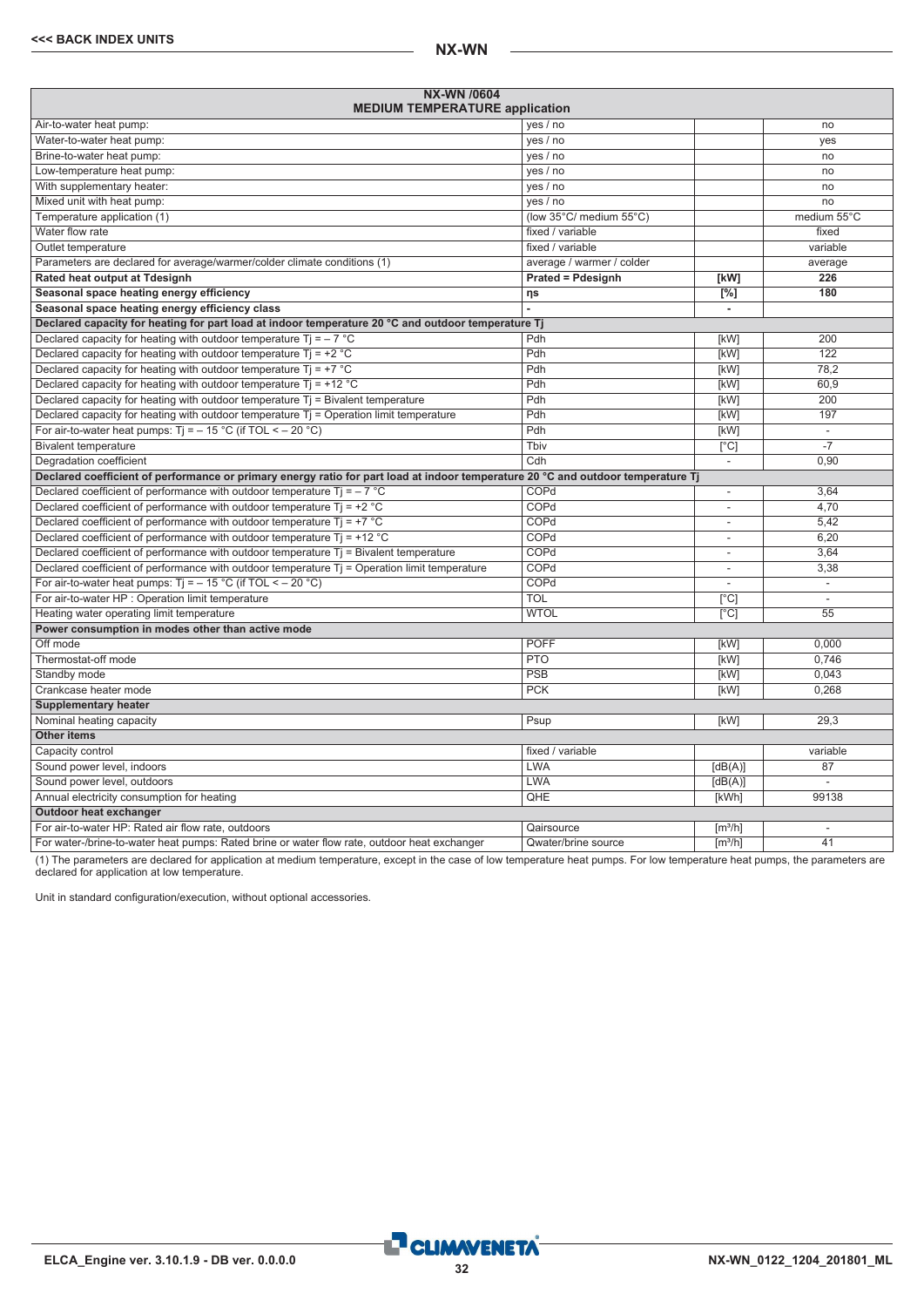<span id="page-32-0"></span>

| NX-WN /0702<br><b>LOW TEMPERATURE application</b>                                                                                |                           |                              |                          |
|----------------------------------------------------------------------------------------------------------------------------------|---------------------------|------------------------------|--------------------------|
| Air-to-water heat pump:                                                                                                          | yes / no                  |                              | no                       |
| Water-to-water heat pump:                                                                                                        | yes / no                  |                              | yes                      |
| Brine-to-water heat pump:                                                                                                        | yes / no                  |                              | no                       |
| Low-temperature heat pump:                                                                                                       | yes / no                  |                              | no                       |
| With supplementary heater:                                                                                                       | yes / no                  |                              | no                       |
| Mixed unit with heat pump:                                                                                                       | yes / no                  |                              | no                       |
| Temperature application (1)                                                                                                      | (low 35°C/ medium 55°C)   |                              | low 35°C                 |
| Water flow rate                                                                                                                  | fixed / variable          |                              | fixed                    |
| Outlet temperature                                                                                                               | fixed / variable          |                              | variable                 |
| Parameters are declared for average/warmer/colder climate conditions (1)                                                         | average / warmer / colder |                              | average                  |
| Rated heat output at Tdesignh                                                                                                    | <b>Prated = Pdesignh</b>  | [kW]                         | 302                      |
| Seasonal space heating energy efficiency                                                                                         | ηs                        | $[^{\circ}\!%]$              | $\overline{227}$         |
| Seasonal space heating energy efficiency class                                                                                   |                           | $\overline{\phantom{a}}$     |                          |
| Declared capacity for heating for part load at indoor temperature 20 °C and outdoor temperature Tj                               |                           |                              |                          |
| Declared capacity for heating with outdoor temperature $Ti = -7$ °C                                                              | Pdh                       | [kW]                         | 268                      |
| Declared capacity for heating with outdoor temperature $Ti = +2 °C$                                                              | Pdh                       | [kW]                         | 163                      |
| Declared capacity for heating with outdoor temperature $Ti = +7 °C$                                                              | Pdh                       | [kW]                         | 131                      |
| Declared capacity for heating with outdoor temperature $Ti = +12 °C$                                                             | Pdh                       | [kW]                         | 133                      |
| Declared capacity for heating with outdoor temperature $Tj = Bivalent$ temperature                                               | Pdh                       | [kW]                         | 268                      |
| Declared capacity for heating with outdoor temperature $Ti =$ Operation limit temperature                                        | Pdh                       | [kW]                         | 266                      |
| For air-to-water heat pumps: $Tj = -15 °C$ (if TOL < - 20 °C)                                                                    | Pdh                       | [kW]                         | $\overline{\phantom{a}}$ |
| <b>Bivalent temperature</b>                                                                                                      | Thiv                      | $\overline{[}^{\circ}C]$     |                          |
| Degradation coefficient                                                                                                          | Cdh                       | $\overline{\phantom{a}}$     | 0,90                     |
| Declared coefficient of performance or primary energy ratio for part load at indoor temperature 20 °C and outdoor temperature Tj |                           |                              |                          |
| Declared coefficient of performance with outdoor temperature $Ti = -7$ °C                                                        | COPd                      | $\overline{\phantom{a}}$     | 5,50                     |
| Declared coefficient of performance with outdoor temperature $Ti = +2 °C$                                                        | COPd                      | $\overline{\phantom{a}}$     | 6,00                     |
| Declared coefficient of performance with outdoor temperature $Ti = +7$ °C                                                        | COPd                      | $\overline{\phantom{a}}$     | 6,36                     |
| Declared coefficient of performance with outdoor temperature $Ti = +12 °C$                                                       | COPd                      | ٠                            | 6,72                     |
| Declared coefficient of performance with outdoor temperature $Tj$ = Bivalent temperature                                         | COPd                      | $\overline{\phantom{a}}$     | 5,50                     |
| Declared coefficient of performance with outdoor temperature T <sub>j</sub> = Operation limit temperature                        | COPd                      | $\overline{\phantom{a}}$     | 5,39                     |
| For air-to-water heat pumps: $Ti = -15 °C$ (if TOL < - 20 °C)                                                                    | COPd                      |                              | $\blacksquare$           |
| For air-to-water HP : Operation limit temperature                                                                                | <b>TOL</b>                | $\overline{[^{\circ}C]}$     | L.                       |
| Heating water operating limit temperature                                                                                        | <b>WTOL</b>               | $\lceil$ °Cl                 | $\overline{55}$          |
| Power consumption in modes other than active mode                                                                                |                           |                              |                          |
| Off mode                                                                                                                         | <b>POFF</b>               | [kW]                         | 0,000                    |
| Thermostat-off mode                                                                                                              | <b>PTO</b>                | [kW]                         | 2,831                    |
| Standby mode                                                                                                                     | PSB                       | [kW]                         | 0,033                    |
| Crankcase heater mode                                                                                                            | <b>PCK</b>                | [kW]                         | 0.204                    |
| <b>Supplementary heater</b>                                                                                                      |                           |                              |                          |
| Nominal heating capacity                                                                                                         | Psup                      | [kW]                         | 36,1                     |
| <b>Other items</b>                                                                                                               |                           |                              |                          |
| Capacity control                                                                                                                 | fixed / variable          |                              | variable                 |
| Sound power level, indoors                                                                                                       | <b>LWA</b>                | [dB(A)]                      | 83                       |
| Sound power level, outdoors                                                                                                      | <b>LWA</b>                | [dB(A)]                      |                          |
| Annual electricity consumption for heating                                                                                       | QHE                       | [kWh]                        | 106556                   |
| Outdoor heat exchanger                                                                                                           |                           |                              |                          |
| For air-to-water HP: Rated air flow rate, outdoors                                                                               | Qairsource                | $\left[\frac{m^3}{h}\right]$ | $\overline{\phantom{a}}$ |
| For water-/brine-to-water heat pumps: Rated brine or water flow rate, outdoor heat exchanger                                     | Qwater/brine source       | $\lceil m^3/h \rceil$        | $\overline{64}$          |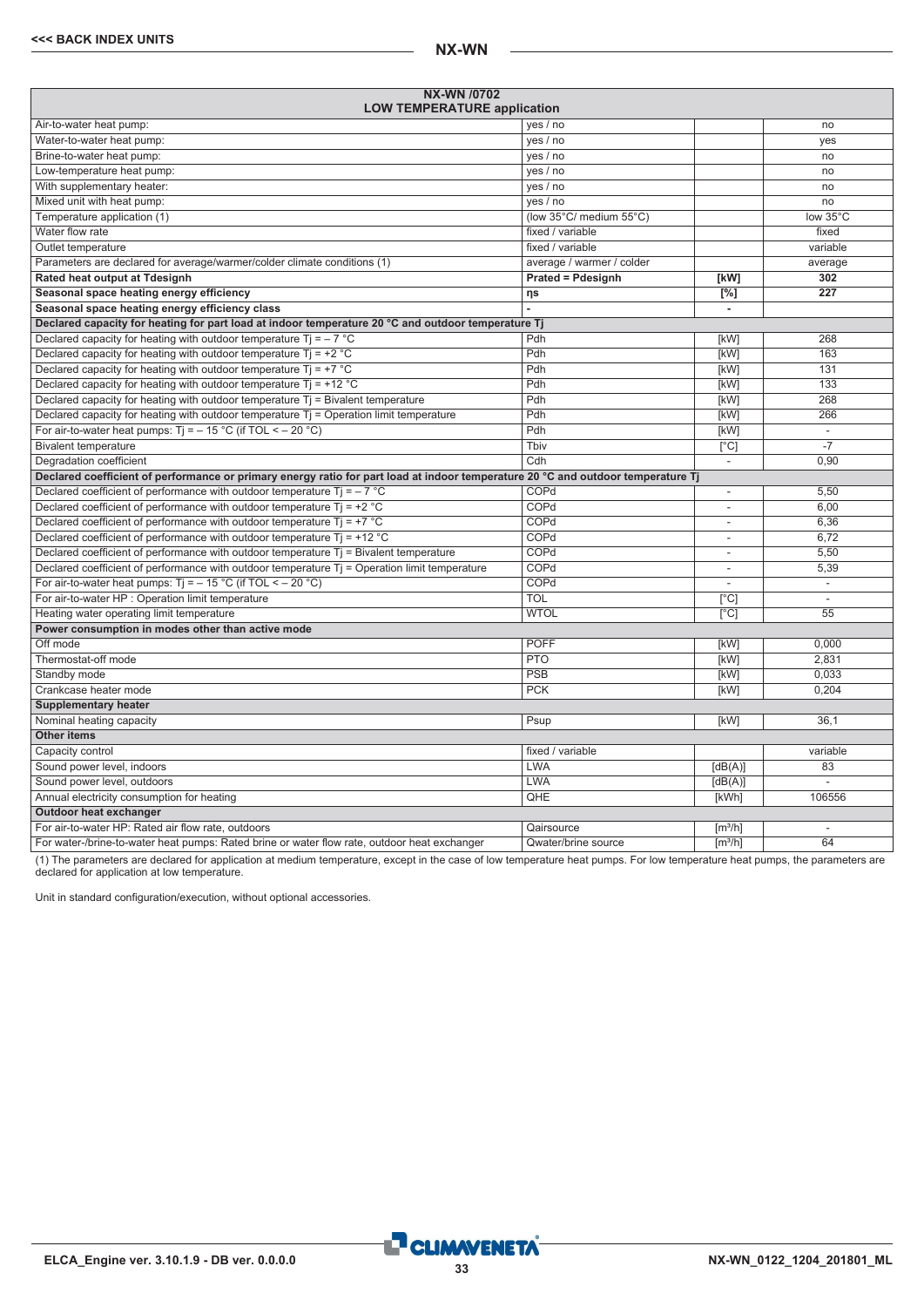| <b>NX-WN /0702</b><br><b>MEDIUM TEMPERATURE application</b>                                                                      |                           |                          |                          |
|----------------------------------------------------------------------------------------------------------------------------------|---------------------------|--------------------------|--------------------------|
| Air-to-water heat pump:                                                                                                          | yes / no                  |                          | no                       |
| Water-to-water heat pump:                                                                                                        | yes / no                  |                          | ves                      |
| Brine-to-water heat pump:                                                                                                        | yes / no                  |                          | no                       |
| Low-temperature heat pump:                                                                                                       | yes / no                  |                          | no                       |
| With supplementary heater:                                                                                                       | yes / no                  |                          | no                       |
| Mixed unit with heat pump:                                                                                                       | yes / no                  |                          | no                       |
| Temperature application (1)                                                                                                      | (low 35°C/ medium 55°C)   |                          | medium 55°C              |
| Water flow rate                                                                                                                  | fixed / variable          |                          | fixed                    |
| Outlet temperature                                                                                                               | fixed / variable          |                          | variable                 |
| Parameters are declared for average/warmer/colder climate conditions (1)                                                         | average / warmer / colder |                          | average                  |
| Rated heat output at Tdesignh                                                                                                    | <b>Prated = Pdesignh</b>  | [kW]                     | 272                      |
| Seasonal space heating energy efficiency                                                                                         | ηs                        | [%]                      | 181                      |
| Seasonal space heating energy efficiency class                                                                                   |                           | ä,                       |                          |
| Declared capacity for heating for part load at indoor temperature 20 °C and outdoor temperature Tj                               |                           |                          |                          |
| Declared capacity for heating with outdoor temperature Ti = $-7$ °C                                                              | Pdh                       | [kW]                     | 241                      |
| Declared capacity for heating with outdoor temperature $Ti = +2$ °C                                                              | Pdh                       | [kW]                     | 147                      |
| Declared capacity for heating with outdoor temperature $Ti = +7$ °C                                                              | Pdh                       | [kW]                     | 122                      |
| Declared capacity for heating with outdoor temperature $Ti = +12 °C$                                                             | Pdh                       | <b>[kW]</b>              | 126                      |
| Declared capacity for heating with outdoor temperature Tj = Bivalent temperature                                                 | Pdh                       | [kW]                     | 241                      |
| Declared capacity for heating with outdoor temperature $T_i$ = Operation limit temperature                                       | Pdh                       | [kW]                     | 237                      |
| For air-to-water heat pumps: $Ti = -15 °C$ (if TOL < - 20 °C)                                                                    | Pdh                       | [kW]                     | ÷,                       |
| <b>Bivalent temperature</b>                                                                                                      | Tbiv                      | $\overline{[}^{\circ}C]$ | $-7$                     |
| Degradation coefficient                                                                                                          | Cdh                       | $\overline{\phantom{a}}$ | 0,90                     |
| Declared coefficient of performance or primary energy ratio for part load at indoor temperature 20 °C and outdoor temperature Tj |                           |                          |                          |
| Declared coefficient of performance with outdoor temperature $Ti = -7$ °C                                                        | COPd                      | $\overline{\phantom{a}}$ | 3,69                     |
| Declared coefficient of performance with outdoor temperature $Tj = +2 °C$                                                        | COPd                      | ä,                       | 4,77                     |
| Declared coefficient of performance with outdoor temperature $Ti = +7$ °C                                                        | COPd                      | ä,                       | 5.56                     |
| Declared coefficient of performance with outdoor temperature $Ti = +12 °C$                                                       | COPd                      | ٠                        | 6,35                     |
| Declared coefficient of performance with outdoor temperature $Tj$ = Bivalent temperature                                         | COPd                      | $\overline{\phantom{a}}$ | 3,69                     |
| Declared coefficient of performance with outdoor temperature Tj = Operation limit temperature                                    | COPd                      | ä,                       | 3,43                     |
| For air-to-water heat pumps: $Ti = -15 °C$ (if TOL < - 20 °C)                                                                    | COPd                      | L,                       | $\overline{\phantom{a}}$ |
| For air-to-water HP : Operation limit temperature                                                                                | <b>TOL</b>                | [°C]                     |                          |
| Heating water operating limit temperature                                                                                        | <b>WTOL</b>               | $\overline{[°C]}$        | $\overline{55}$          |
| Power consumption in modes other than active mode                                                                                |                           |                          |                          |
| Off mode                                                                                                                         | <b>POFF</b>               | [kW]                     | 0.000                    |
| Thermostat-off mode                                                                                                              | <b>PTO</b>                | [kW]                     | 1,312                    |
| Standby mode                                                                                                                     | PSB                       | [kW]                     | 0.033                    |
| Crankcase heater mode                                                                                                            | <b>PCK</b>                | [kW]                     | 0,204                    |
| <b>Supplementary heater</b>                                                                                                      |                           |                          |                          |
| Nominal heating capacity                                                                                                         | Psup                      | [kW]                     | 35,1                     |
| <b>Other items</b>                                                                                                               |                           |                          |                          |
| Capacity control                                                                                                                 | fixed / variable          |                          | variable                 |
| Sound power level, indoors                                                                                                       | <b>LWA</b>                | [dB(A)]                  | 83                       |
| Sound power level, outdoors                                                                                                      | <b>LWA</b>                | [dB(A)]                  |                          |
| Annual electricity consumption for heating                                                                                       | QHE                       | [kWh]                    | 119285                   |
| Outdoor heat exchanger                                                                                                           |                           |                          |                          |
| For air-to-water HP: Rated air flow rate, outdoors                                                                               | Qairsource                | [m <sup>3</sup> /h]      | $\overline{\phantom{a}}$ |
| For water-/brine-to-water heat pumps: Rated brine or water flow rate, outdoor heat exchanger                                     | Qwater/brine source       | $\sqrt{m^3/h}$           | $\overline{50}$          |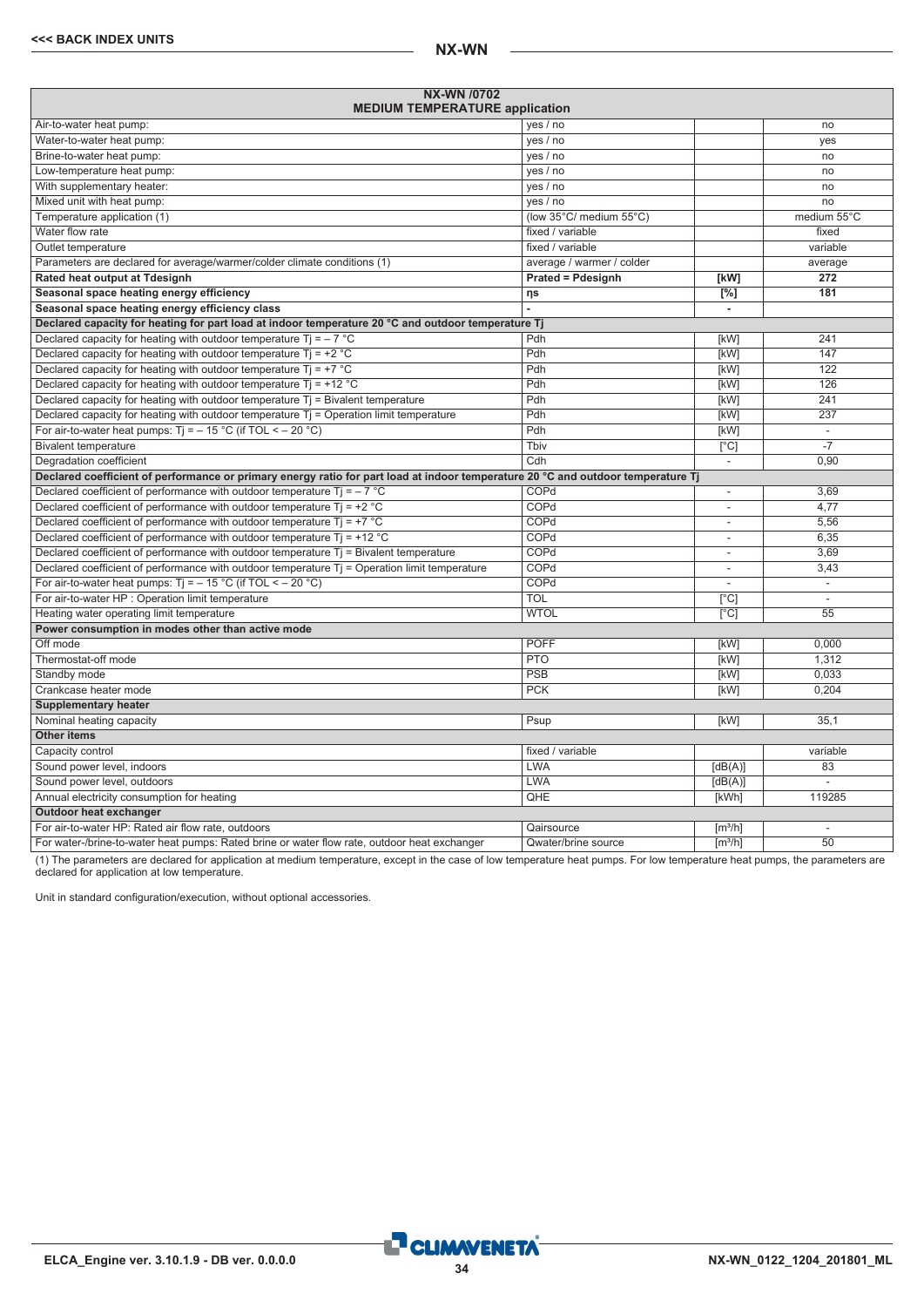<span id="page-34-0"></span>

| NX-WN /0704<br><b>LOW TEMPERATURE application</b>                                                                                |                           |                              |                          |
|----------------------------------------------------------------------------------------------------------------------------------|---------------------------|------------------------------|--------------------------|
| Air-to-water heat pump:                                                                                                          | yes / no                  |                              | no                       |
| Water-to-water heat pump:                                                                                                        | yes / no                  |                              | yes                      |
| Brine-to-water heat pump:                                                                                                        | yes / no                  |                              | no                       |
| Low-temperature heat pump:                                                                                                       | yes / no                  |                              | no                       |
| With supplementary heater:                                                                                                       | yes / no                  |                              | no                       |
| Mixed unit with heat pump:                                                                                                       | yes / no                  |                              | no                       |
| Temperature application (1)                                                                                                      | (low 35°C/ medium 55°C)   |                              | low 35°C                 |
| Water flow rate                                                                                                                  | fixed / variable          |                              | fixed                    |
| Outlet temperature                                                                                                               | fixed / variable          |                              | variable                 |
| Parameters are declared for average/warmer/colder climate conditions (1)                                                         | average / warmer / colder |                              | average                  |
| Rated heat output at Tdesignh                                                                                                    | <b>Prated = Pdesignh</b>  | [kW]                         | 289                      |
| Seasonal space heating energy efficiency                                                                                         | ηs                        | $[^{\circ}\!\!/\circ]$       | 234                      |
| Seasonal space heating energy efficiency class                                                                                   |                           | $\overline{\phantom{a}}$     |                          |
| Declared capacity for heating for part load at indoor temperature 20 °C and outdoor temperature Tj                               |                           |                              |                          |
| Declared capacity for heating with outdoor temperature $Ti = -7$ °C                                                              | Pdh                       | [kW]                         | 255                      |
| Declared capacity for heating with outdoor temperature $Ti = +2 °C$                                                              | Pdh                       | [kW]                         | 156                      |
| Declared capacity for heating with outdoor temperature $Ti = +7 °C$                                                              | Pdh                       | [kW]                         | 100                      |
| Declared capacity for heating with outdoor temperature $Ti = +12 °C$                                                             | Pdh                       | [kW]                         | 64,3                     |
| Declared capacity for heating with outdoor temperature $Tj = Bivalent$ temperature                                               | Pdh                       | [kW]                         | 255                      |
| Declared capacity for heating with outdoor temperature $Ti =$ Operation limit temperature                                        | Pdh                       | [kW]                         | 254                      |
| For air-to-water heat pumps: Tj = $-$ 15 °C (if TOL < $-$ 20 °C)                                                                 | Pdh                       | [kW]                         | $\overline{\phantom{a}}$ |
| <b>Bivalent temperature</b>                                                                                                      | Thiv                      | $\overline{[}^{\circ}C]$     |                          |
| Degradation coefficient                                                                                                          | Cdh                       | $\overline{\phantom{a}}$     | 0,90                     |
| Declared coefficient of performance or primary energy ratio for part load at indoor temperature 20 °C and outdoor temperature Tj |                           |                              |                          |
| Declared coefficient of performance with outdoor temperature $Ti = -7$ °C                                                        | COPd                      | $\overline{\phantom{a}}$     | 5,55                     |
| Declared coefficient of performance with outdoor temperature $Ti = +2 °C$                                                        | COPd                      | $\overline{\phantom{a}}$     | 6,13                     |
| Declared coefficient of performance with outdoor temperature $Ti = +7$ °C                                                        | COPd                      | $\overline{\phantom{a}}$     | 6,41                     |
| Declared coefficient of performance with outdoor temperature $Ti = +12 °C$                                                       | COPd                      | ٠                            | 6,56                     |
| Declared coefficient of performance with outdoor temperature $Tj$ = Bivalent temperature                                         | COPd                      | $\overline{\phantom{a}}$     | 5,55                     |
| Declared coefficient of performance with outdoor temperature T <sub>j</sub> = Operation limit temperature                        | COPd                      | $\overline{\phantom{a}}$     | 5,41                     |
| For air-to-water heat pumps: $Ti = -15 °C$ (if TOL < - 20 °C)                                                                    | COPd                      |                              | $\overline{\phantom{a}}$ |
| For air-to-water HP : Operation limit temperature                                                                                | <b>TOL</b>                | $\overline{[^{\circ}C]}$     | L.                       |
| Heating water operating limit temperature                                                                                        | <b>WTOL</b>               | $\lceil$ °Cl                 | $\overline{55}$          |
| Power consumption in modes other than active mode                                                                                |                           |                              |                          |
| Off mode                                                                                                                         | <b>POFF</b>               | [kW]                         | 0,000                    |
| Thermostat-off mode                                                                                                              | <b>PTO</b>                | [kW]                         | 1,761                    |
| Standby mode                                                                                                                     | PSB                       | [kW]                         | 0,043                    |
| Crankcase heater mode                                                                                                            | <b>PCK</b>                | [kW]                         | 0.300                    |
| <b>Supplementary heater</b>                                                                                                      |                           |                              |                          |
| Nominal heating capacity                                                                                                         | Psup                      | [kW]                         | 34,6                     |
| <b>Other items</b>                                                                                                               |                           |                              |                          |
| Capacity control                                                                                                                 | fixed / variable          |                              | variable                 |
| Sound power level, indoors                                                                                                       | <b>LWA</b>                | [dB(A)]                      | 88                       |
| Sound power level, outdoors                                                                                                      | <b>LWA</b>                | [dB(A)]                      |                          |
| Annual electricity consumption for heating                                                                                       | QHE                       | [kWh]                        | 98745                    |
| Outdoor heat exchanger                                                                                                           |                           |                              |                          |
| For air-to-water HP: Rated air flow rate, outdoors                                                                               | Qairsource                | $\left[\frac{m^3}{h}\right]$ | $\overline{\phantom{a}}$ |
| For water-/brine-to-water heat pumps: Rated brine or water flow rate, outdoor heat exchanger                                     | Qwater/brine source       | $\lceil m^3/h \rceil$        | 61                       |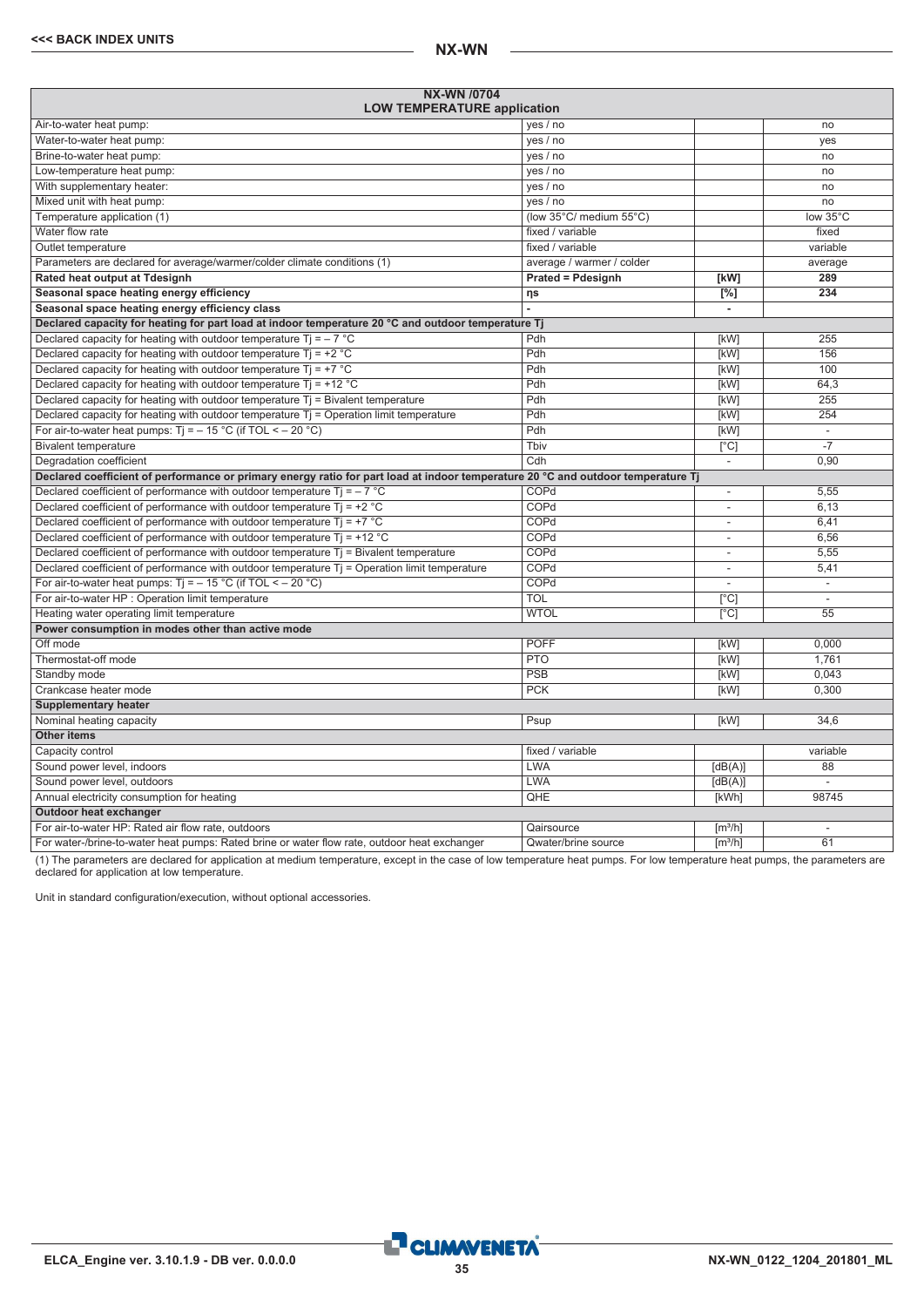| <b>NX-WN /0704</b><br><b>MEDIUM TEMPERATURE application</b>                                                                      |                           |                          |                |
|----------------------------------------------------------------------------------------------------------------------------------|---------------------------|--------------------------|----------------|
| Air-to-water heat pump:                                                                                                          | yes / no                  |                          | no             |
| Water-to-water heat pump:                                                                                                        | yes / no                  |                          | yes            |
| Brine-to-water heat pump:                                                                                                        | yes / no                  |                          | no             |
| Low-temperature heat pump:                                                                                                       | yes / no                  |                          | no             |
| With supplementary heater:                                                                                                       | yes / no                  |                          | no             |
| Mixed unit with heat pump:                                                                                                       | yes / no                  |                          | no             |
| Temperature application (1)                                                                                                      | (low 35°C/ medium 55°C)   |                          | medium 55°C    |
| Water flow rate                                                                                                                  | fixed / variable          |                          | fixed          |
| Outlet temperature                                                                                                               | fixed / variable          |                          | variable       |
| Parameters are declared for average/warmer/colder climate conditions (1)                                                         | average / warmer / colder |                          | average        |
| Rated heat output at Tdesignh                                                                                                    | <b>Prated = Pdesignh</b>  | [kW]                     | 259            |
| Seasonal space heating energy efficiency                                                                                         | ηs                        | $[^{\%}]$                | 180            |
| Seasonal space heating energy efficiency class                                                                                   |                           | $\blacksquare$           |                |
| Declared capacity for heating for part load at indoor temperature 20 °C and outdoor temperature Tj                               |                           |                          |                |
| Declared capacity for heating with outdoor temperature $Tj = -7$ °C                                                              | Pdh                       | [kW]                     | 229            |
| Declared capacity for heating with outdoor temperature $Ti = +2 °C$                                                              | Pdh                       | [kW]                     | 140            |
| Declared capacity for heating with outdoor temperature $Tj = +7$ °C                                                              | Pdh                       | [kW]                     | 89.8           |
| Declared capacity for heating with outdoor temperature $Ti = +12 °C$                                                             | Pdh                       | [kW]                     | 61,4           |
| Declared capacity for heating with outdoor temperature $T_i$ = Bivalent temperature                                              | Pdh                       | [kW]                     | 229            |
| Declared capacity for heating with outdoor temperature $Tj =$ Operation limit temperature                                        | Pdh                       | [kW]                     | 226            |
| For air-to-water heat pumps: $Ti = -15 °C$ (if TOL < - 20 °C)                                                                    | Pdh                       | [kW]                     | $\sim$         |
| <b>Bivalent temperature</b>                                                                                                      | Tbiv                      | $\lceil$ °C]             | $-7$           |
| Degradation coefficient                                                                                                          | Cdh                       | $\overline{\phantom{a}}$ | 0.90           |
| Declared coefficient of performance or primary energy ratio for part load at indoor temperature 20 °C and outdoor temperature Tj |                           |                          |                |
| Declared coefficient of performance with outdoor temperature Tj = $-7$ °C                                                        | COPd                      | $\sim$                   | 3,62           |
| Declared coefficient of performance with outdoor temperature $Ti = +2$ °C                                                        | COPd                      | $\overline{\phantom{a}}$ | 4,68           |
| Declared coefficient of performance with outdoor temperature $Ti = +7$ °C                                                        | <b>COPd</b>               | $\sim$                   | 5,38           |
| Declared coefficient of performance with outdoor temperature $Ti = +12 °C$                                                       | COPd                      | $\overline{\phantom{a}}$ | 6.20           |
| Declared coefficient of performance with outdoor temperature $Tj$ = Bivalent temperature                                         | COPd                      | $\overline{\phantom{a}}$ | 3.62           |
| Declared coefficient of performance with outdoor temperature $Tj =$ Operation limit temperature                                  | COPd                      | $\overline{\phantom{a}}$ | 3,36           |
| For air-to-water heat pumps: $Ti = -15 °C$ (if TOL < - 20 °C)                                                                    | COPd                      | $\sim$                   | ÷.             |
| For air-to-water HP : Operation limit temperature                                                                                | <b>TOL</b>                | $\lceil$ °C]             | $\sim$         |
| Heating water operating limit temperature                                                                                        | <b>WTOL</b>               | $\sqrt{C}$               | 55             |
| Power consumption in modes other than active mode                                                                                |                           |                          |                |
| Off mode                                                                                                                         | <b>POFF</b>               | [kW]                     | 0.000          |
| Thermostat-off mode                                                                                                              | <b>PTO</b>                | [kW]                     | 0.859          |
| Standby mode                                                                                                                     | <b>PSB</b>                | [kW]                     | 0.043          |
| Crankcase heater mode                                                                                                            | <b>PCK</b>                | [kW]                     | 0.300          |
| <b>Supplementary heater</b>                                                                                                      |                           |                          |                |
| Nominal heating capacity                                                                                                         | Psup                      | [kW]                     | 33.3           |
| <b>Other items</b>                                                                                                               |                           |                          |                |
| Capacity control                                                                                                                 | fixed / variable          |                          | variable       |
| Sound power level, indoors                                                                                                       | LWA                       | [dB(A)]                  | 88             |
| Sound power level, outdoors                                                                                                      | <b>LWA</b>                | [dB(A)]                  | $\overline{a}$ |
| Annual electricity consumption for heating                                                                                       | QHE                       | [kWh]                    | 114190         |
| Outdoor heat exchanger                                                                                                           |                           |                          |                |
| For air-to-water HP: Rated air flow rate, outdoors                                                                               | Qairsource                | $\lceil m^3/h \rceil$    | ÷              |
| For water-/brine-to-water heat pumps: Rated brine or water flow rate, outdoor heat exchanger                                     | Qwater/brine source       | $\lceil m^3/h \rceil$    | 47             |

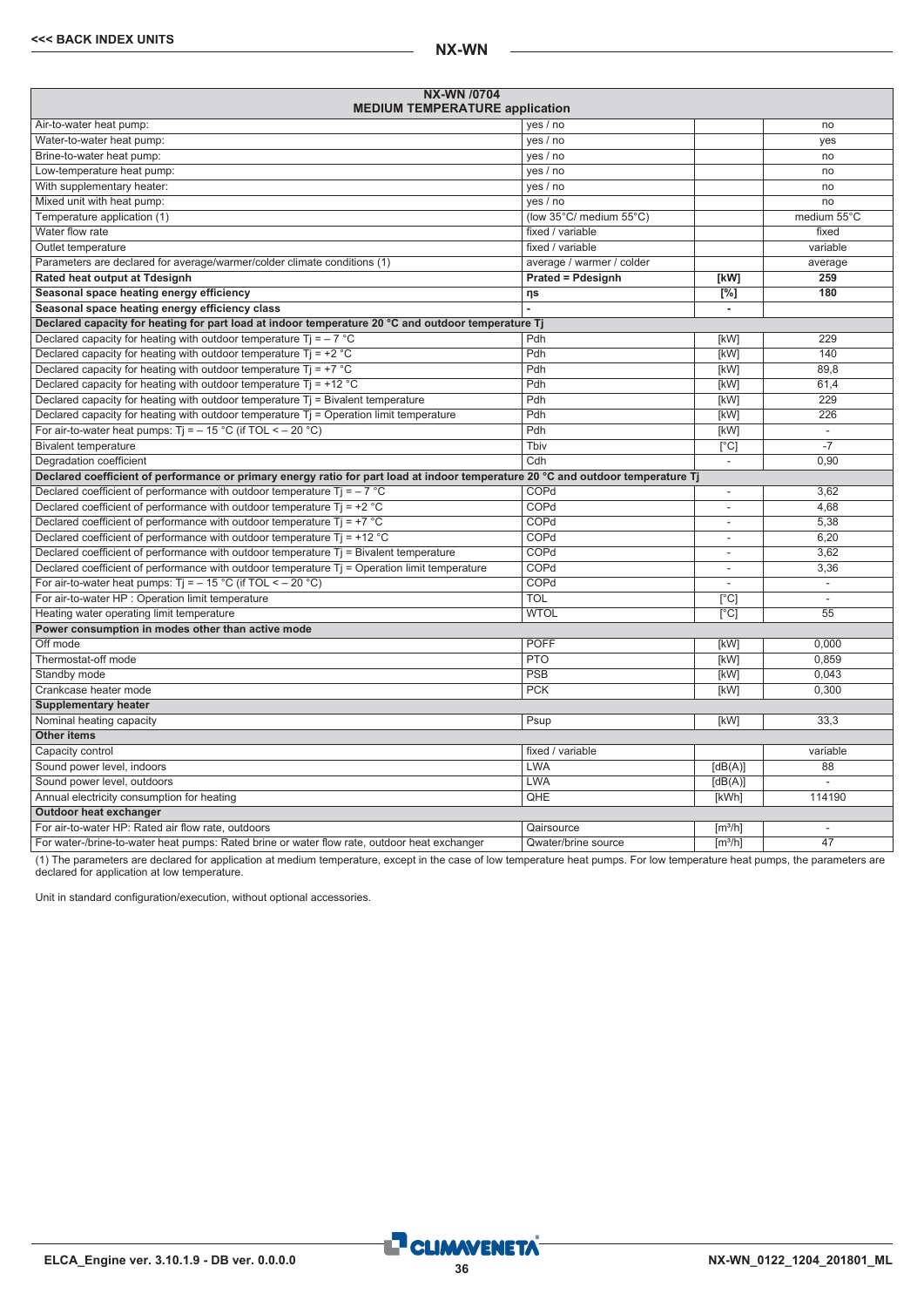<span id="page-36-0"></span>

| <b>NX-WN /0802</b><br><b>LOW TEMPERATURE application</b>                                                                         |                           |                          |                          |
|----------------------------------------------------------------------------------------------------------------------------------|---------------------------|--------------------------|--------------------------|
| Air-to-water heat pump:                                                                                                          | yes / no                  |                          | no                       |
| Water-to-water heat pump:                                                                                                        | yes / no                  |                          | ves                      |
| Brine-to-water heat pump:                                                                                                        | yes / no                  |                          | no                       |
| Low-temperature heat pump:                                                                                                       | yes / no                  |                          | no                       |
| With supplementary heater:                                                                                                       | yes / no                  |                          | no                       |
| Mixed unit with heat pump:                                                                                                       | yes / no                  |                          | no                       |
| Temperature application (1)                                                                                                      | (low 35°C/ medium 55°C)   |                          | low 35°C                 |
| Water flow rate                                                                                                                  | fixed / variable          |                          | fixed                    |
| Outlet temperature                                                                                                               | fixed / variable          |                          | variable                 |
| Parameters are declared for average/warmer/colder climate conditions (1)                                                         | average / warmer / colder |                          | average                  |
| Rated heat output at Tdesignh                                                                                                    | <b>Prated = Pdesignh</b>  | [kW]                     | 337                      |
| Seasonal space heating energy efficiency                                                                                         | ηs                        | $[\%]$                   | 220                      |
| Seasonal space heating energy efficiency class                                                                                   |                           | $\overline{\phantom{a}}$ |                          |
| Declared capacity for heating for part load at indoor temperature 20 °C and outdoor temperature Tj                               |                           |                          |                          |
| Declared capacity for heating with outdoor temperature $Ti = -7$ °C                                                              | Pdh                       | [kW]                     | 298                      |
| Declared capacity for heating with outdoor temperature $Ti = +2$ °C                                                              | Pdh                       | [kW]                     | 181                      |
| Declared capacity for heating with outdoor temperature Tj = $+7$ °C                                                              | Pdh                       | [kW]                     | 163                      |
| Declared capacity for heating with outdoor temperature $Ti = +12 °C$                                                             | Pdh                       | [kW]                     | 166                      |
| Declared capacity for heating with outdoor temperature $Tj = Bivalent$ temperature                                               | Pdh                       | [kW]                     | 298                      |
| Declared capacity for heating with outdoor temperature $T_i$ = Operation limit temperature                                       | Pdh                       | [kW]                     | 296                      |
| For air-to-water heat pumps: $Ti = -15 °C$ (if TOL < - 20 °C)                                                                    | Pdh                       | [kW]                     | ÷,                       |
| <b>Bivalent temperature</b>                                                                                                      | Tbiv                      | $\overline{[}^{\circ}C]$ | $-7$                     |
| Degradation coefficient                                                                                                          | Cdh                       | $\overline{\phantom{a}}$ | 0,90                     |
| Declared coefficient of performance or primary energy ratio for part load at indoor temperature 20 °C and outdoor temperature Tj |                           |                          |                          |
| Declared coefficient of performance with outdoor temperature $Ti = -7$ °C                                                        | COPd                      | $\overline{\phantom{a}}$ | 5,46                     |
| Declared coefficient of performance with outdoor temperature Tj = +2 $^{\circ}$ C                                                | COPd                      | L,                       | 5.88                     |
| Declared coefficient of performance with outdoor temperature $Ti = +7$ °C                                                        | COPd                      | L,                       | 6.16                     |
| Declared coefficient of performance with outdoor temperature $Ti = +12 °C$                                                       | COPd                      | ٠                        | 6,48                     |
| Declared coefficient of performance with outdoor temperature $Tj$ = Bivalent temperature                                         | COPd                      | $\overline{\phantom{a}}$ | 5,46                     |
| Declared coefficient of performance with outdoor temperature T <sub>j</sub> = Operation limit temperature                        | COPd                      | L,                       | 5,35                     |
| For air-to-water heat pumps: $Ti = -15 °C$ (if TOL < - 20 °C)                                                                    | COPd                      | ÷,                       | $\overline{\phantom{a}}$ |
| For air-to-water HP : Operation limit temperature                                                                                | TOL                       | [°C]                     |                          |
| Heating water operating limit temperature                                                                                        | <b>WTOL</b>               | $\lceil$ °C]             | $\overline{55}$          |
| Power consumption in modes other than active mode                                                                                |                           |                          |                          |
| Off mode                                                                                                                         | <b>POFF</b>               | [kW]                     | 0.000                    |
| Thermostat-off mode                                                                                                              | PTO                       | [kW]                     | 2.946                    |
| Standby mode                                                                                                                     | PSB                       | [kW]                     | 0.033                    |
| Crankcase heater mode                                                                                                            | <b>PCK</b>                | [kW]                     | 0.204                    |
| <b>Supplementary heater</b>                                                                                                      |                           |                          |                          |
| Nominal heating capacity                                                                                                         | Psup                      | [kW]                     | 40.1                     |
| <b>Other items</b>                                                                                                               |                           |                          |                          |
| Capacity control                                                                                                                 | fixed / variable          |                          | variable                 |
| Sound power level, indoors                                                                                                       | LWA                       | [dB(A)]                  | 84                       |
| Sound power level, outdoors                                                                                                      | LWA                       | [dB(A)]                  |                          |
| Annual electricity consumption for heating                                                                                       | QHE                       | [kWh]                    | 122019                   |
| Outdoor heat exchanger                                                                                                           |                           |                          |                          |
| For air-to-water HP: Rated air flow rate, outdoors                                                                               | Qairsource                | [m <sup>3</sup> /h]      | $\overline{\phantom{a}}$ |
| For water-/brine-to-water heat pumps: Rated brine or water flow rate, outdoor heat exchanger                                     | Qwater/brine source       | $\lceil m^3/h \rceil$    | $\overline{65}$          |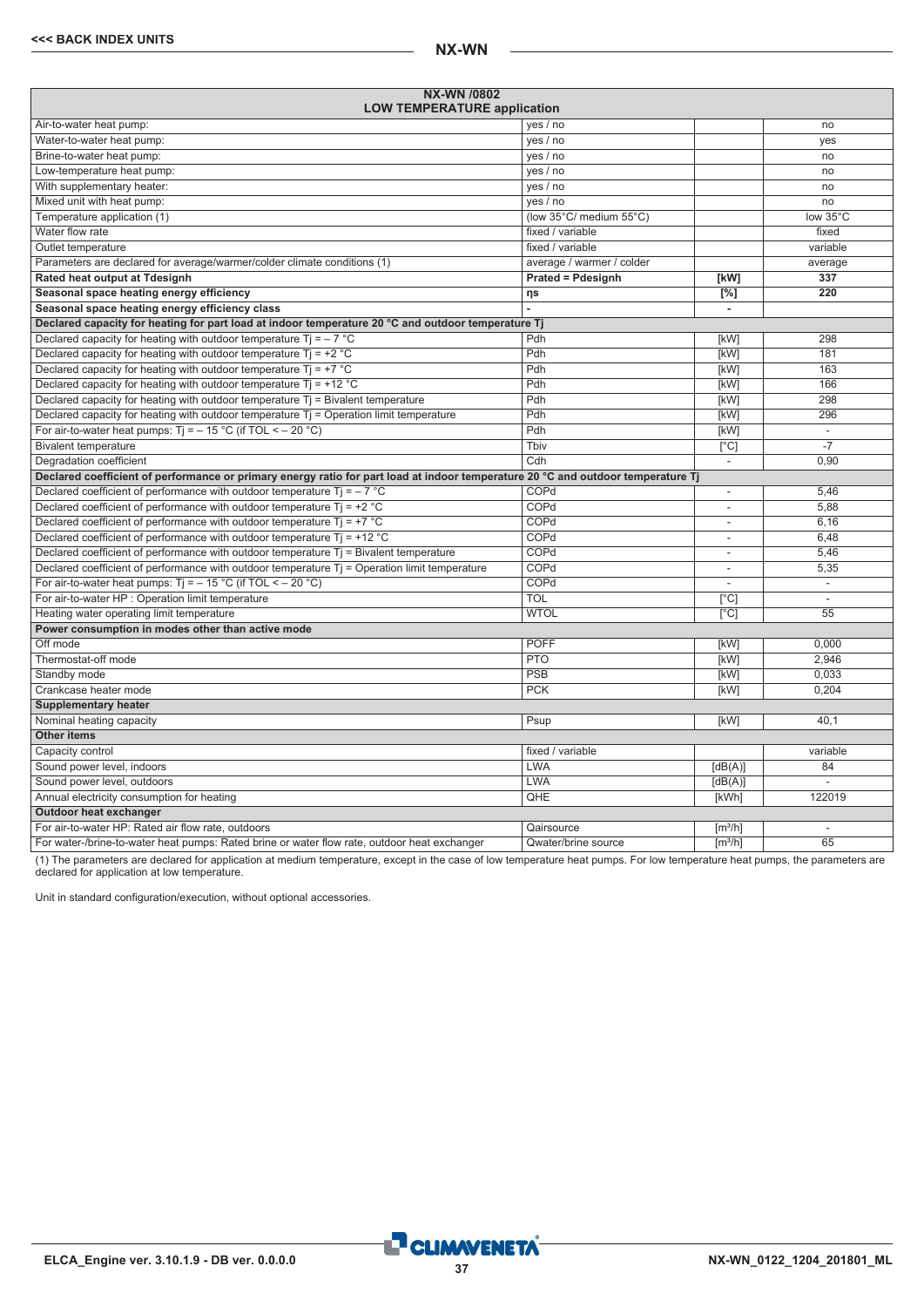| <b>NX-WN /0802</b><br><b>MEDIUM TEMPERATURE application</b>                                                                      |                           |                          |                          |  |  |
|----------------------------------------------------------------------------------------------------------------------------------|---------------------------|--------------------------|--------------------------|--|--|
| Air-to-water heat pump:                                                                                                          | yes / no                  |                          | no                       |  |  |
| Water-to-water heat pump:                                                                                                        | yes / no                  |                          | ves                      |  |  |
| Brine-to-water heat pump:                                                                                                        | yes / no                  |                          | no                       |  |  |
| Low-temperature heat pump:                                                                                                       | yes / no                  |                          | no                       |  |  |
| With supplementary heater:                                                                                                       | yes / no                  |                          | no                       |  |  |
| Mixed unit with heat pump:                                                                                                       | yes / no                  |                          | no                       |  |  |
| Temperature application (1)                                                                                                      | (low 35°C/ medium 55°C)   |                          | medium 55°C              |  |  |
| Water flow rate                                                                                                                  | fixed / variable          |                          | fixed                    |  |  |
| Outlet temperature                                                                                                               | fixed / variable          |                          | variable                 |  |  |
| Parameters are declared for average/warmer/colder climate conditions (1)                                                         | average / warmer / colder |                          | average                  |  |  |
| Rated heat output at Tdesignh                                                                                                    | <b>Prated = Pdesignh</b>  | [kW]                     | 306                      |  |  |
| Seasonal space heating energy efficiency                                                                                         | ηs                        | [%]                      | 176                      |  |  |
| Seasonal space heating energy efficiency class                                                                                   |                           | ä,                       |                          |  |  |
| Declared capacity for heating for part load at indoor temperature 20 °C and outdoor temperature Tj                               |                           |                          |                          |  |  |
| Declared capacity for heating with outdoor temperature Ti = $-7$ °C                                                              | Pdh                       | [kW]                     | 270                      |  |  |
| Declared capacity for heating with outdoor temperature $Ti = +2$ °C                                                              | Pdh                       | [kW]                     | 165                      |  |  |
| Declared capacity for heating with outdoor temperature $Ti = +7$ °C                                                              | Pdh                       | [kW]                     | 154                      |  |  |
| Declared capacity for heating with outdoor temperature $Ti = +12 °C$                                                             | Pdh                       | [kW]                     | 158                      |  |  |
| Declared capacity for heating with outdoor temperature Tj = Bivalent temperature                                                 | Pdh                       | [kW]                     | 270                      |  |  |
| Declared capacity for heating with outdoor temperature $T_i$ = Operation limit temperature                                       | Pdh                       | [kW]                     | 266                      |  |  |
| For air-to-water heat pumps: $Ti = -15 °C$ (if TOL < - 20 °C)                                                                    | Pdh                       | [kW]                     | ÷,                       |  |  |
| <b>Bivalent temperature</b>                                                                                                      | Tbiv                      | $\overline{[}^{\circ}C]$ | $-7$                     |  |  |
| Degradation coefficient                                                                                                          | Cdh                       | $\overline{\phantom{a}}$ | 0,90                     |  |  |
| Declared coefficient of performance or primary energy ratio for part load at indoor temperature 20 °C and outdoor temperature Tj |                           |                          |                          |  |  |
| Declared coefficient of performance with outdoor temperature $Ti = -7$ °C                                                        | COPd                      | $\overline{\phantom{a}}$ | 3,69                     |  |  |
| Declared coefficient of performance with outdoor temperature $Tj = +2 °C$                                                        | COPd                      | ä,                       | 4,71                     |  |  |
| Declared coefficient of performance with outdoor temperature $Ti = +7$ °C                                                        | COPd                      | ä,                       | 5.39                     |  |  |
| Declared coefficient of performance with outdoor temperature $Ti = +12 °C$                                                       | COPd                      | ٠                        | 6,09                     |  |  |
| Declared coefficient of performance with outdoor temperature $Tj$ = Bivalent temperature                                         | COPd                      | $\overline{\phantom{a}}$ | 3,69                     |  |  |
| Declared coefficient of performance with outdoor temperature Tj = Operation limit temperature                                    | COPd                      | ä,                       | 3,44                     |  |  |
| For air-to-water heat pumps: $Ti = -15 °C$ (if TOL < - 20 °C)                                                                    | COPd                      | L,                       | $\overline{\phantom{a}}$ |  |  |
| For air-to-water HP : Operation limit temperature                                                                                | <b>TOL</b>                | [°C]                     |                          |  |  |
| Heating water operating limit temperature                                                                                        | <b>WTOL</b>               | $\overline{[°C]}$        | $\overline{55}$          |  |  |
| Power consumption in modes other than active mode                                                                                |                           |                          |                          |  |  |
| Off mode                                                                                                                         | <b>POFF</b>               | [kW]                     | 0.000                    |  |  |
| Thermostat-off mode                                                                                                              | <b>PTO</b>                | [kW]                     | 1.622                    |  |  |
| Standby mode                                                                                                                     | PSB                       | [kW]                     | 0.033                    |  |  |
| Crankcase heater mode                                                                                                            | <b>PCK</b>                | [kW]                     | 0,204                    |  |  |
| <b>Supplementary heater</b>                                                                                                      |                           |                          |                          |  |  |
| Nominal heating capacity                                                                                                         | Psup                      | [kW]                     | 39.3                     |  |  |
| <b>Other items</b>                                                                                                               |                           |                          |                          |  |  |
| Capacity control                                                                                                                 | fixed / variable          |                          | variable                 |  |  |
| Sound power level, indoors                                                                                                       | <b>LWA</b>                | [dB(A)]                  | 84                       |  |  |
| Sound power level, outdoors                                                                                                      | <b>LWA</b>                | [dB(A)]                  |                          |  |  |
| Annual electricity consumption for heating                                                                                       | QHE                       | [kWh]                    | 137132                   |  |  |
| Outdoor heat exchanger                                                                                                           |                           |                          |                          |  |  |
| For air-to-water HP: Rated air flow rate, outdoors<br>Qairsource<br>[m <sup>3</sup> /h]<br>$\overline{\phantom{a}}$              |                           |                          |                          |  |  |
| For water-/brine-to-water heat pumps: Rated brine or water flow rate, outdoor heat exchanger                                     | Qwater/brine source       | $\sqrt{m^3/h}$           | $\overline{56}$          |  |  |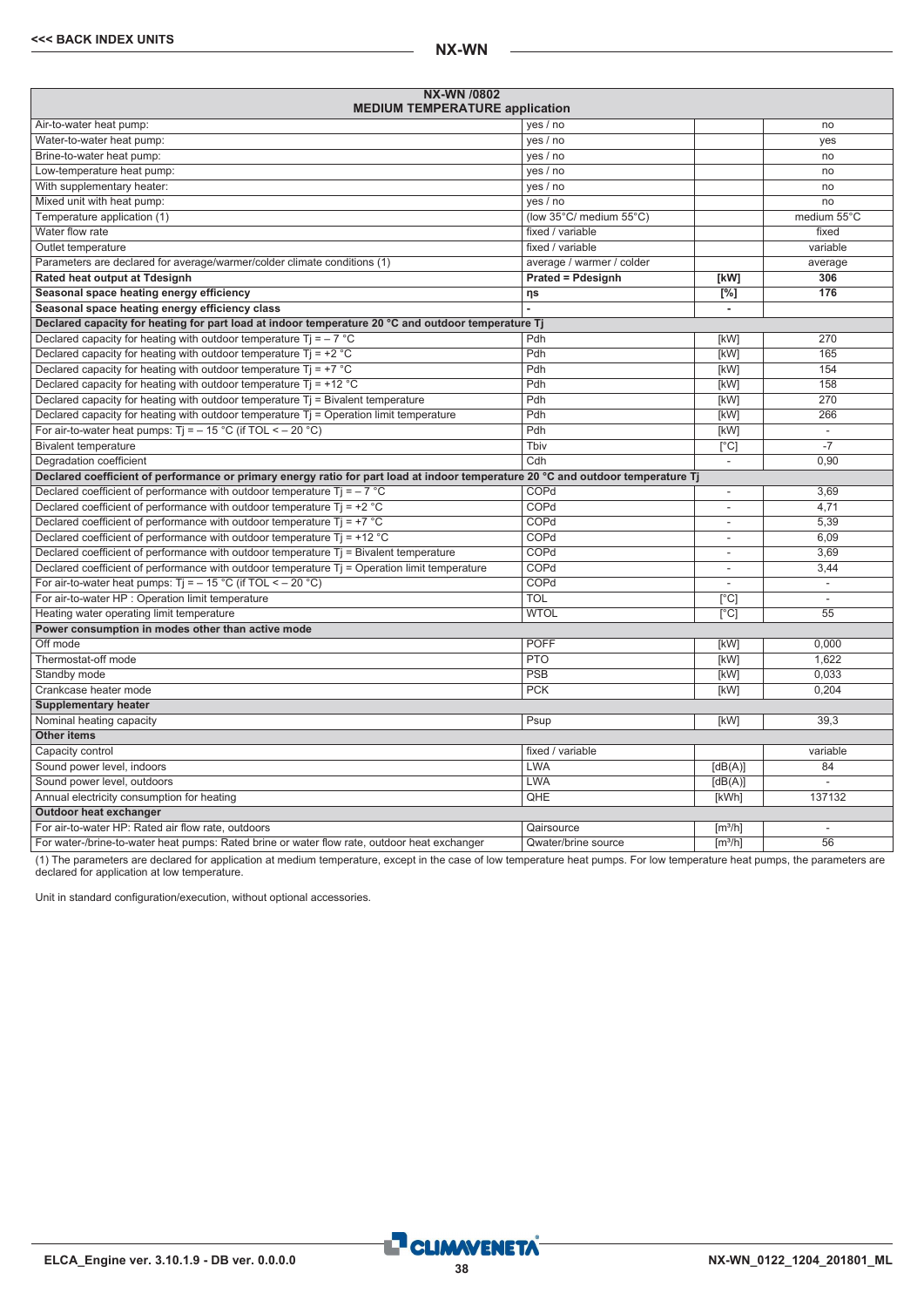<span id="page-38-0"></span>

| NX-WN /0804<br><b>LOW TEMPERATURE application</b>                                                                                |                                  |                              |                          |  |
|----------------------------------------------------------------------------------------------------------------------------------|----------------------------------|------------------------------|--------------------------|--|
| Air-to-water heat pump:                                                                                                          | yes / no                         |                              | no                       |  |
| Water-to-water heat pump:                                                                                                        | yes / no                         |                              | ves                      |  |
| Brine-to-water heat pump:                                                                                                        | yes / no                         |                              | no                       |  |
| Low-temperature heat pump:                                                                                                       | yes / no                         |                              | no                       |  |
| With supplementary heater:                                                                                                       | yes / no                         |                              | no                       |  |
| Mixed unit with heat pump:                                                                                                       | yes / no                         |                              | no                       |  |
| Temperature application (1)                                                                                                      | (low 35°C/ medium 55°C)          |                              | low 35°C                 |  |
| Water flow rate                                                                                                                  | fixed / variable                 |                              | fixed                    |  |
| Outlet temperature                                                                                                               | fixed / variable                 |                              | variable                 |  |
| Parameters are declared for average/warmer/colder climate conditions (1)                                                         | average / warmer / colder        |                              | average                  |  |
| Rated heat output at Tdesignh                                                                                                    | <b>Prated = Pdesignh</b>         | [kW]                         | 327                      |  |
| Seasonal space heating energy efficiency                                                                                         | ηs                               | $\overline{[}^{\%}]$         | 235                      |  |
| Seasonal space heating energy efficiency class                                                                                   |                                  | $\blacksquare$               |                          |  |
| Declared capacity for heating for part load at indoor temperature 20 °C and outdoor temperature Tj                               |                                  |                              |                          |  |
| Declared capacity for heating with outdoor temperature Ti = $-7$ °C                                                              | Pdh                              | [kW]                         | 289                      |  |
| Declared capacity for heating with outdoor temperature $Ti = +2 °C$                                                              | Pdh                              | [kW]                         | 176                      |  |
| Declared capacity for heating with outdoor temperature Tj = $+7$ °C                                                              | Pdh                              | <b>[kW]</b>                  | 113                      |  |
| Declared capacity for heating with outdoor temperature $Ti = +12 °C$                                                             | Pdh                              | [kW]                         | 83,8                     |  |
| Declared capacity for heating with outdoor temperature $Tj = Bi$ valent temperature                                              | Pdh                              | [kW]                         | 289                      |  |
| Declared capacity for heating with outdoor temperature $T_i$ = Operation limit temperature                                       | Pdh                              | [kW]                         | 288                      |  |
| For air-to-water heat pumps: $T_1 = -15$ °C (if TOL < - 20 °C)                                                                   | Pdh                              | [kW]                         | ÷,                       |  |
| <b>Bivalent temperature</b>                                                                                                      | Tbiv<br>$\overline{[}^{\circ}C]$ |                              |                          |  |
| Degradation coefficient                                                                                                          | Cdh<br>$\overline{\phantom{a}}$  |                              | 0,90                     |  |
| Declared coefficient of performance or primary energy ratio for part load at indoor temperature 20 °C and outdoor temperature Tj |                                  |                              |                          |  |
| Declared coefficient of performance with outdoor temperature $Ti = -7$ °C                                                        | COPd                             | $\overline{\phantom{a}}$     | 5,56                     |  |
| Declared coefficient of performance with outdoor temperature $Tj = +2$ °C                                                        | COPd                             | L,                           | 6.18                     |  |
| Declared coefficient of performance with outdoor temperature $Ti = +7$ °C                                                        | COPd                             | $\overline{\phantom{a}}$     | 6.44                     |  |
| Declared coefficient of performance with outdoor temperature $Ti = +12 °C$                                                       | COPd                             | $\overline{\phantom{a}}$     | 6,63                     |  |
| Declared coefficient of performance with outdoor temperature $Tj$ = Bivalent temperature                                         | COPd                             | $\overline{\phantom{a}}$     | 5,56                     |  |
| Declared coefficient of performance with outdoor temperature T <sub>j</sub> = Operation limit temperature                        | COPd                             | $\overline{\phantom{a}}$     | 5,43                     |  |
| For air-to-water heat pumps: $Ti = -15 °C$ (if TOL < - 20 °C)                                                                    | COPd                             |                              | $\overline{\phantom{a}}$ |  |
| For air-to-water HP : Operation limit temperature                                                                                | <b>TOL</b>                       | [°C]                         |                          |  |
| Heating water operating limit temperature                                                                                        | <b>WTOL</b>                      | $\lceil$ °C]                 | $\overline{55}$          |  |
| Power consumption in modes other than active mode                                                                                |                                  |                              |                          |  |
| Off mode                                                                                                                         | <b>POFF</b>                      | [kW]                         | 0.000                    |  |
| Thermostat-off mode                                                                                                              | <b>PTO</b>                       | [kW]                         | 2.044                    |  |
| Standby mode                                                                                                                     | <b>PSB</b>                       | [kW]                         | 0.043                    |  |
| Crankcase heater mode                                                                                                            | <b>PCK</b>                       | [kW]                         | 0,332                    |  |
| <b>Supplementary heater</b>                                                                                                      |                                  |                              |                          |  |
| Nominal heating capacity                                                                                                         | Psup                             | [kW]                         | 39.2                     |  |
| <b>Other items</b>                                                                                                               |                                  |                              |                          |  |
| Capacity control                                                                                                                 | fixed / variable                 |                              | variable                 |  |
| Sound power level, indoors                                                                                                       | <b>LWA</b>                       | [dB(A)]                      | 89                       |  |
| Sound power level, outdoors                                                                                                      | <b>LWA</b>                       | [dB(A)]                      |                          |  |
| Annual electricity consumption for heating                                                                                       | QHE                              | [kWh]                        | 111244                   |  |
| Outdoor heat exchanger                                                                                                           |                                  |                              |                          |  |
| For air-to-water HP: Rated air flow rate, outdoors                                                                               | Qairsource                       | $\lceil m^3/h \rceil$        | $\sim$                   |  |
| For water-/brine-to-water heat pumps: Rated brine or water flow rate, outdoor heat exchanger                                     | Qwater/brine source              | $\left[\frac{m^3}{h}\right]$ | $\overline{69}$          |  |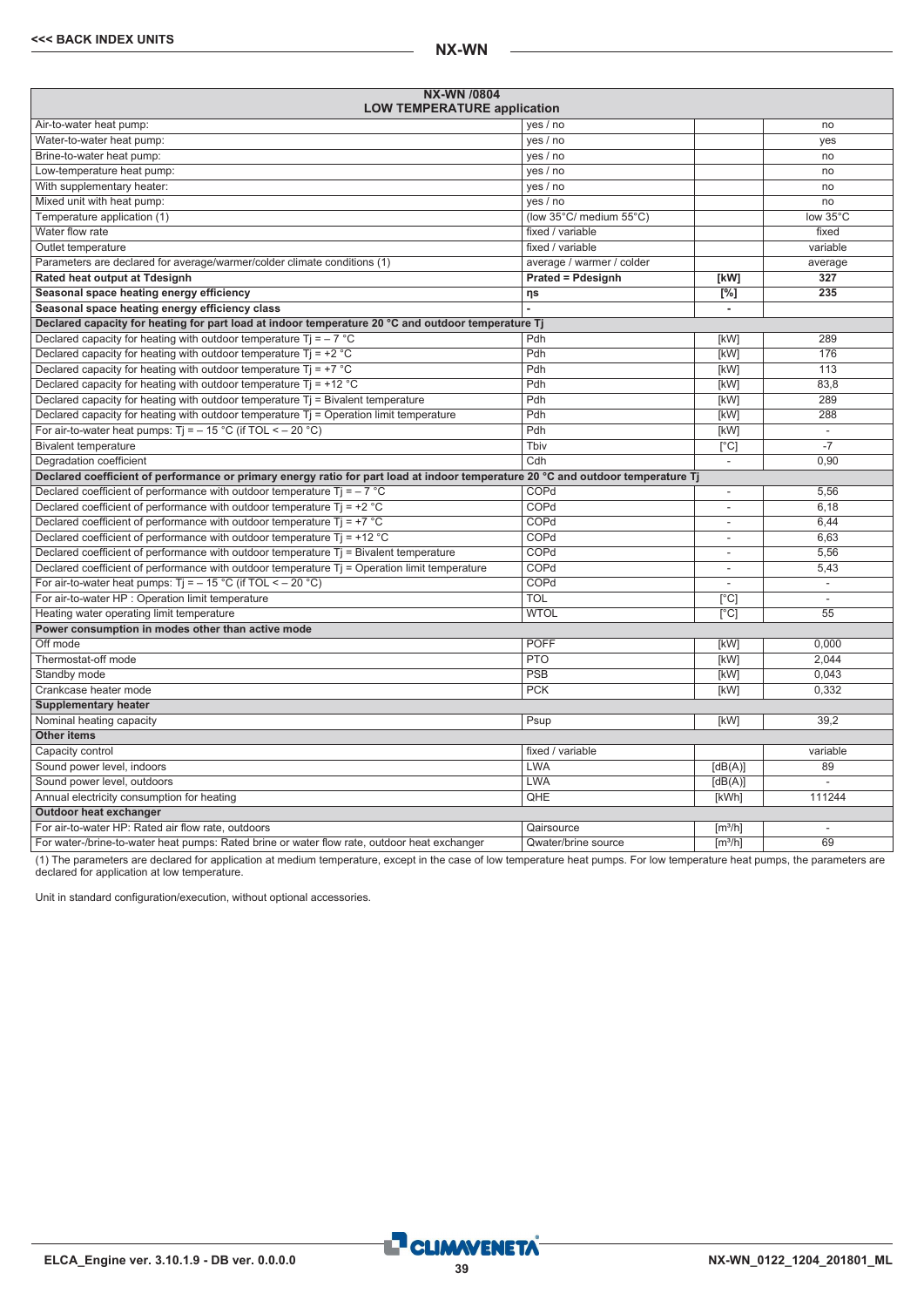| NX-WN /0804<br><b>MEDIUM TEMPERATURE application</b>                                                                             |                           |                          |                          |  |  |
|----------------------------------------------------------------------------------------------------------------------------------|---------------------------|--------------------------|--------------------------|--|--|
| Air-to-water heat pump:                                                                                                          | yes / no                  |                          | no                       |  |  |
| Water-to-water heat pump:                                                                                                        | yes / no                  |                          | yes                      |  |  |
| Brine-to-water heat pump:                                                                                                        | yes / no                  |                          | no                       |  |  |
| Low-temperature heat pump:                                                                                                       | yes / no                  |                          | no                       |  |  |
| With supplementary heater:                                                                                                       | yes / no                  |                          | no                       |  |  |
| Mixed unit with heat pump:                                                                                                       | yes / no                  |                          | no                       |  |  |
| Temperature application (1)                                                                                                      | (low 35°C/ medium 55°C)   |                          | medium 55°C              |  |  |
| Water flow rate                                                                                                                  | fixed / variable          |                          | fixed                    |  |  |
| Outlet temperature                                                                                                               | fixed / variable          |                          | variable                 |  |  |
| Parameters are declared for average/warmer/colder climate conditions (1)                                                         | average / warmer / colder |                          | average                  |  |  |
| Rated heat output at Tdesignh                                                                                                    | <b>Prated = Pdesignh</b>  | [kW]                     | 293                      |  |  |
| Seasonal space heating energy efficiency                                                                                         | ηs                        | $\Gamma$ %1              | 182                      |  |  |
| Seasonal space heating energy efficiency class                                                                                   |                           | $\overline{\phantom{a}}$ |                          |  |  |
| Declared capacity for heating for part load at indoor temperature 20 °C and outdoor temperature Tj                               |                           |                          |                          |  |  |
| Declared capacity for heating with outdoor temperature Ti = $-7$ °C                                                              | Pdh                       | [kW]                     | 259                      |  |  |
| Declared capacity for heating with outdoor temperature $Ti = +2 °C$                                                              | Pdh                       | [kW]                     | 158                      |  |  |
| Declared capacity for heating with outdoor temperature $Ti = +7$ °C                                                              | Pdh                       | [kW]                     | 102                      |  |  |
| Declared capacity for heating with outdoor temperature $Ti = +12 °C$                                                             | Pdh                       | [kW]                     | 79,5                     |  |  |
| Declared capacity for heating with outdoor temperature $Ti = Bi$ alent temperature                                               | Pdh                       | [kW]                     | 259                      |  |  |
| Declared capacity for heating with outdoor temperature $Tj =$ Operation limit temperature                                        | Pdh                       | [kW]                     | 256                      |  |  |
| For air-to-water heat pumps: $Ti = -15 °C$ (if TOL < - 20 °C)                                                                    | Pdh                       | [kW]                     | $\overline{\phantom{a}}$ |  |  |
| <b>Bivalent temperature</b>                                                                                                      | Tbiv                      | $\lceil$ °Cl             |                          |  |  |
| Degradation coefficient                                                                                                          | Cdh                       | $\overline{\phantom{a}}$ | 0.90                     |  |  |
| Declared coefficient of performance or primary energy ratio for part load at indoor temperature 20 °C and outdoor temperature Tj |                           |                          |                          |  |  |
| Declared coefficient of performance with outdoor temperature $Ti = -7$ °C                                                        | COPd                      |                          | 3,62                     |  |  |
| Declared coefficient of performance with outdoor temperature Tj = +2 $^{\circ}$ C                                                | COPd                      | $\overline{\phantom{a}}$ | 4,75                     |  |  |
| Declared coefficient of performance with outdoor temperature $Ti = +7$ °C                                                        | COPd                      | ÷                        | 5,55                     |  |  |
| Declared coefficient of performance with outdoor temperature $Ti = +12$ °C                                                       | COPd                      | $\overline{a}$           | 6,32                     |  |  |
| Declared coefficient of performance with outdoor temperature Ti = Bivalent temperature                                           | COPd                      | $\overline{\phantom{a}}$ | 3,62                     |  |  |
| Declared coefficient of performance with outdoor temperature $Tj$ = Operation limit temperature                                  | COPd                      | ÷                        | 3.35                     |  |  |
| For air-to-water heat pumps: $Ti = -15 °C$ (if TOL < - 20 °C)                                                                    | COPd                      | ÷                        | $\mathcal{L}$            |  |  |
| For air-to-water HP : Operation limit temperature                                                                                | <b>TOL</b>                | $\lceil$ °C              | $\mathcal{L}$            |  |  |
| Heating water operating limit temperature                                                                                        | <b>WTOL</b>               | [°C]                     | 55                       |  |  |
| Power consumption in modes other than active mode                                                                                |                           |                          |                          |  |  |
| Off mode                                                                                                                         | <b>POFF</b>               | [kW]                     | 0.000                    |  |  |
| Thermostat-off mode                                                                                                              | <b>PTO</b>                | [kW]                     | 0.975                    |  |  |
| Standby mode                                                                                                                     | PSB                       | [kW]                     | 0.043                    |  |  |
| Crankcase heater mode                                                                                                            | <b>PCK</b>                | [kW]                     | 0.332                    |  |  |
| <b>Supplementary heater</b>                                                                                                      |                           |                          |                          |  |  |
| Nominal heating capacity                                                                                                         | Psup                      | [kW]                     | 37.5                     |  |  |
| <b>Other items</b>                                                                                                               |                           |                          |                          |  |  |
| Capacity control                                                                                                                 | fixed / variable          |                          | variable                 |  |  |
| Sound power level, indoors                                                                                                       | <b>LWA</b>                | [dB(A)]                  | 89                       |  |  |
| Sound power level, outdoors                                                                                                      | <b>LWA</b>                | [dB(A)]                  | $\overline{a}$           |  |  |
| Annual electricity consumption for heating                                                                                       | QHE                       | [kWh]                    | 127226                   |  |  |
| <b>Outdoor heat exchanger</b>                                                                                                    |                           |                          |                          |  |  |
| For air-to-water HP: Rated air flow rate, outdoors                                                                               | Qairsource                | $\lceil m^3/h \rceil$    | $\sim$                   |  |  |
| For water-/brine-to-water heat pumps: Rated brine or water flow rate, outdoor heat exchanger                                     | Qwater/brine source       | $\lceil m^3/h \rceil$    | 53                       |  |  |

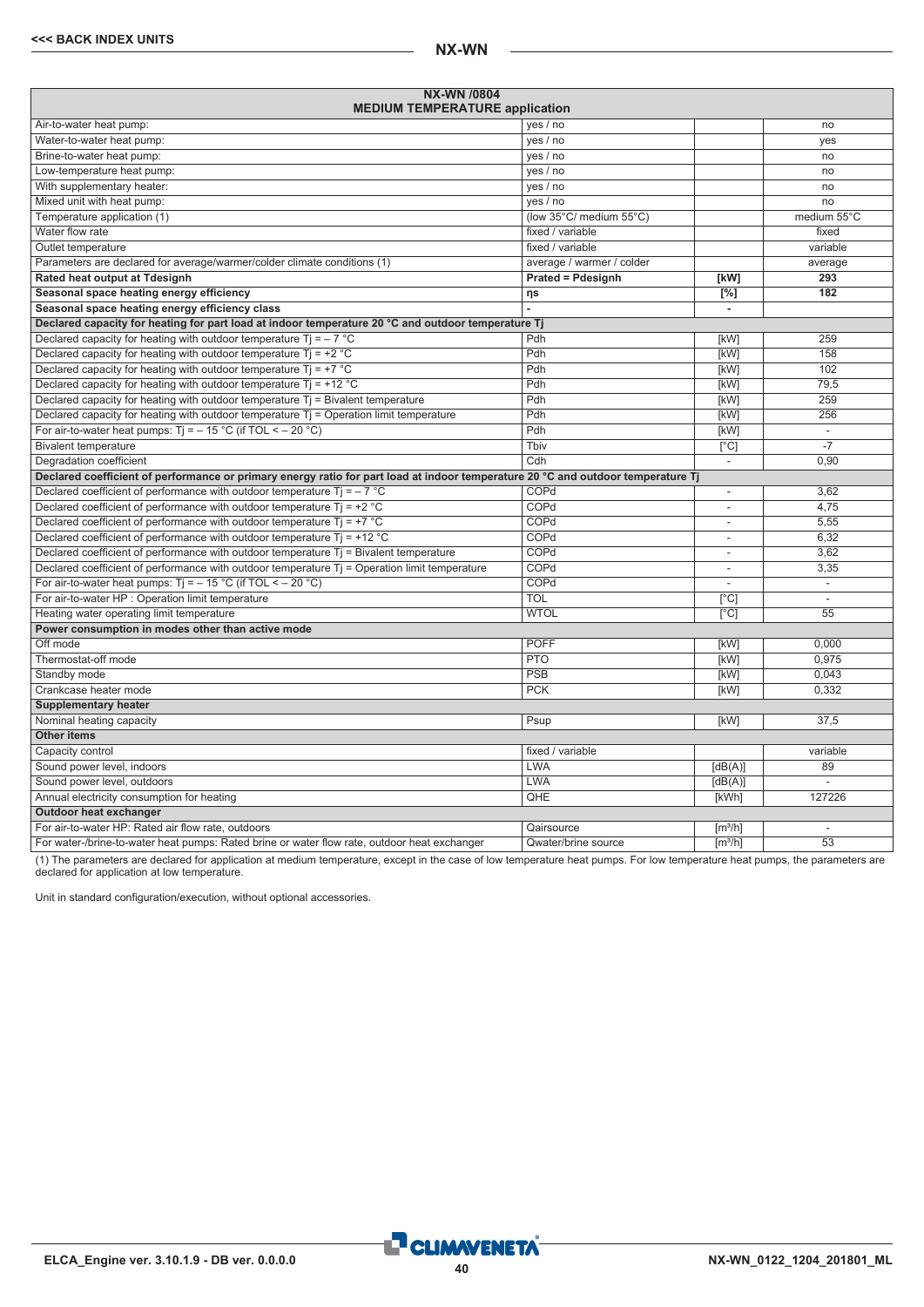<span id="page-40-0"></span>

| NX-WN /0904<br><b>LOW TEMPERATURE application</b>                                                                                |                           |                              |                          |  |
|----------------------------------------------------------------------------------------------------------------------------------|---------------------------|------------------------------|--------------------------|--|
| Air-to-water heat pump:                                                                                                          | yes / no                  |                              | no                       |  |
| Water-to-water heat pump:                                                                                                        | yes / no                  |                              | ves                      |  |
| Brine-to-water heat pump:                                                                                                        | yes / no                  |                              | no                       |  |
| Low-temperature heat pump:                                                                                                       | yes / no                  |                              | no                       |  |
| With supplementary heater:                                                                                                       | yes / no                  |                              | no                       |  |
| Mixed unit with heat pump:                                                                                                       | yes / no                  |                              | no                       |  |
| Temperature application (1)                                                                                                      | (low 35°C/ medium 55°C)   |                              | low 35°C                 |  |
| Water flow rate                                                                                                                  | fixed / variable          |                              | fixed                    |  |
| Outlet temperature<br>fixed / variable                                                                                           |                           |                              | variable                 |  |
| Parameters are declared for average/warmer/colder climate conditions (1)                                                         | average / warmer / colder |                              | average                  |  |
| Rated heat output at Tdesignh                                                                                                    | <b>Prated = Pdesignh</b>  | [kW]                         | 368                      |  |
| Seasonal space heating energy efficiency                                                                                         | ηs                        | $\overline{[}^{\%}]$         | 233                      |  |
| Seasonal space heating energy efficiency class                                                                                   |                           | $\blacksquare$               |                          |  |
| Declared capacity for heating for part load at indoor temperature 20 °C and outdoor temperature Tj                               |                           |                              |                          |  |
| Declared capacity for heating with outdoor temperature Ti = $-7$ °C                                                              | Pdh                       | [kW]                         | 326                      |  |
| Declared capacity for heating with outdoor temperature $Ti = +2 °C$                                                              | Pdh                       | [kW]                         | 198                      |  |
| Declared capacity for heating with outdoor temperature Tj = $+7$ °C                                                              | Pdh                       | <b>[kW]</b>                  | 127                      |  |
| Declared capacity for heating with outdoor temperature $Ti = +12 °C$                                                             | Pdh                       | [kW]                         | 84,5                     |  |
| Declared capacity for heating with outdoor temperature $Tj = Bi$ valent temperature                                              | Pdh                       | [kW]                         | 326                      |  |
| Declared capacity for heating with outdoor temperature $T_i$ = Operation limit temperature                                       | Pdh                       | [kW]                         | 324                      |  |
| For air-to-water heat pumps: $T_1 = -15$ °C (if TOL < - 20 °C)                                                                   | Pdh                       | [kW]                         | $\overline{\phantom{a}}$ |  |
| <b>Bivalent temperature</b>                                                                                                      | Tbiv                      | $\overline{[}^{\circ}C]$     |                          |  |
| Degradation coefficient                                                                                                          | Cdh                       | $\overline{\phantom{a}}$     | 0,90                     |  |
| Declared coefficient of performance or primary energy ratio for part load at indoor temperature 20 °C and outdoor temperature Tj |                           |                              |                          |  |
| Declared coefficient of performance with outdoor temperature $Ti = -7$ °C                                                        | COPd                      | $\overline{\phantom{a}}$     | 5,52                     |  |
| Declared coefficient of performance with outdoor temperature $Tj = +2$ °C                                                        | COPd                      |                              | 6.13                     |  |
| Declared coefficient of performance with outdoor temperature $Ti = +7$ °C                                                        | COPd                      | $\overline{\phantom{a}}$     | 6.40                     |  |
| Declared coefficient of performance with outdoor temperature $Ti = +12 °C$                                                       | COPd                      | $\overline{\phantom{a}}$     | 6,39                     |  |
| Declared coefficient of performance with outdoor temperature $Tj$ = Bivalent temperature                                         | COPd                      | $\overline{\phantom{a}}$     | 5,52                     |  |
| Declared coefficient of performance with outdoor temperature T <sub>j</sub> = Operation limit temperature                        | COPd                      | $\overline{\phantom{a}}$     | 5,39                     |  |
| For air-to-water heat pumps: $Ti = -15 °C$ (if TOL < - 20 °C)                                                                    | COPd                      |                              | $\overline{\phantom{a}}$ |  |
| For air-to-water HP : Operation limit temperature                                                                                | <b>TOL</b>                | [°C]                         |                          |  |
| Heating water operating limit temperature                                                                                        | <b>WTOL</b>               | $\lceil$ °C]                 | $\overline{55}$          |  |
| Power consumption in modes other than active mode                                                                                |                           |                              |                          |  |
| Off mode                                                                                                                         | <b>POFF</b>               | [kW]                         | 0.000                    |  |
| Thermostat-off mode                                                                                                              | <b>PTO</b>                | [kW]                         | 2.637                    |  |
| Standby mode                                                                                                                     | <b>PSB</b>                | [kW]                         | 0.043                    |  |
| Crankcase heater mode                                                                                                            | <b>PCK</b>                | [kW]                         | 0,370                    |  |
| <b>Supplementary heater</b>                                                                                                      |                           |                              |                          |  |
| Nominal heating capacity                                                                                                         | Psup                      | [kW]                         | 44.0                     |  |
| <b>Other items</b>                                                                                                               |                           |                              |                          |  |
| Capacity control                                                                                                                 | fixed / variable          |                              | variable                 |  |
| Sound power level, indoors                                                                                                       | <b>LWA</b>                | [dB(A)]                      | 90                       |  |
| Sound power level, outdoors                                                                                                      | <b>LWA</b>                | [dB(A)]                      |                          |  |
| Annual electricity consumption for heating                                                                                       | QHE                       | [kWh]                        | 126426                   |  |
| Outdoor heat exchanger                                                                                                           |                           |                              |                          |  |
| For air-to-water HP: Rated air flow rate, outdoors                                                                               | Qairsource                | $\lceil m^3/h \rceil$        | $\sim$                   |  |
| For water-/brine-to-water heat pumps: Rated brine or water flow rate, outdoor heat exchanger                                     | Qwater/brine source       | $\left[\frac{m^3}{h}\right]$ | $\overline{77}$          |  |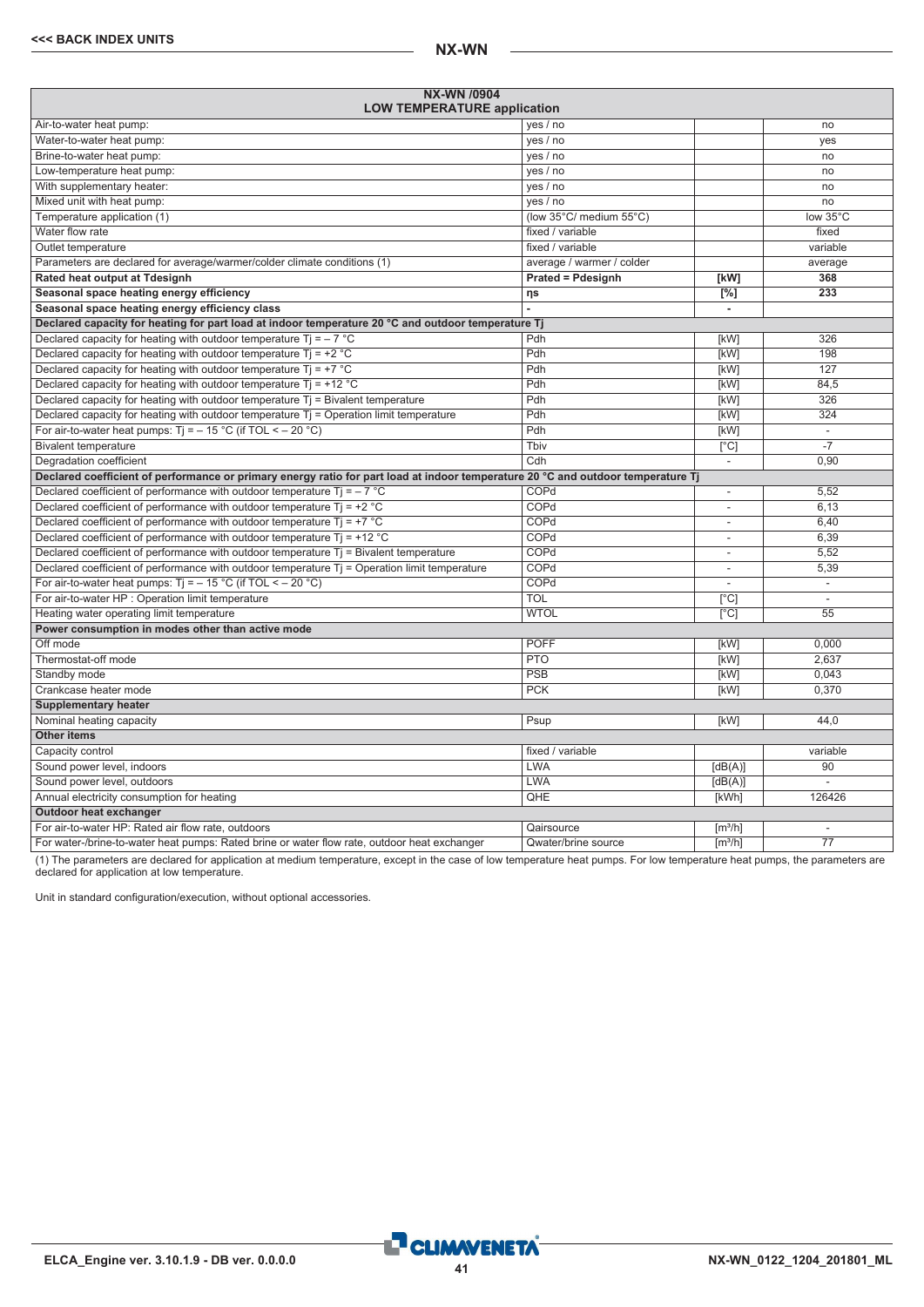| NX-WN /0904<br><b>MEDIUM TEMPERATURE application</b>                                                                             |                           |                          |                          |  |  |
|----------------------------------------------------------------------------------------------------------------------------------|---------------------------|--------------------------|--------------------------|--|--|
| Air-to-water heat pump:                                                                                                          | yes / no                  |                          | no                       |  |  |
| Water-to-water heat pump:                                                                                                        | yes / no                  |                          | yes                      |  |  |
| Brine-to-water heat pump:                                                                                                        | yes / no                  |                          | no                       |  |  |
| Low-temperature heat pump:                                                                                                       | yes / no                  |                          | no                       |  |  |
| With supplementary heater:                                                                                                       | yes / no                  |                          | no                       |  |  |
| Mixed unit with heat pump:                                                                                                       | yes / no                  |                          | no                       |  |  |
| Temperature application (1)                                                                                                      | (low 35°C/ medium 55°C)   |                          | medium 55°C              |  |  |
| Water flow rate                                                                                                                  | fixed / variable          |                          | fixed                    |  |  |
| Outlet temperature                                                                                                               | fixed / variable          |                          | variable                 |  |  |
| Parameters are declared for average/warmer/colder climate conditions (1)                                                         | average / warmer / colder |                          | average                  |  |  |
| Rated heat output at Tdesignh                                                                                                    | <b>Prated = Pdesignh</b>  | [kW]                     | 331                      |  |  |
| Seasonal space heating energy efficiency                                                                                         | ηs                        | $\Gamma$ %1              | 183                      |  |  |
| Seasonal space heating energy efficiency class                                                                                   |                           | $\overline{\phantom{a}}$ |                          |  |  |
| Declared capacity for heating for part load at indoor temperature 20 °C and outdoor temperature Tj                               |                           |                          |                          |  |  |
| Declared capacity for heating with outdoor temperature Ti = $-7$ °C                                                              | Pdh                       | [kW]                     | 293                      |  |  |
| Declared capacity for heating with outdoor temperature $Ti = +2 °C$                                                              | Pdh                       | [kW]                     | 178                      |  |  |
| Declared capacity for heating with outdoor temperature $Ti = +7$ °C                                                              | Pdh                       | [kW]                     | 115                      |  |  |
| Declared capacity for heating with outdoor temperature $Ti = +12 °C$                                                             | Pdh                       | [kW]                     | 80.2                     |  |  |
| Declared capacity for heating with outdoor temperature $Ti = Bi$ alent temperature                                               | Pdh                       | [kW]                     | 293                      |  |  |
| Declared capacity for heating with outdoor temperature $Tj =$ Operation limit temperature                                        | Pdh                       | [kW]                     | 288                      |  |  |
| For air-to-water heat pumps: $Ti = -15 °C$ (if TOL < - 20 °C)                                                                    | Pdh                       | [kW]                     | $\overline{\phantom{a}}$ |  |  |
| <b>Bivalent temperature</b>                                                                                                      | Tbiv                      | $\lceil$ °Cl             |                          |  |  |
| Degradation coefficient                                                                                                          | Cdh                       | $\overline{\phantom{a}}$ | 0.90                     |  |  |
| Declared coefficient of performance or primary energy ratio for part load at indoor temperature 20 °C and outdoor temperature Tj |                           |                          |                          |  |  |
| Declared coefficient of performance with outdoor temperature $Ti = -7$ °C                                                        | COPd                      |                          | 3,61                     |  |  |
| Declared coefficient of performance with outdoor temperature Tj = +2 $^{\circ}$ C                                                | COPd                      | $\overline{\phantom{a}}$ | 4.77                     |  |  |
| Declared coefficient of performance with outdoor temperature $Ti = +7$ °C                                                        | COPd                      | ÷                        | 5,57                     |  |  |
| Declared coefficient of performance with outdoor temperature $Ti = +12$ °C                                                       | COPd                      | $\overline{a}$           | 6,31                     |  |  |
| Declared coefficient of performance with outdoor temperature Ti = Bivalent temperature                                           | COPd                      | $\overline{\phantom{a}}$ | 3,61                     |  |  |
| Declared coefficient of performance with outdoor temperature $Tj$ = Operation limit temperature                                  | COPd                      | ÷                        | 3.35                     |  |  |
| For air-to-water heat pumps: $Ti = -15 °C$ (if TOL < - 20 °C)                                                                    | COPd                      | ÷                        | $\overline{a}$           |  |  |
| For air-to-water HP : Operation limit temperature                                                                                | <b>TOL</b>                | $\lceil$ °C              | $\mathcal{L}$            |  |  |
| Heating water operating limit temperature                                                                                        | <b>WTOL</b>               | [°C]                     | 55                       |  |  |
| Power consumption in modes other than active mode                                                                                |                           |                          |                          |  |  |
| Off mode                                                                                                                         | <b>POFF</b>               | [kW]                     | 0.000                    |  |  |
| Thermostat-off mode                                                                                                              | <b>PTO</b>                | [kW]                     | 1.201                    |  |  |
| Standby mode                                                                                                                     | PSB                       | [kW]                     | 0.043                    |  |  |
| Crankcase heater mode                                                                                                            | <b>PCK</b>                | [kW]                     | 0.370                    |  |  |
| <b>Supplementary heater</b>                                                                                                      |                           |                          |                          |  |  |
| Nominal heating capacity                                                                                                         | Psup                      | [kW]                     | 42.5                     |  |  |
| <b>Other items</b>                                                                                                               |                           |                          |                          |  |  |
| Capacity control                                                                                                                 | fixed / variable          |                          | variable                 |  |  |
| Sound power level, indoors                                                                                                       | <b>LWA</b>                | [dB(A)]                  | $\overline{90}$          |  |  |
| Sound power level, outdoors                                                                                                      | <b>LWA</b>                | [dB(A)]                  | $\mathcal{L}$            |  |  |
| Annual electricity consumption for heating                                                                                       | QHE                       | [kWh]                    | 143007                   |  |  |
| <b>Outdoor heat exchanger</b>                                                                                                    |                           |                          |                          |  |  |
| For air-to-water HP: Rated air flow rate, outdoors                                                                               | Qairsource                | $\lceil m^3/h \rceil$    | $\sim$                   |  |  |
| For water-/brine-to-water heat pumps: Rated brine or water flow rate, outdoor heat exchanger                                     | Qwater/brine source       | $\lceil m^3/h \rceil$    | 60                       |  |  |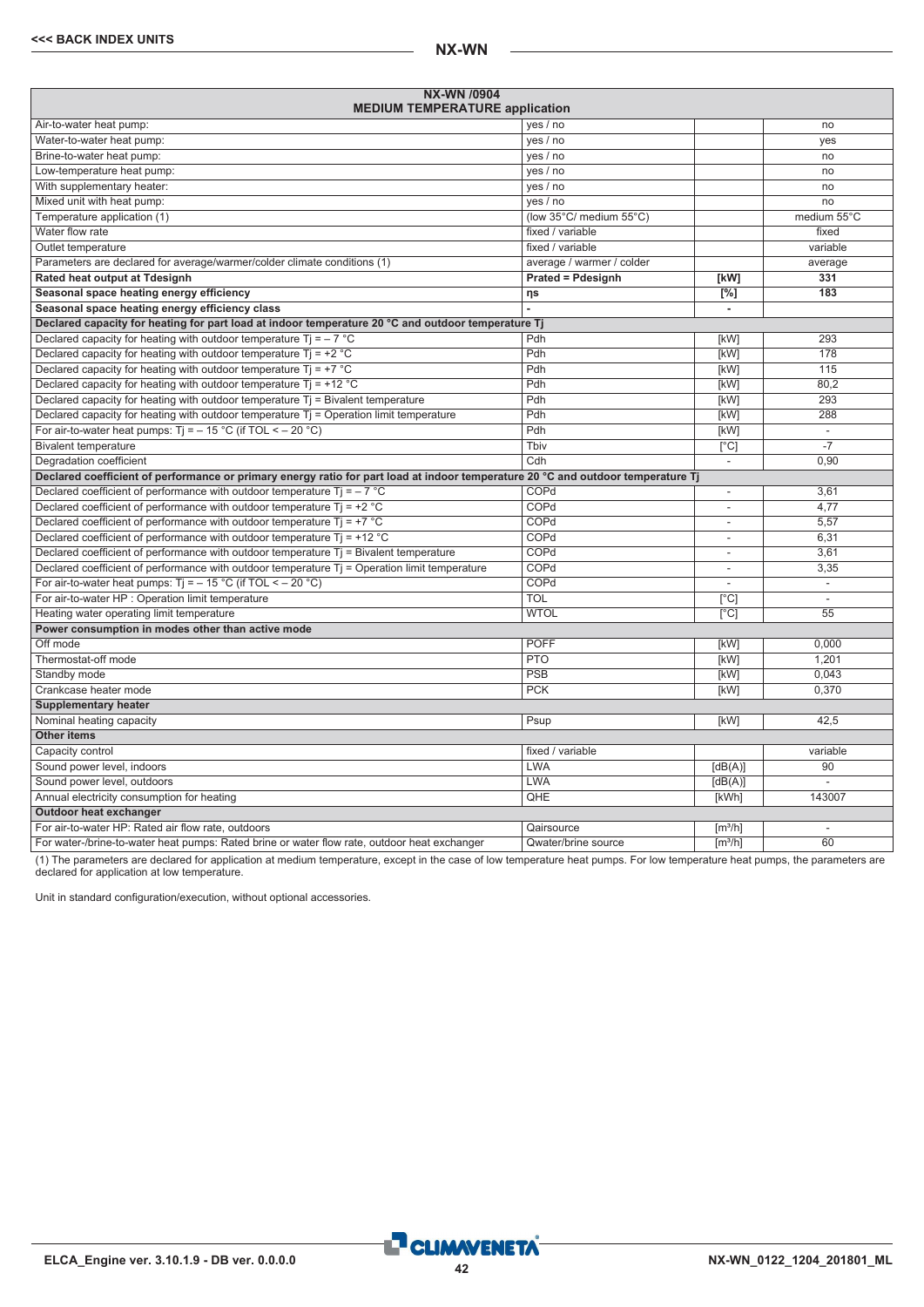| <b>ENGLISH</b>                                                                                                                               | <b>ITALIANO</b>                                                                                                                                                    | <b>FRANCAISE</b>                                                                                                                                                                              | <b>DEUTSCH</b>                                                                                                       | <b>ESPANOL</b>                                                                                                                                                            |
|----------------------------------------------------------------------------------------------------------------------------------------------|--------------------------------------------------------------------------------------------------------------------------------------------------------------------|-----------------------------------------------------------------------------------------------------------------------------------------------------------------------------------------------|----------------------------------------------------------------------------------------------------------------------|---------------------------------------------------------------------------------------------------------------------------------------------------------------------------|
| Air-to-water heat pump:                                                                                                                      | Pompa di calore aria/acqua:                                                                                                                                        | Pompes à chaleur air-eau:                                                                                                                                                                     | Luft-Wasser-Wärmepumpe:                                                                                              | Bomba de calor aire-agua:                                                                                                                                                 |
| Water-to-water heat pump:                                                                                                                    | Pompa di calore acqua/ acqua:                                                                                                                                      | Pompes à chaleur eau-eau:                                                                                                                                                                     | Wasser-Wasser-Wärmepumpe:                                                                                            | Bomba de calor agua-agua:                                                                                                                                                 |
| Brine-to-water heat pump:                                                                                                                    | Pompa di calore salamoia/<br>acqua:                                                                                                                                | Pompe à chaleur eau<br>qlycolée-eau:                                                                                                                                                          | Sole-Wasser-Wärmepumpe:                                                                                              | Bomba de calor salmuera-agua:                                                                                                                                             |
| Low-temperature heat pump:                                                                                                                   | Pompa di calore a bassa<br>temperatura:                                                                                                                            | Pompes à chaleur basse<br>température:                                                                                                                                                        | Niedertemperatur-Wärmepumpe:                                                                                         | Bomba de calor de baja<br>temperatura:                                                                                                                                    |
| With supplementary heater:                                                                                                                   | Con riscaldatore supplementare:                                                                                                                                    | Equipée d'un dispositif de<br>chauffage d'appoint:                                                                                                                                            | Mit Zusatzheizgerät:                                                                                                 | Equipado con un calefactor<br>complementario:                                                                                                                             |
| Mixed unit with heat pump:                                                                                                                   | Apparecchio misto a pompa di<br>calore:                                                                                                                            | Dispositif de chauffage mixte par<br>pompe à chaleur:                                                                                                                                         | Kombiheizgerät mit<br>Wärmepumpe:                                                                                    | Calefactor combinado con bomba<br>de calor:                                                                                                                               |
| Temperature application                                                                                                                      | Temperatura applicazione                                                                                                                                           | Application à température                                                                                                                                                                     | Temperatur Anwendung                                                                                                 | Aplicación de temperatura                                                                                                                                                 |
| Water flow rate                                                                                                                              | Portata d'acqua                                                                                                                                                    | Débit fluide                                                                                                                                                                                  | <b>Volumenstrom Wasser</b>                                                                                           | Caudal agua                                                                                                                                                               |
| Outlet temperature                                                                                                                           | Temperatura di uscita                                                                                                                                              | Température de sortie                                                                                                                                                                         | Austrittstemperatur                                                                                                  | Temperatura de salida                                                                                                                                                     |
| Parameters are declared for<br>average/warmer/colder climate<br>conditions                                                                   | l parametri sono dichiarati per<br>condizioni climatiche medie/ alte/<br>basse                                                                                     | Les paramètres sont déclarés<br>pour les conditions climatiques<br>moyennes/chaud/basse                                                                                                       | Die Parameter sind für eine<br>Mitteltemperaturanwendung<br>anzugeben                                                | Los parámetros se indicarán para<br>condiciones climáticas medias/<br>alta/baja                                                                                           |
| Rated heat output at Tdesignh                                                                                                                | Potenza termica nominale a<br>Tdesign                                                                                                                              | Puissance thermique nominale<br>Tdesignh                                                                                                                                                      | Wärmenennleistung Tdesignh                                                                                           | Potencia calorífica nominal<br>Tdesignh                                                                                                                                   |
| Seasonal space heating energy<br>efficiency                                                                                                  | Efficienza energetica stagionale<br>del riscaldamento d'ambiente                                                                                                   | Efficacité énergétique saisonnière<br>pour le chauffage des locaux                                                                                                                            | Jahreszeitbedingte<br>Raumheizungs-Energieeffizienz                                                                  | Eficiencia energética estacional<br>de calefacción                                                                                                                        |
| Seasonal space heating energy<br>efficiency class                                                                                            | Classe di efficienza energetica<br>stagionale del riscaldamento<br>d'ambiente                                                                                      | Efficacité énergétique saisonnière<br>pour le chauffage des locaux                                                                                                                            | Jahreszeitbedingte<br>Raumheizungs-Energieeffizienz                                                                  | Eficiencia energética estacional<br>de calefacción                                                                                                                        |
| Declared capacity for heating<br>for part load at indoor<br>temperature 20 °C and outdoor<br>temperature Tj                                  | Capacità di riscaldamento<br>dichiarata a carico parziale,<br>con temperatura interna pari a<br>20 °C e temperatura esterna Tj                                     | Puissance calorifique déclarée<br>à charge partielle pour une<br>température intérieure de 20 °C<br>et une température extérieure<br>Τj                                                       | Angegebene Leistung für<br>Teillast bei Raumlufttemperatur<br>20 °C und Außenlufttemperatur<br>Τj                    | Capacidad de calefacción<br>declarada para una carga<br>parcial a una temperatura<br>interior de 20 °C y una<br>temperatura exterior Tj                                   |
| Declared capacity for heating with<br>outdoor temperature $Ti = -7$ °C                                                                       | Capacità di riscaldamento con<br>temperatura esterna Tj = $-7$ °C                                                                                                  | Puissance calorifique déclarée<br>avec la température extérieure Tj<br>$=-7$ °C                                                                                                               | Erklärt, Raumheizung mit<br>Außenlufttemperatur Tj = $-7$ °C                                                         | Capacidad de calefacción para<br>una temperatura exterior Tj =<br>$-7 °C$                                                                                                 |
| Declared capacity for heating with<br>outdoor temperature $Ti = +2$ °C                                                                       | Capacità di riscaldamento con<br>temperatura esterna Tj = $+ 2 °C$                                                                                                 | Puissance calorifique déclarée<br>avec la température extérieure Tj<br>$= +2$ °C                                                                                                              | Erklärt, Raumheizung mit<br>Außenlufttemperatur Tj = $+2$ °C                                                         | Capacidad de calefacción para<br>una temperatura exterior Ti =<br>$+2 °C$                                                                                                 |
| Declared capacity for heating with<br>outdoor temperature $Ti = +7$ °C                                                                       | Capacità di riscaldamento con<br>temperatura esterna Tj = + 7 °C                                                                                                   | Puissance calorifique déclarée<br>avec la température extérieure Tj<br>$= +7$ °C                                                                                                              | Erklärt, Raumheizung mit<br>Außenlufttemperatur Tj = $+7$ °C                                                         | Capacidad de calefacción para<br>una temperatura exterior Tj =<br>+7 °C                                                                                                   |
| Declared capacity for heating with<br>outdoor temperature $Ti = +12 °C$                                                                      | Capacità di riscaldamento con<br>temperatura esterna Ti = $+12$ °C                                                                                                 | Puissance calorifique déclarée<br>avec la température extérieure Tj<br>$= +12 °C$                                                                                                             | Erklärt, Raumheizung mit<br>Außenlufttemperatur Ti = $+12$ °C                                                        | Capacidad de calefacción para<br>una temperatura exterior Tj =<br>+12 °C                                                                                                  |
| Declared capacity for heating with<br>outdoor temperature Tj = Bivalent<br>temperature                                                       | Capacità di riscaldamento con<br>temperatura esterna Tj =<br>temperatura bivalente                                                                                 | Puissance calorifique déclarée<br>avec la température extérieure Tj<br>= Température bivalente                                                                                                | Erklärt, Raumheizung mit<br>Außenlufttemperatur Tj =<br>Bivalenztemperatur                                           | Capacidad de calefacción para<br>una temperatura exterior Ti =<br>Temperatura bivalente                                                                                   |
| Declared capacity for heating with<br>outdoor temperature Tj =<br>Operation limit temperature                                                | Capacità di riscaldamento con<br>temperatura esterna Tj =<br>temperatura limite di esercizio                                                                       | Puissance calorifique déclarée<br>avec la température extérieure Tj<br>= Température maximale de<br>service                                                                                   | Erklärt, Raumheizung mit<br>Außenlufttemperatur Tj =<br>Betriebsgrenzwert-Temperatur                                 | Capacidad de calefacción para<br>una temperatura exterior Ti =<br>Temperatura límite de<br>funcionamiento                                                                 |
| For air-to-water heat pumps: Tj<br>$=$ – 15 °C (if TOL < – 20 °C)                                                                            | Per le pompe di calore aria/<br>acqua: Tj = $-15$ °C (se TOL < $-$<br>20 °C                                                                                        | Pour les pompes à chaleur<br>air-eau: Tj = $-15$ °C (si TOL < $-$<br>20 °C                                                                                                                    | Für Luft-Wasser-Wärmepumpen:<br>Ti = $-15$ °C (wenn TOL < $-20$<br>$^{\circ}$ C)                                     | Para bombas de calor aire-agua:<br>Ti = $-15$ °C (si TOL < $-20$ °C)                                                                                                      |
| <b>Bivalent temperature</b>                                                                                                                  | Temperatura bivalente                                                                                                                                              | Température bivalente                                                                                                                                                                         | Bivalenztemperatur                                                                                                   | Temperatura bivalente                                                                                                                                                     |
| Degradation coefficient                                                                                                                      | Coefficiente di degradazione                                                                                                                                       | Coefficient de dégradation                                                                                                                                                                    | Minderungsfaktor                                                                                                     | Coeficiente de degradación                                                                                                                                                |
| Declared coefficient of<br>performance or primary energy<br>ratio for part load at indoor<br>temperature 20 °C and outdoor<br>temperature Tj | Coefficiente di prestazione<br>dichiarato o indice di energia<br>primaria per carico parziale,<br>con temperatura interna pari a<br>20 °C e temperatura esterna Tj | Coefficient de performance<br>déclaré ou coefficient sur<br>énergie primaire déclaré à<br>charge partielle pour une<br>température intérieure de 20 °C<br>et une température extérieure<br>Τj | Angegebene Leistungszahl<br>oder Heizzahl für Teillast bei<br>Raumlufttemperatur 20 °C und<br>Außenlufttemperatur Tj | Coeficiente de rendimiento<br>declarado o factor energético<br>primario para una carga parcial<br>a una temperatura interior de<br>20 °C y una temperatura<br>exterior Tj |
| Declared coefficient of<br>performance with outdoor<br>temperature $Ti = -7$ °C                                                              | Coefficiente di prestazione con<br>temperatura esterna Tj = $-7$ °C                                                                                                | Coefficient de performance<br>déclaré avec la température<br>extérieure $Ti = -7$ °C                                                                                                          | Erklärten Leistungszahl bei<br>Außenlufttemperatur Tj = $-7$ °C                                                      | Capacidad de calefacción para<br>una temperatura exterior $T$ j =<br>– 7 °C                                                                                               |
| Declared coefficient of<br>performance with outdoor<br>temperature $Ti = +2 °C$                                                              | Coefficiente di prestazione con<br>temperatura esterna Ti = $+ 2 °C$                                                                                               | Coefficient de performance<br>déclaré avec la température<br>extérieure $Ti = +2 °C$                                                                                                          | Erklärten Leistungszahl bei<br>Außenlufttemperatur Tj = $+2$ °C                                                      | Capacidad de calefacción para<br>una temperatura exterior Tj =<br>+2 °C                                                                                                   |
| Declared coefficient of<br>performance with outdoor<br>temperature $Ti = +7$ °C                                                              | Coefficiente di prestazione con<br>temperatura esterna Tj = + 7 °C                                                                                                 | Coefficient de performance<br>déclaré avec la température<br>extérieure $Ti = +7$ °C                                                                                                          | Erklärten Leistungszahl bei<br>Außenlufttemperatur $Ti = +7$ °C                                                      | Capacidad de calefacción para<br>una temperatura exterior $T$ j =<br>+7 °C                                                                                                |
| Declared coefficient of<br>performance with outdoor<br>temperature $Ti = +12 °C$                                                             | Coefficiente di prestazione con<br>temperatura esterna Ti = $+12$ °C                                                                                               | Coefficient de performance<br>déclaré avec la température<br>extérieure $Ti = +12 °C$                                                                                                         | Erklärten Leistungszahl bei<br>Außenlufttemperatur Tj = $+12$ °C                                                     | Capacidad de calefacción para<br>una temperatura exterior $T$ j =<br>+12 °C                                                                                               |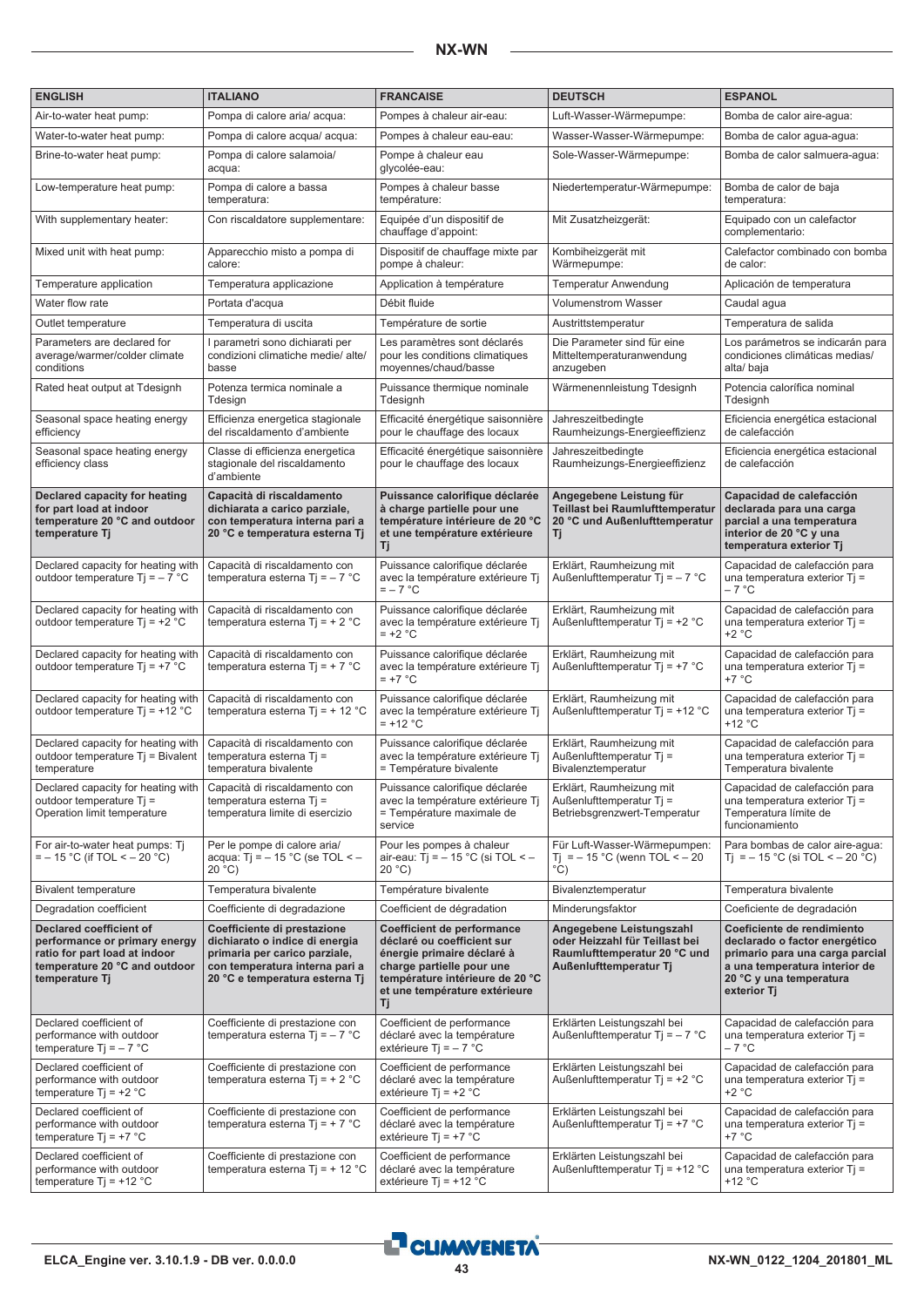| <b>ENGLISH</b>                                                                                                                                                                                                                         | <b>ITALIANO</b>                                                                                                                                                                                                                                             | <b>FRANCAISE</b>                                                                                                                                                                                                                                                   | <b>DEUTSCH</b>                                                                                                                                                                                                                    | <b>ESPANOL</b>                                                                                                                                                                                                                                                                      |
|----------------------------------------------------------------------------------------------------------------------------------------------------------------------------------------------------------------------------------------|-------------------------------------------------------------------------------------------------------------------------------------------------------------------------------------------------------------------------------------------------------------|--------------------------------------------------------------------------------------------------------------------------------------------------------------------------------------------------------------------------------------------------------------------|-----------------------------------------------------------------------------------------------------------------------------------------------------------------------------------------------------------------------------------|-------------------------------------------------------------------------------------------------------------------------------------------------------------------------------------------------------------------------------------------------------------------------------------|
| Declared coefficient of                                                                                                                                                                                                                | Coefficiente di prestazione con                                                                                                                                                                                                                             | Coefficient de performance                                                                                                                                                                                                                                         | Erklärten Leistungszahl bei                                                                                                                                                                                                       | Capacidad de calefacción para                                                                                                                                                                                                                                                       |
| Declared coefficient of<br>performance with outdoor<br>temperature $Tj =$ Operation limit<br>temperature                                                                                                                               | Coefficiente di prestazione con<br>temperatura esterna Ti =<br>temperatura limite di esercizio                                                                                                                                                              | Coefficient de performance<br>déclaré avec la température<br>extérieure Tj = Température<br>maximale de service                                                                                                                                                    | Erklärten Leistungszahl bei<br>Außenlufttemperatur Tj =<br>Betriebsgrenzwert-Temperatur                                                                                                                                           | Capacidad de calefacción para<br>una temperatura exterior Tj =<br>Temperatura límite de<br>funcionamiento                                                                                                                                                                           |
| For air-to-water heat pumps: Ti<br>$=$ – 15 °C (if TOL < – 20 °C)                                                                                                                                                                      | Per le pompe di calore aria/<br>acqua: Tj = $-15$ °C (se TOL < $-$<br>20 °C                                                                                                                                                                                 | Pour les pompes à chaleur<br>air-eau: Tj = $-15$ °C (si TOL < $-$<br>20 °C                                                                                                                                                                                         | Für Luft-Wasser-Wärmepumpen:<br>Ti = $-15$ °C (wenn TOL < $-20$<br>$\rm ^{\circ}$ C)                                                                                                                                              | Para bombas de calor aire-agua:<br>Tj = – 15 °C (si TOL < – 20 °C)                                                                                                                                                                                                                  |
| For air-to-water HP : Operation<br>limit temperature                                                                                                                                                                                   | Per le pompe di calore aria/<br>acqua: temperatura limite di<br>esercizio                                                                                                                                                                                   | Pour les pompes à chaleur<br>air-eau: Température limite de<br>fonctionnemen                                                                                                                                                                                       | Für Luft-Wasser-Wärmepumpen:<br>Betriebsgrenzwert-Temperatur                                                                                                                                                                      | Para bombas de calor aire-aqua:<br>Temperatura límite de<br>funcionamiento                                                                                                                                                                                                          |
| Heating water operating limit<br>temperature                                                                                                                                                                                           | Temperatura limite di esercizio di<br>riscaldamento dell'acqua                                                                                                                                                                                              | Température maximale de<br>service de l'eau de chauffage                                                                                                                                                                                                           | Grenzwert der<br>Betriebstemperatur des<br><b>Heizwassers</b>                                                                                                                                                                     | Temperatura límite de<br>calentamiento de agua                                                                                                                                                                                                                                      |
| Power consumption in modes<br>other than active mode                                                                                                                                                                                   | Consumo energetico in modi<br>diversi dal modo attivo                                                                                                                                                                                                       | <b>Consommation d'électricité</b><br>dans les modes autres que le<br>mode actif                                                                                                                                                                                    | Stromverbrauch in anderen<br>Betriebsarten als dem<br><b>Betriebszustand</b>                                                                                                                                                      | Consumo de electricidad en<br>modos distintos del activo                                                                                                                                                                                                                            |
| Off mode                                                                                                                                                                                                                               | Modo spento                                                                                                                                                                                                                                                 | Mode arrêt                                                                                                                                                                                                                                                         | Aus-Zustand                                                                                                                                                                                                                       | Modo desactivado                                                                                                                                                                                                                                                                    |
| Thermostat-off mode                                                                                                                                                                                                                    | Modo termostato spento                                                                                                                                                                                                                                      | Mode arrêt par thermostat                                                                                                                                                                                                                                          | Thermostat-aus-Zustand                                                                                                                                                                                                            | Modo desactivado por termostato                                                                                                                                                                                                                                                     |
| Standby mode                                                                                                                                                                                                                           | Modo stand-by                                                                                                                                                                                                                                               | Mode veille                                                                                                                                                                                                                                                        | Bereitschaftszustand                                                                                                                                                                                                              | Modo de espera                                                                                                                                                                                                                                                                      |
| Crankcase heater mode                                                                                                                                                                                                                  | Modo riscaldamento del carter                                                                                                                                                                                                                               | Mode résistance de carter active                                                                                                                                                                                                                                   | Betriebszustand mit<br>Kurbelgehäuseheizung                                                                                                                                                                                       | Modo riscaldamento del carter                                                                                                                                                                                                                                                       |
| <b>Supplementary heater</b>                                                                                                                                                                                                            | <b>Riscaldatore supplementare</b>                                                                                                                                                                                                                           | Dispositif de chauffage<br>d'appoint                                                                                                                                                                                                                               | Zusatzheizgerät                                                                                                                                                                                                                   | Calefactor complementario                                                                                                                                                                                                                                                           |
| Nominal heating capacity                                                                                                                                                                                                               | Potenza termica nominale                                                                                                                                                                                                                                    | Puissance thermique nominale                                                                                                                                                                                                                                       | Heizleistung nominal                                                                                                                                                                                                              | Potencia térmica nominal                                                                                                                                                                                                                                                            |
| Other items                                                                                                                                                                                                                            | Altri elementi                                                                                                                                                                                                                                              | Autres caractéristiques                                                                                                                                                                                                                                            | <b>Sonstige Elemente</b>                                                                                                                                                                                                          | <b>Otros elementos</b>                                                                                                                                                                                                                                                              |
| Capacity control                                                                                                                                                                                                                       | Controllo della capacità                                                                                                                                                                                                                                    | Régulation de la puissance                                                                                                                                                                                                                                         | Leistungssteuerung                                                                                                                                                                                                                | Control de capacidad                                                                                                                                                                                                                                                                |
| Sound power level, indoors                                                                                                                                                                                                             | Livello della potenza sonora,<br>all'interno                                                                                                                                                                                                                | Niveau de puissance acoustique,<br>à l'intérieur                                                                                                                                                                                                                   | Schallleistungspegel, innen                                                                                                                                                                                                       | Nivel de potencia acústica<br>(interior)                                                                                                                                                                                                                                            |
| Sound power level, outdoors                                                                                                                                                                                                            | Livello della potenza sonora,<br>all'esterno                                                                                                                                                                                                                | Niveau de puissance acoustique,<br>à l'extérieur                                                                                                                                                                                                                   | Schallleistungspegel, außen                                                                                                                                                                                                       | Nivel de potencia acústica<br>(exterior)                                                                                                                                                                                                                                            |
| Annual electricity consumption for<br>heating                                                                                                                                                                                          | Consumo di elettricità annuale<br>per il riscaldamento                                                                                                                                                                                                      | Consommation annuelle<br>d'électricité pour le chauffage                                                                                                                                                                                                           | Jahresstromverbrauch für die<br>Heizung                                                                                                                                                                                           | Consumo anual de electricidad<br>para la calefacción                                                                                                                                                                                                                                |
| Outdoor heat exchanger                                                                                                                                                                                                                 | Scambiatore di calore esterno                                                                                                                                                                                                                               | Echangeur de chaleur externe                                                                                                                                                                                                                                       | Wärmetauscher äußere                                                                                                                                                                                                              | Intercambiador de calor<br>(exterior)                                                                                                                                                                                                                                               |
| For air-to-water HP: Rated air<br>flow rate, outdoors                                                                                                                                                                                  | Per le pompe di calore aria/<br>acqua: portata d'aria, all'esterno                                                                                                                                                                                          | Pour les pompes à chaleur<br>air-eau: débit d'air nominal, à<br>l'extérieur                                                                                                                                                                                        | Für Luft-Wasser-Wärmepumpen:<br>Nenn-Luftdurchsatz, außen                                                                                                                                                                         | Para bombas de calor aire-agua:<br>Caudal de aire nominal (exterior)                                                                                                                                                                                                                |
| For water-/brine-to-water heat<br>pumps: Rated brine or water flow<br>rate, outdoor heat exchanger                                                                                                                                     | Per le pompe di calore<br>acqua/acqua e salamoia/acqua:<br>flusso di salamoia o acqua<br>nominale, scambiatore di calore<br>all'esterno                                                                                                                     | Pour les pompes à chaleur<br>eau-eau ou eau glycolée-eau:<br>débit nominal d'eau glycolée ou<br>d'eau, échangeur thermique<br>extérieur                                                                                                                            | Für<br>Wasser/Sole-Wasser-Wärmepump<br>Wasser- oder<br>Sole-Nenndurchsatz                                                                                                                                                         | Para bombas de calor<br>agua/salmuera a agua: Caudal<br>de salmuera o de aqua nominal,<br>intercambiador de calor de<br>exterior                                                                                                                                                    |
| Notes:                                                                                                                                                                                                                                 | Note:                                                                                                                                                                                                                                                       | Remarques:                                                                                                                                                                                                                                                         | Hinweise:                                                                                                                                                                                                                         | Notas:                                                                                                                                                                                                                                                                              |
| The parameters are declared for<br>application at medium<br>temperature, except in the case<br>of low temperature heat pumps.<br>For low temperature heat pumps,<br>the parameters are declared for<br>application at low temperature. | I parametri sono dichiarati per<br>l'applicazione a temperatura<br>media, tranne per le pompe di<br>calore a bassa temperatura. Per<br>le pompe di calore a bassa<br>temperatura, i parametri sono<br>dichiarati per l'applicazione a<br>bassa temperatura. | Les paramètres sont déclarés<br>pour l'application à moyenne<br>température, excepté pour les<br>pompes à chaleur basse<br>température. Pour les pompes à<br>chaleur basse température, les<br>paramètres sont déclarés pour<br>l'application à basse température. | Die Parameter sind für eine<br>Mitteltemperaturanwendung<br>anzugeben, außer für<br>Niedertemperatur-Wärmepumpen<br>Für<br>Niedertemperatur-Wärmepumpen<br>sind die Parameter für eine<br>Niedertemperaturanwendung<br>anzugeben. | Los parámetros se declararán<br>para aplicaciones de media<br>temperatura, excepto si se trata<br>de bombas de calor de baja<br>temperatura. En el caso de las<br>bombas de calor de baja<br>temperatura, los parámetros se<br>declararán para aplicaciones de<br>baja temperatura. |
| Unit in standard<br>configuration/execution, without<br>optional accessories.                                                                                                                                                          | Unità in configurazione ed<br>esecuzione standard, priva di<br>accessori opzionali.                                                                                                                                                                         | Unité en configuration et<br>exécution standard, sans<br>accessoires optionnels.                                                                                                                                                                                   | Gerät mit Standard-Konfiguration<br>und -Ausführung, ohne<br>wunschweises Zubehör.                                                                                                                                                | Unidad en configuración y<br>ejecución estándar, sin<br>accesorios opcionales.                                                                                                                                                                                                      |